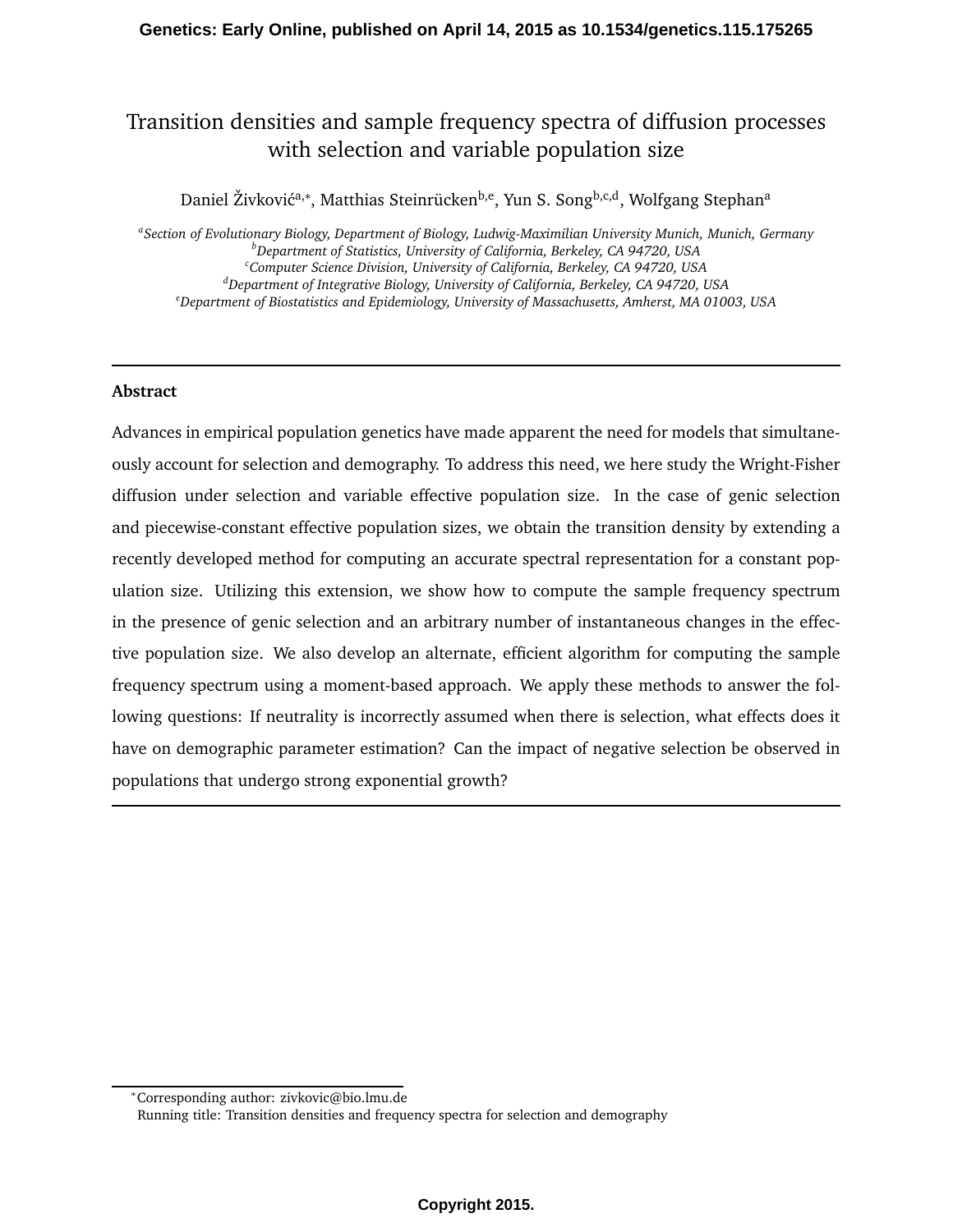### **Introduction**

 Advances in empirical population genetics have pointed out the need for models that simultane- ously account for selection and demography. Studies on samples from various species including humans (e.g., Williamson et al. 2005; Tennessen et al. 2012) and *Drosophila melanogaster* (Glinka et al. 2003; Duchen et al. 2013) have shown that demographic processes such as population size changes shape in large part the patterns of polymorphism among genomes and estimated the im- pact of selection on top of such underlying neutral conditions. Thus far, most theoretical papers 8 considered selective and demographic forces independently of each other for the sake of simplicity (e.g., Stephan and Li 2007).

 Theoretical studies of neutral models of time-varying population size have been accomplished 11 within the diffusion and the coalescent frameworks. Kimura (1955a) derived the transition density of the Wright-Fisher (WF) diffusion with a constant population size that characterizes the neutral evolution of allele frequencies over time. Shortly thereafter, Kimura (1955b) noted how to rescale time to generalize this result to a deterministically changing population size. Nei et al. (1975) derived the average heterozygosity under this general condition by applying a differential equation method, before studies on time-varying population size started to utilize the coalescent. Watter- son (1984) derived the probability distribution and the moments of the total number of alleles in a sample using models of one or two sudden changes in population size. Slatkin and Hudson (1991) considered the distribution of pairwise differences in exponentially growing populations, 20 before Griffiths and Tavaré (1994) provided the coalescent for arbitrary deterministic changes in population size. The allele frequency spectrum, which is the distribution of the number of times a mutant allele is observed in a sample of DNA sequences, has been utilized in many theoretical and empirical studies. It can be further distinguished into the allelic spectrum and the sample fre- quency spectrum (SFS) according to whether absolute or relative frequencies are meant. Fu (1995) derived the first- and second-order moments of the allelic spectrum for a constant population size, 26 which has been generalized to time-varying population size by Griffiths and Tavaré (1998) and Zivković and Wiehe (2008). Although deterministic fluctuations in population size are commonly considered for the interpretation of biological data, studies have also examined stochastic changes in population size (e.g., Kaj and Krone 2003).

 The mathematical modeling of natural selection is mostly carried out within the diffusion frame-31 work, whereas coalescent approaches have proved to be analytically challenging (e.g., Krone and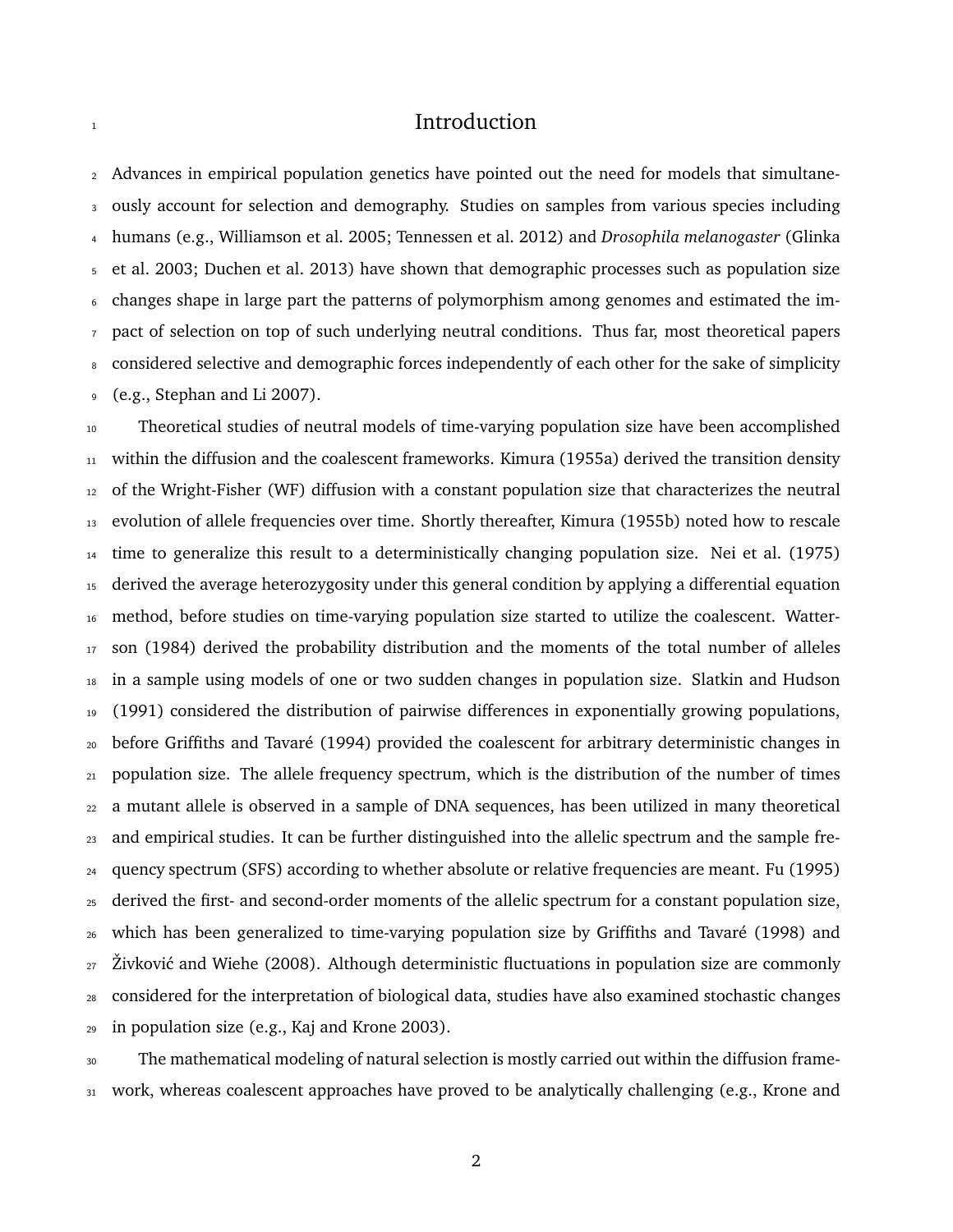Neuhauser 1997). Fisher (1930) derived the equilibrium solution for the allelic spectrum of a pop- ulation, which became particularly useful when Sawyer and Hartl (1992) modeled the frequencies of mutant sites via a Poisson random field approach. Kimura (1955c) employed a perturbation approach to obtain a series representation of the transition density that is accurate for scaled selec- tion coefficients smaller than one. However, as noted in Williamson et al. (2005), an appropriate 37 use of this result with respect to the analysis of whole-genome data is even difficult for a constant 38 population size. In a recent paper, Song and Steinrücken (2012) devised an efficient method to ac- curately compute the transition density of the WF diffusion with recurrent mutations and general diploid selection. This nonperturbative approach that can be applied to scaled selection coefficients substantially greater than one finds the eigenvalues and the eigenfunctions of the diffusion gener- ator and leads to an explicit spectral representation of the transition density. The results for this <sup>43</sup> biallelic case have been extended to an arbitrary number of alleles by Steinrücken et al. (2013). The process dual to this multi-allelic diffusion has been analyzed earlier by Barbour et al. (2000). While providing theoretical insight, their approach does not straightforwardly allow computation of the transition density.

<sup>47</sup> In recent years, several researchers have started to investigate the combined effect of natural selection and demography. The majority of these studies have utilized finite difference schemes to enable tractable computation. Williamson et al. (2005) employed such a scheme to obtain a numerical solution of the SFS for a model with genic selection and one instantaneous population size change. The authors applied this result within a likelihood-based method to infer popula-<sub>52</sub> tion growth and purifying selection at non-synonymous sites across the human genome. Evans et al. (2007) investigated the forward diffusion equation with genic selection and deterministically varying population size and incorporated the effect of point mutations via a suitable boundary condition. They derived a system of ODEs for the moments of the allelic spectrum, but had to resort to a numerical scheme to make their results applicable. Gutenkunst et al. (2009) considered population substructure and selection to obtain the joint allele frequency spectrum of up to three populations by approximating the associated diffusion equation by a finite difference scheme as well. Luki´c and Hey (2012) applied spectral methods that even account for a fourth population in the otherwise same setting as Gutenkunst et al. (2009). Recently, and again with respect to a single population, Zhao et al. (2013) provided a numerical method to solve the diffusion equation for random genetic drift that can incorporate the forces of mutation and selection. The authors illustrated the accuracy of their discretization approach by determining the probability of fixation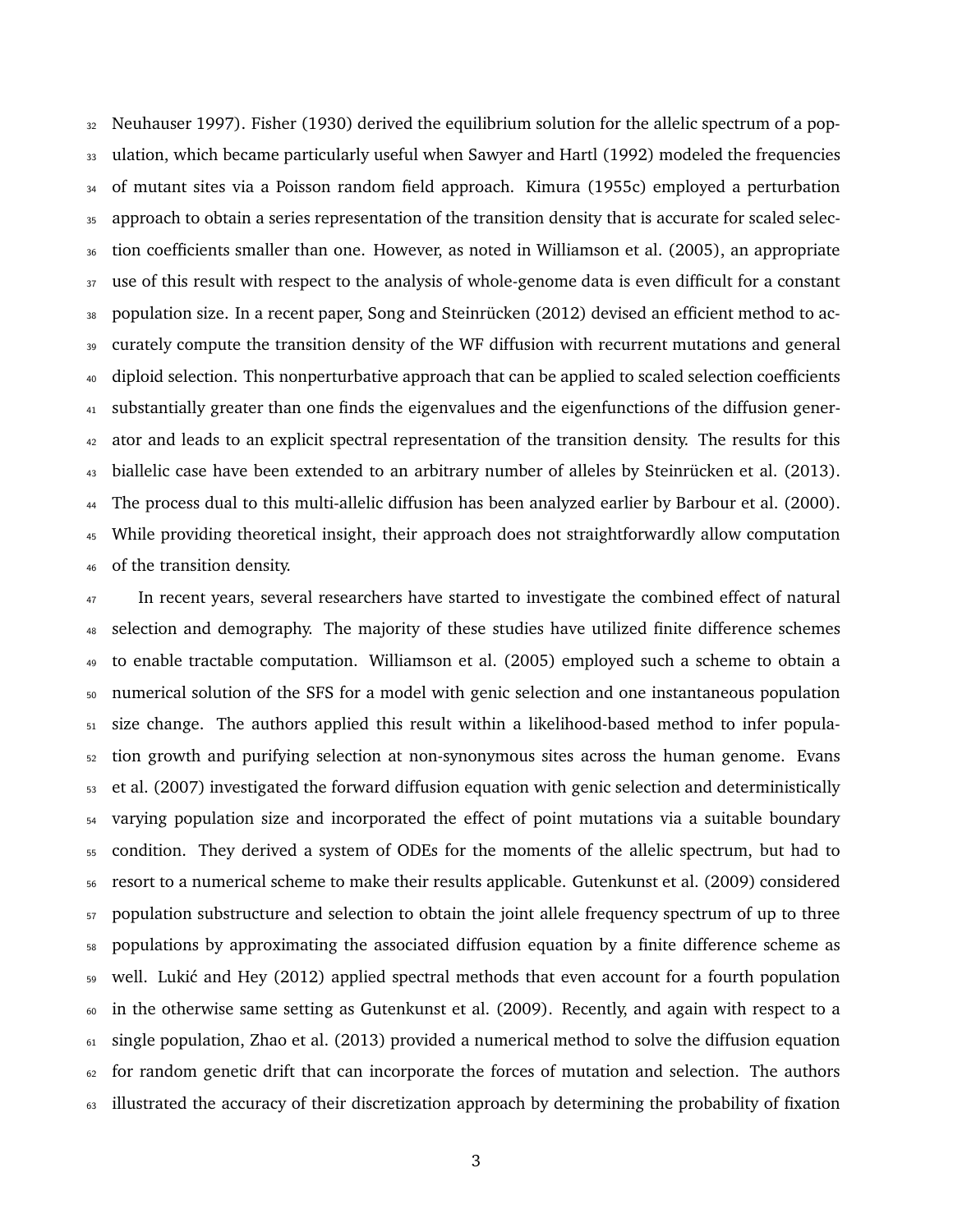in the presence of selection for both an instantaneous population size change and a linear increase in population size. In general, such methods require an appropriate discretization of grid points, which may depend strongly on the parameters. This makes it difficult, however, to predict if a particular discretization will produce accurate results.

 In this study, we use the polynomial approach by Song and Steinrücken (2012) to obtain the transition density for genic selection and instantaneous changes in population size. First, we focus on a single time period during which the population has a different size relative to a fixed reference population size. We compute the eigenvalues and the eigenfunctions of the diffusion operator with respect to the modified drift term of the underlying diffusion equation. Similarly to a constant pop- ulation size, the eigenfunctions are given as a series of orthogonal functions. The eigenvalues and eigenfunctions facilitate a spectral representation of the transition density describing the change in allele frequencies across this time period. Such transition densities for single time periods can then be folded over various instantaneous population size changes to obtain the overall transition density for such a multi-epoch model with genic selection. After illustrating the applicability of this approach, we derive the SFS by means of the transition density. While the transition density proves useful for the analysis of time-series data that are mostly gathered from species with short generation times as bacteria (e.g., Lenski 2011) but also from species with long generation times  $_{81}$  (Steinrücken et al. 2014), the SFS can also be applied to whole-genome data collected at a single <sup>82</sup> time point. As an alternative approach to employing the transition density for the SFS, we modify <sup>83</sup> the moment-based approach by Evans et al. (2007) to efficiently compute allele frequency spectra <sup>84</sup> for genic selection, point mutations and piecewise changes in population size.

85 We then employ a maximum likelihood method to estimate the demographic and selective parameters of a given bottleneck model. After examining the accuracy of parameter estimation, 87 we discuss how the estimates change when selection is ignored or a simpler demographic model is assumed. We investigate the demography of an African population of *Drosophila melanogaster* 89 (Duchen et al. 2013), allowing for selection coefficients that are either constant or vary according to a given distribution of fitness effects. Furthermore, we answer an other, important question arising in human population genetics (Tennessen et al. 2012): Can the impact of negative selection be observed in populations that undergo strong exponential growth? We investigate, how strong 93 selection would have to be to leave a signature in the SFS.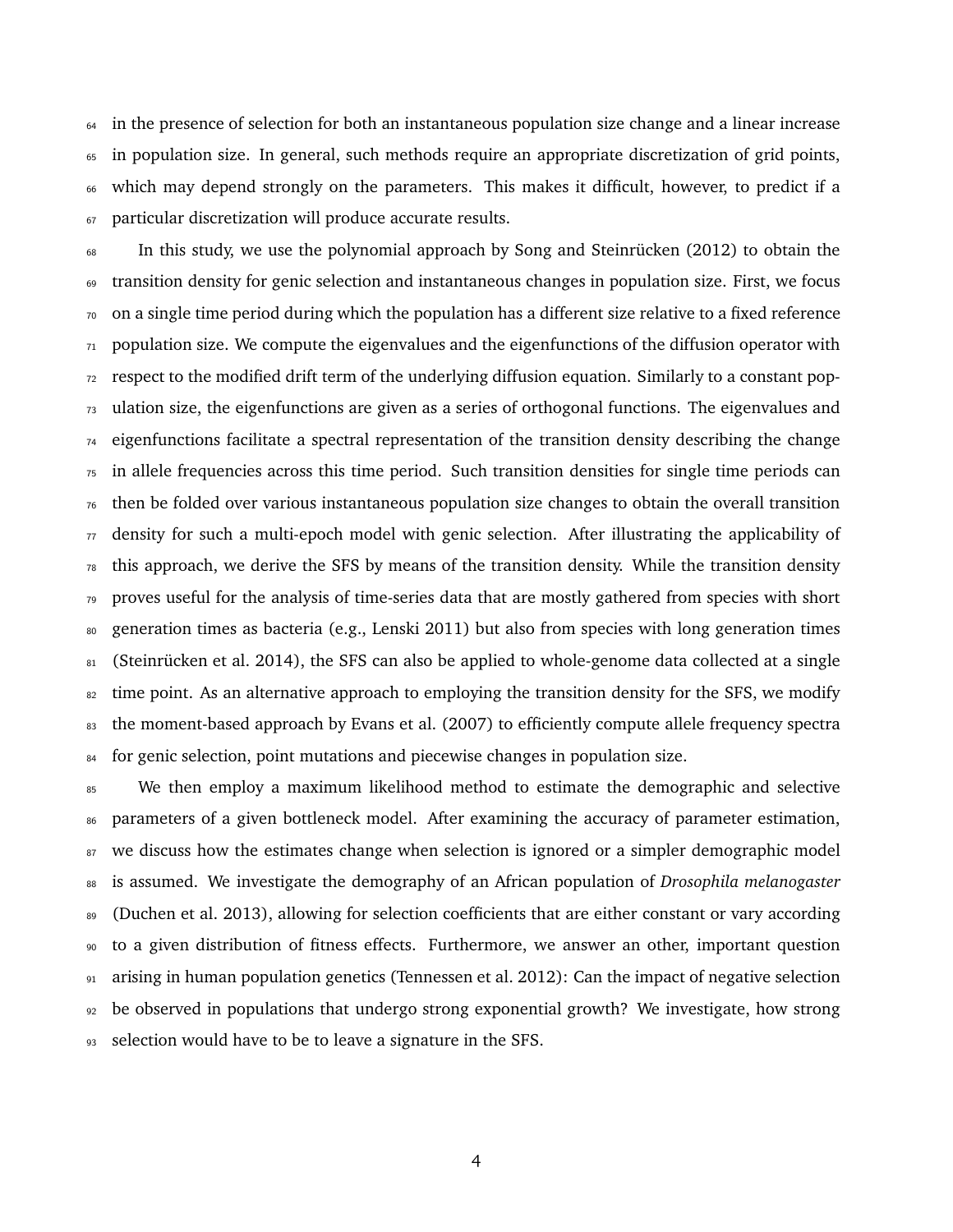# <sup>94</sup> The transition density for genic selection and piecewise-constant  $\mathfrak{p}$  population sizes with K epochs

### <sup>96</sup> **Model and notation**

97 We assume that the diploid effective population size changes deterministically, with  $N(t)$  denoting <sup>98</sup> the size at time t. Here, time is measured in units of  $2N_{\text{ref}}$  generations, where  $N_{\text{ref}}$  is a fixed <sup>99</sup> reference population size. Unless stated otherwise, the initial population size will be used as the <sup>100</sup> reference population size in the various numerical examples. In the diffusion limit, the relative 101 population size  $N(t)/N_{\text{ref}}$  converges to a scaling function which we denote by  $\rho(t)$ .

<sup>102</sup> We assume the infinitely-many-sites model (Kimura 1969) with  $A_0$  and  $A_1$  denoting the ances-103 tral and derived allelic types, respectively. The relative fitnesses of  $A_1/A_1$  and  $A_1/A_0$  genotypes 104 over the  $A_0/A_0$  genotype are respectively given by  $1+2s$  and  $1+s$ . The population-scaled selection 105 coefficient is denoted by  $\sigma = 2N_{\text{ref}} \cdot s$ . The frequency of the derived allele  $A_1$  at time t is denoted  $_{106}$  by  $X_t$ . Let  $f$  be a twice continuously differentiable, bounded function over  $[0,1]$ . The backward  $107$  generator of a time-inhomogeneous one-dimensional WF diffusion process on  $[0, 1]$  is denoted by 108  $\mathscr{L}$ , which acts on f as

$$
\mathcal{L}f(x) = \frac{1}{2}b(x;t)\frac{\partial^2}{\partial x^2}\{f(x)\} + a(x)\frac{\partial}{\partial x}\{f(x)\},\tag{1}
$$

109 where the diffusion and drift terms are given by  $b(x;t) = x(1-x)/\rho(t)$  and  $a(x) = \sigma x(1-x)$ , <sup>110</sup> respectively. While selection operates on a natural time scale as represented by the drift term,  $111$  changes in population size require an appropriate rescaling of time within the diffusion term. Thus, <sup>112</sup> the relative strength of natural selection and genetic drift is time-inhomogeneous. This prohibits <sup>113</sup> classical time-rescaling approaches and introduces considerable challenges in obtaining analytic 114 results. To gain insights, we here focus on the case where  $\rho$  is piecewise constant. In this case, the <sup>115</sup> diffusion and drift terms differ by a constant factor within each piece, thus simplifying the analysis. 116 Throughout, we assume that  $\rho$  has K constant pieces (or epochs) in the time interval  $[\tau_0, \tau)$ . 117 The change points are denoted by  $t_1, \ldots, t_{K-1}$ , and for convenience we define  $t_0 = \tau_0$  and  $t_K = \tau$ . 118 Then, for  $t_i \leq t < t_{i+1}$ , with  $0 \leq i \leq K-1$ , we assume  $\rho(t) = c_i$ , where  $c_i$  is some positive 119 constant. For the epoch  $t_i \le t < t_{i+1}$ , the diffusion term is thus given by  $b_i(x) = x(1-x)/c_i$  and the 120 corresponding generator is denoted by  $\mathscr{L}^i$ . The scale density  $\xi_i$  (Karlin and Taylor 1981, Ch. 15)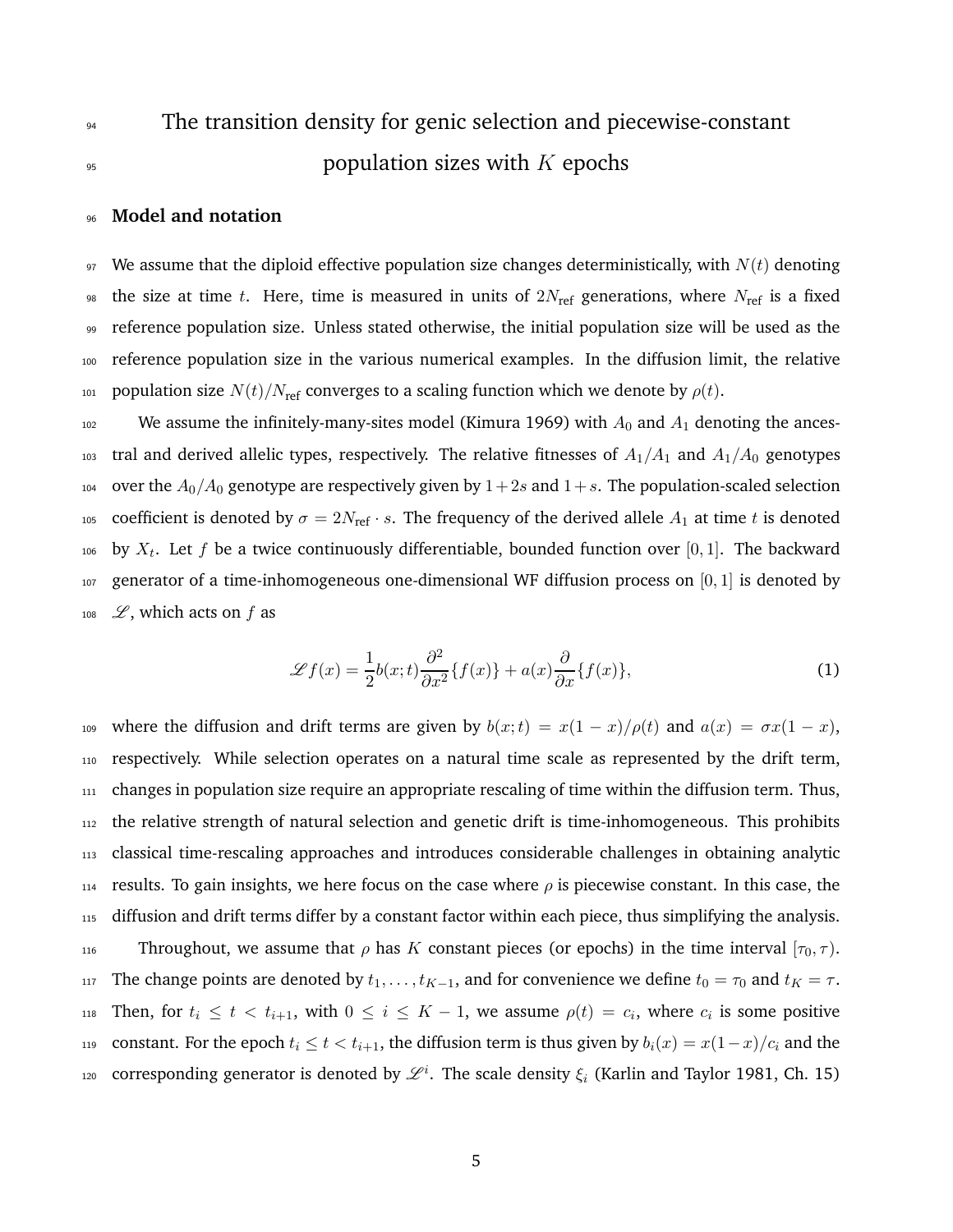$121$  for the epoch is given by

$$
\xi_i(x) = \exp\left[-\int_0^x \frac{2a(z)}{b_i(z)} dz\right] = \exp(-2c_i \sigma x),
$$

 $_{122}$  while the speed density  $\pi_i$  is given (up to a constant) by

$$
\pi_i(x) = [b_i(x)\xi_i(x)]^{-1} = \frac{c_i \exp(2c_i \sigma x)}{x(1-x)}.
$$
\n(2)

123 Given real-valued functions f and g on [0, 1] that satisfy appropriate boundary conditions and <sup>124</sup> are square integrable with respect to some real positive density h, we use  $\langle f, g \rangle_h$  to denote

$$
\langle f, g \rangle_h = \int_0^1 f(x)g(x)h(x)dx.
$$

### $_{125}$  The transition density within each epoch  $[t_i, t_{i+1})$

126 For the epoch  $[t_i, t_{i+1})$ , let the transition density be denoted by  $p_i(t; x, y)$ , where  $t \in [t_i, t_{i+1})$ , 127  $X_{t_i} = x$  and  $X_t = y$ . Under the initial condition  $p_i(t_i; x, y) = \delta(x - y)$ , the spectral representation 128 of  $p_i(t; x, y)$  is given by

$$
p_i(t; x, y) = \sum_{n=0}^{\infty} \exp[-\Lambda_n^i(t - t_i)] \pi_i(y) \Phi_n^i(x) \Phi_n^i(y) \frac{1}{\langle \Phi_n^i, \Phi_n^i \rangle_{\pi_i}},
$$
\n(3)

129 where  $-\Lambda_n^i$  and  $\Phi_n^i$  are the eigenvalues and eigenfunctions of  $\mathscr{L}^i$ , respectively. That is,

$$
\mathscr{L}^i \Phi_n^i(x) = -\Lambda_n^i \Phi_n^i(x).
$$

<sup>130</sup> It can be shown that the eigenvalues are all real and non-positive. Furthermore,

$$
0 \leq \Lambda_0^i < \Lambda_1^i < \Lambda_2^i < \cdots,
$$

131 with  $\Lambda_n^i \to \infty$  as  $n \to \infty$ . The associated eigenfunctions  $\{\Phi_n^i(x)\}_{n=0}^\infty$  form an orthogonal basis of 132  $L^2([0,1], \pi_i)$ , the space of real-valued functions on  $[0,1]$  that are square integrable with respect to 133 the speed density  $\pi_i$ , defined in (2).

134 Song and Steinrücken (2012) recently developed a method for finding  $\Lambda_n^i$  and  $\Phi_n^i$  in the case 135 of  $c_i = 1$ . We will give a brief description of their method and modify it accordingly to incorporate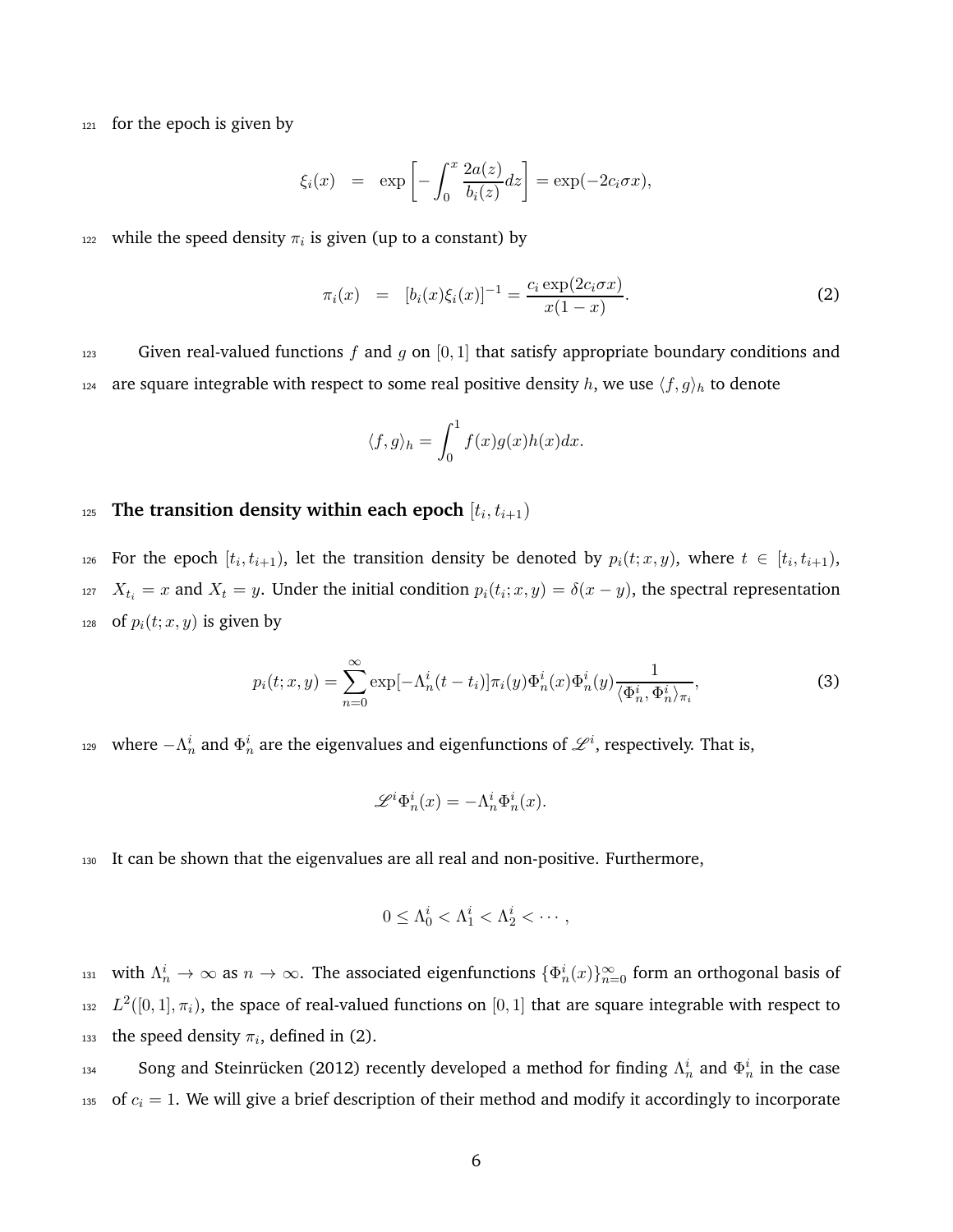136 an arbitrary  $c_i > 0$ . Let  $\mathcal{L}_0^i$  denote the diffusion generator under neutrality (i.e.,  $\sigma = 0$ ). The  $_{^{137}}$  eigenfunctions of  $\mathscr{L}_0^i$  are modified Gegenbauer polynomials  $\{G_n(x)\}_{n=0}^\infty$  (cf. *Appendix*), and the  $_{^{138}}$   $\,$  corresponding eigenvalues are  $-\lambda_n^i,$  with

$$
\lambda_n^i = \binom{n+2}{2} \frac{1}{c_i}.\tag{4}
$$

 $_{^{139}}$   $\,$  Similar to Song and Steinrücken (2012), define  $H_n^i(x)$  as

$$
H_n^i(x) = \frac{\exp(-c_i \sigma x)}{\sqrt{c_i}} G_n(x).
$$
 (5)

140 Then,  $\{H_n^i(x)\}_{n=0}^\infty$  form an orthogonal system with respect to the weight function  $\pi_i(x)$ . By directly <sup>141</sup> applying the full generator  $\mathscr{L}^i$  to  $H_n^i(x)$ , we observe that  $H_n^i(x)$  are not eigenfunctions of  $\mathscr{L}^i$ . 142 Instead, we obtain

$$
\mathcal{L}_i H_n^i(x) = -[\lambda_n^i + c_i Q(x; \sigma)] H_n^i(x), \tag{6}
$$

 $a_1a_3$  where  $Q(x; σ) = 1/2 ⋅ σ<sup>2</sup>x(1-x)$ . However, since both  ${H_n^i(x)}_{n=0}^{\infty}$  and  ${\Phi_n^i(x)}_{n=0}^{\infty}$  are orthogonal 144 with respect to the same weight function  $\pi_i(x)$ , and  $\{H_n^i(x)\}_{n=0}^{\infty}$  form a basis of  $L^2([0,1], \pi_i)$ , we <sup>145</sup> can represent  $\Phi_n^i(x)$  as a linear combination of  $H_m^i(x)$ :

$$
\Phi_n^i(x) = \sum_{m=0}^{\infty} u_{n,m}^i H_m^i(x). \tag{7}
$$

146 Furthermore, the fact that  $\Phi_n^i(x)$  is an eigenfunction of  $\mathscr{L}^i$  with eigenvalue  $-\Lambda_n^i$  implies that <sup>147</sup>  $\{u_{n,m}^i\}_{m=0}^{\infty}$  and  $\Lambda_n^i$  satisfy the following equation:

$$
\begin{pmatrix}\n\lambda_0^i + c_i a_0^{(0)} & 0 & c_i a_2^{(-2)} & 0 & 0 & \cdots \\
0 & \lambda_1^i + c_i a_1^{(0)} & 0 & c_i a_3^{(-2)} & 0 & \cdots \\
c_i a_0^{(+2)} & 0 & \lambda_2^i + c_i a_2^{(0)} & 0 & c_i a_4^{(-2)} & \cdots \\
0 & c_i a_1^{(+2)} & 0 & \lambda_3^i + c_i a_3^{(0)} & 0 & \cdots \\
0 & 0 & c_i a_2^{(+2)} & 0 & \lambda_4^i + c_i a_4^{(0)} & \cdots \\
\vdots & \vdots & \vdots & \vdots & \vdots & \ddots\n\end{pmatrix}\n\begin{pmatrix}\nu_{n,0}^i \\ u_{n,1}^i \\ u_{n,2}^i \\ u_{n,3}^i \\ u_{n,4}^i \\ \vdots \\ u_{n,4}^i\n\end{pmatrix} = \Lambda_n^i \begin{pmatrix}\nu_{n,0}^i \\ u_{n,1}^i \\ u_{n,2}^i \\ u_{n,3}^i \\ \vdots \\ u_{n,4}^i\n\end{pmatrix},
$$
\n(8)

 $_1$ <sub>48</sub> where  $\lambda_n^i$  is as defined in (4) and  $a_m^{(-2)},a_m^{(0)},a_m^{(+2)}$  are known constants that depend on  $\sigma$  and  $m$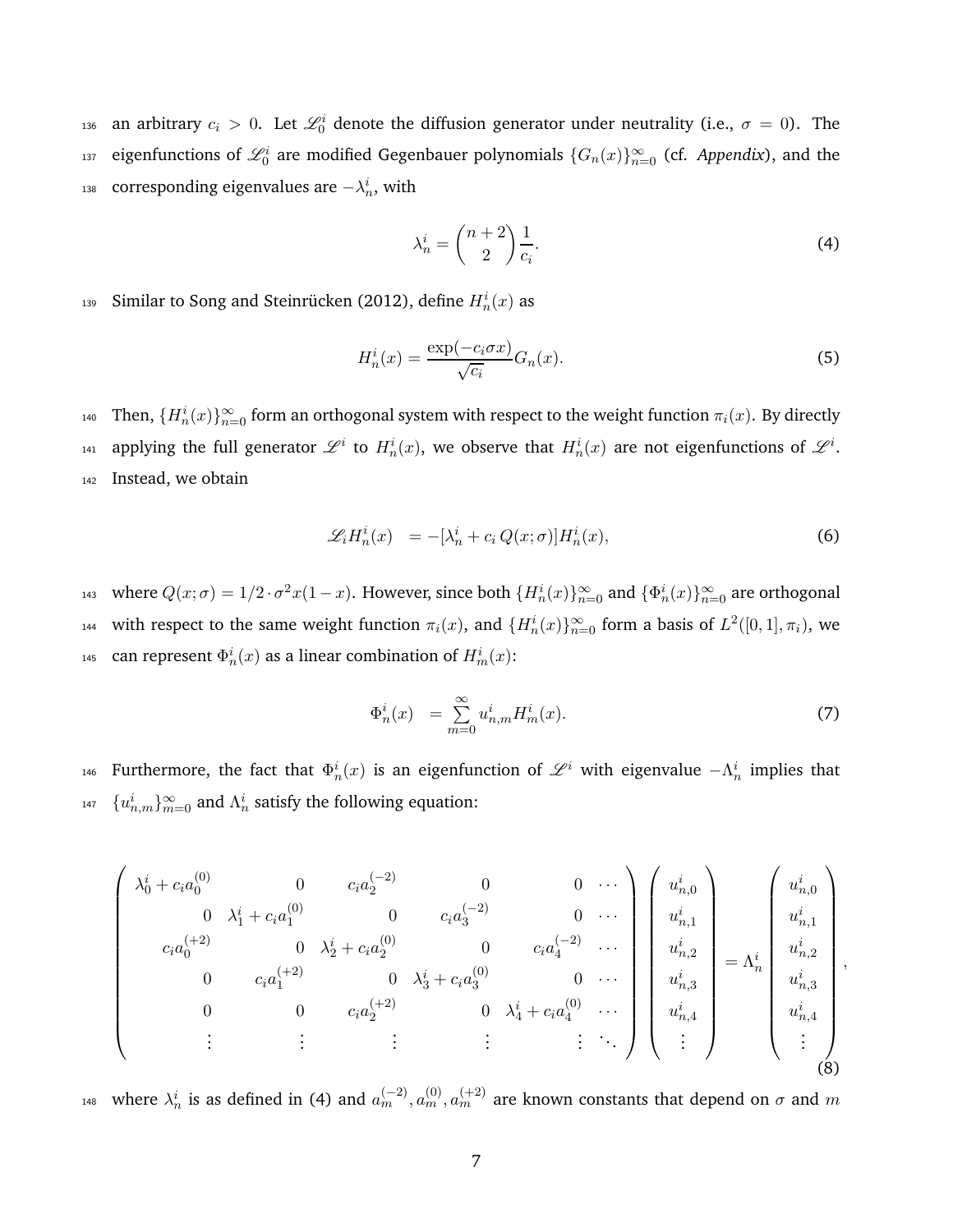$_{149}$  (cf. Song and Steinrücken 2012 for details).

<sup>150</sup> The transition density expansion (3) can be obtained by numerically solving the eigensys- $_{151}$  tem (8). Denote the infinite-dimensional matrix on the left hand side of (8) by  $W_i$ . The eigenval-152 ues  $\Lambda_n^i$  of  $W_i$  correspond (up to a sign) to the eigenvalues of  $\mathscr L^i,$  and the associated eigenvectors  $\bm{u}_n^i\,=\, \left(u_{n,0}^i,u_{n,1}^i,u_{n,2}^i,\ldots\right)^T$  of  $W_i$  determine the eigenfunctions of  $\mathscr{L}^i$  via (7). Let  $W_i^{[D]}$  $u_n^i = (u_{n,0}^i, u_{n,1}^i, u_{n,2}^i, \ldots)^T$  of  $W_i$  determine the eigenfunctions of  $\mathscr{L}^i$  via (7). Let  $W_i^{[D]}$  denote 154 the  $D \times D$  matrix obtained by taking the first D rows and D columns of  $W_i$ , and let  $\Lambda_n^{i,[D]}$  and  $\boldsymbol{u}_n^{i,[D]} \,=\, \left(u_{n,0}^{i,[D]}\right)$  $\stackrel{i,[D]}{n,0},\stackrel{i,[D]}{u_{n,1}^i}$  $\stackrel{i,[D]}{n,1},\stackrel{i,[D]}{u_{n,2}^i}$  $\left( \tilde{u}^{[D]}_{n,2}, \ldots \right)^T$  denote the eigenvalues and eigenvectors of  $W_i^{[D]}$  $u_n^{i,[D]} = (u_{n,0}^{i,[D]}, u_{n,1}^{i,[D]}, u_{n,2}^{i,[D]}, \dots)$  denote the eigenvalues and eigenvectors of  $W_i^{[D]}$ , respectively. <sup>156</sup> The truncated eigensystem

$$
W_i^{[D]} \mathbf{u}_n^{i,[D]} = \Lambda_n^{i,[D]} \mathbf{u}_n^{i,[D]}
$$
(9)

 can then be used to approximate (8). This finite-dimensional linear system can be easily solved numerically. Since the truncated versions of the eigenvalues and eigenvectors converge rapidly as D increases, an accurate approximation of the transition density (3) can be efficiently obtained. The  $_{160}$  truncation level D required for convergence is higher when modeling a large population compared to the basic selection model, and lower when the population size is small. The reason for this is that the necessary truncation level depends on the effective strength of selection, which is higher in large populations and lower in small populations. Therefore, for a fixed selection coefficient s, large populations are computationally more demanding than small populations. Furthermore, we  $_{165}$  observed that positive selection coefficients require higher values for D than negative ones.

### 166 **The transition density for the entire period**  $[\tau_0, \tau)$  with K epochs

167 Suppose  $X_{\tau_0} = x$  and  $X_\tau = y$ . The transition density  $p(\tau_0, \tau; x, y)$  for the entire period  $[\tau_0, \tau)$  is  $168$  obtained by combining the transition densities for the K epochs as follows:

$$
p(\tau_0, \tau; x, y) = \int_{[0,1]^{K-1}} p_0(t_1; x, x_1) \left[ \prod_{i=1}^{K-2} p_i(t_{i+1}; x_i, x_{i+1}) \right] p_{K-1}(\tau; x_{K-1}, y) dx_1 \dots dx_{K-1}, \tag{10}
$$

 $_{169}$  where  $x_i$  denotes the allele frequency at the change point  $t_i$ . Using (3), we can write (10) as

$$
p(\tau_0, \tau; x, y) = \Phi_0(x)^T E_0 S_0 E_1 S_1 \cdots E_{K-2} S_{K-2} E_{K-1} \Phi_{K-1}(y) \pi_{K-1}(y),
$$
(11)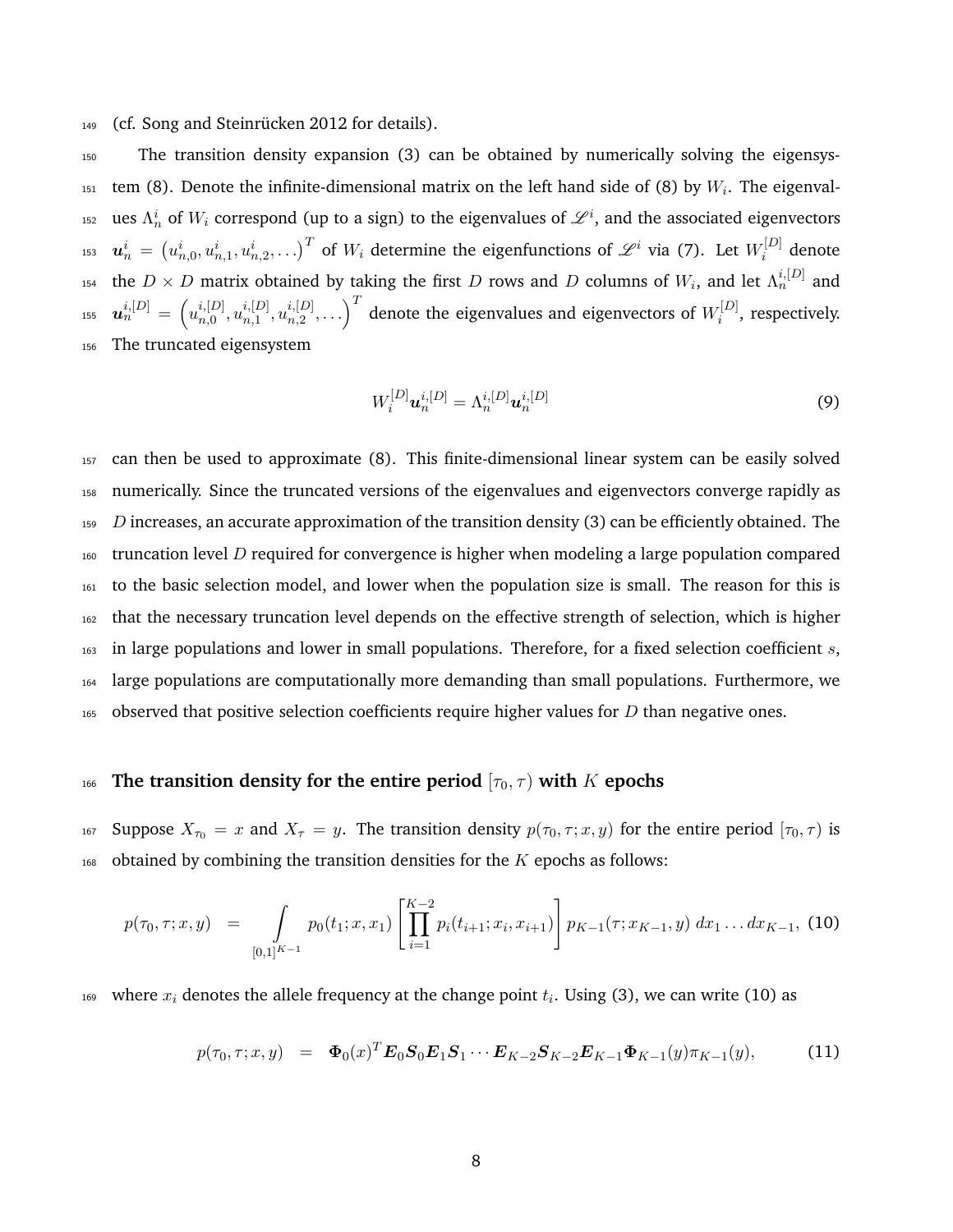170 where  $\pmb{\Phi}_i(x)=\left(\Phi_0^i(x),\Phi_1^i(x),\Phi_2^i(x),\ldots\right)^T$  is an infinite-dimensional column vector, while  $\pmb{E}_i$  and  $171$   $S_i$  are infinite-dimensional matrices defined as

$$
\boldsymbol{E}_i = \mathrm{diag}\left(\frac{e^{-\Lambda_0^i(t_{i+1}-t_i)}}{\langle \Phi_0^i, \Phi_0^i \rangle_{\pi_i}}, \frac{e^{-\Lambda_1^i(t_{i+1}-t_i)}}{\langle \Phi_1^i, \Phi_1^i \rangle_{\pi_i}}, \ldots\right)
$$

<sup>172</sup> and

$$
\boldsymbol{S}_i = \int_0^1 \pi_i(z) \boldsymbol{\Phi}_i(z) \boldsymbol{\Phi}_{i+1}(z)^T dz.
$$

173  $\,$  In general,  $\bm S_i$  is not a diagonal matrix since  $\Phi_n^i(z)$  and  $\Phi_m^{i+1}(z)$  are not orthogonal with respect to <sup>174</sup>  $\pi_i(z)$  if  $c_i \neq c_{i+1}$ . In *Appendix*, we show that the entry  $(n,m)$  of  $S_i$  is given by

$$
\int_{0}^{1} \pi_{i}(z)\Phi_{m}^{i}(z)\Phi_{m}^{i+1}(z)dz = \sqrt{\frac{c_{i}}{c_{i+1}}}\sum_{k=0}^{\infty}\sum_{l=0}^{\infty}u_{n,k}^{i}u_{m,l}^{i+1}\sum_{j=1}^{k+l+2}(-1)^{j+1}\frac{e^{\sigma(c_{i}-c_{i+1})}-(-1)^{k+l+j}}{[\sigma(c_{i}-c_{i+1})]^{j+1}} \times \frac{(k+1)(l+1)j!}{(k+2)(l+2)}\sum_{r=0}^{j-1} {k+2 \choose j-r}{k+j-r \choose j-r-1}{l+r+2 \choose r+1}{l \choose r}.
$$
\n(12)

175 Note that the last line of (12) does not depend on n or m, so it needs to be computed only once. 176 The overall computational time for evaluating  $p(\tau_0, \tau; x, y)$  scales linearly with the number K of 177 epochs.

178 To better understand the joint impact of selection and demography on the transition density, we 179 consider two scenarios, where  $p(0, \tau; x, y)$  is simply denoted as  $p(\tau; x, y)$ . Figure 1 illustrates the density in a scenario in which the selection coefficient is fixed and various  $K$ -epoch demographic models are considered. In comparison to the case of a constant population size (cf. Figure 1a), an instantaneous expansion (cf. Figure 1b) narrows the distribution around the mean, whereas an additional phase of a reduced population size (cf. Figure 1c) increases the variance relative to a population of a constant size. Figure 2 illustrates the same scenarios with a fixed transition time and varying selection coefficients. Note that all theoretical results and the corresponding applications in this paper were implemented in *Mathematica*. The implementation is available from the authors 187 upon request.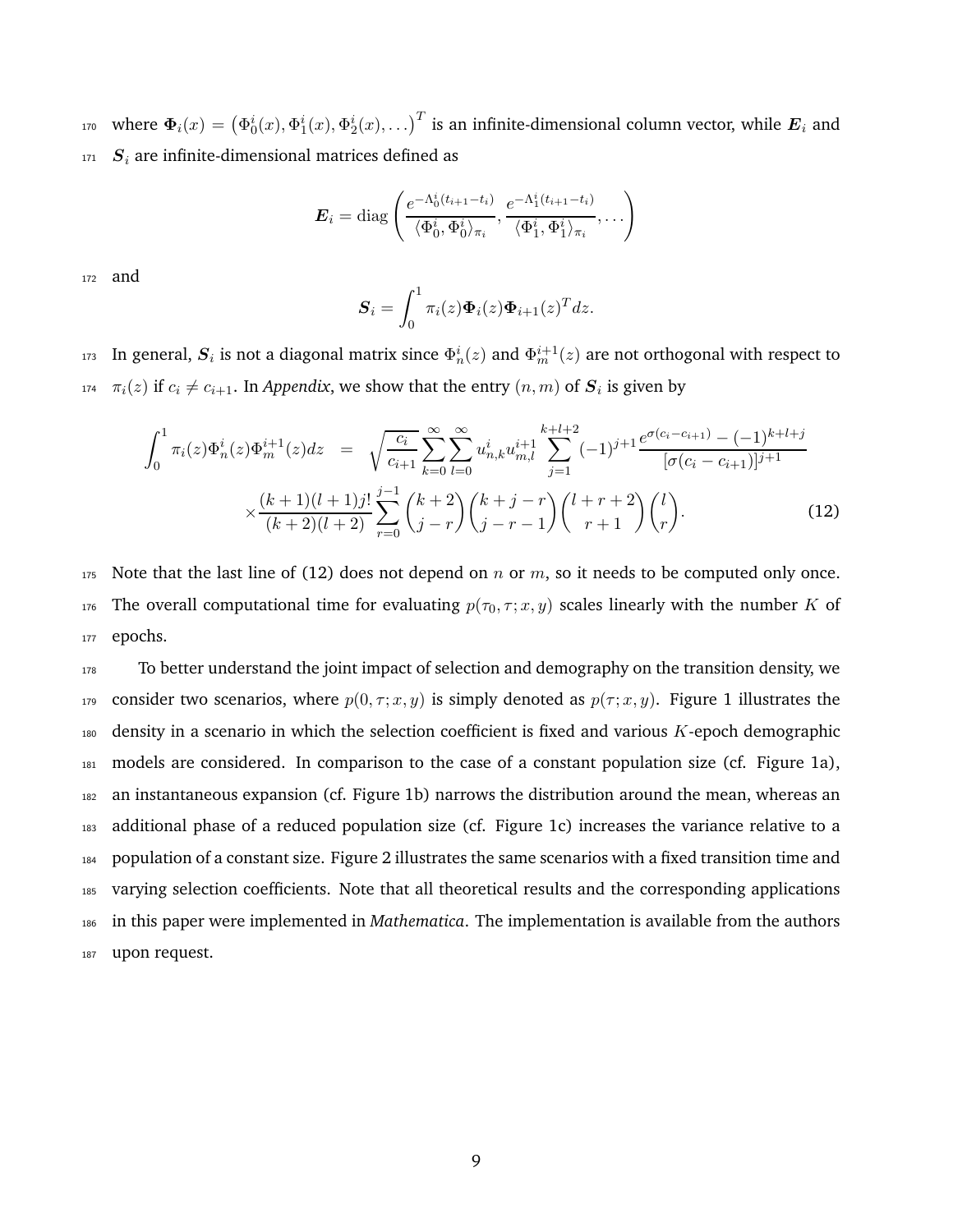# 188 188 The sample frequency spectrum

### <sup>189</sup> **The transition density approach**

<sup>190</sup> The transition density derived in the previous section can be employed to obtain the sample fre-191 quency spectrum (SFS) of a sample. Consider a sample of size n obtained at time  $t = \tau$ . The 192 probability that the  $A_1$  allele with frequency x at time  $t = \tau_0$  is observed b times in the sample is <sup>193</sup> (Griffiths 2003)

$$
p_{n,b}(x;\tau_0,\tau) = \int\limits_0^1 \binom{n}{b} y^b (1-y)^{n-b} p(\tau_0,\tau;x,y) dy.
$$
 (13)

194 For piecewise-constant population size models with  $K$  epochs, a spectral representation of 195  $p(\tau_0, \tau; x, y)$  can be found via (11) and evaluating (13) involves computing the integral 196  $\int_0^1 y^b (1-y)^{n-b} \pi_{K-1}(y) \Phi_{K-1}(y) dy$ . For  $l \ge 0$ , using (2), (5), and (7), we obtain

$$
\int_{0}^{1} y^{b} (1-y)^{n-b} \pi_{K-1}(y) \Phi_{l}^{K-1}(y) dy
$$
\n
$$
= \sum_{m=0}^{\infty} \sqrt{c_{K-1}} u_{l,m}^{K-1} \int_{0}^{1} y^{b-1} (1-y)^{n-b-1} e^{c_{K-1} \cdot \sigma y} G_{m}(y) dy
$$
\n
$$
= \sum_{m=0}^{\infty} \sqrt{c_{K-1}} u_{l,m}^{K-1} \frac{1}{b+1} \sum_{h=0}^{m} (-1)^{h+1} \frac{\binom{m+1}{h+1} \binom{h+m+2}{h}}{\binom{n+h+1}{b+1}} \cdot {}_{1}F_{1}(b+1; n+h+2; c_{K-1} \cdot \sigma), \quad (14)
$$

where  $_1F_1(a;b;z) = \sum$ 197 where  ${}_1F_1(a;b;z) = \sum_{j\geq 0} a_{(j)}/b_{(j)}z^j/j!$  is the confluent hypergeometric function of the first kind. The 198 descending factorials  $d_{(j)}$  are defined in *Appendix*.

199 The SFS  $q_{n,b}(\tau)$  is the probability distribution on the number b of mutant alleles in a sample of 200 size *n* taken at time  $\tau$ , conditioned on segregation. For  $1 \le b \le n-1$ ,  $q_{n,b}(\tau)$  is given by

$$
q_{n,b}(\tau) = \lim_{x \to 0} \frac{\int_{-\infty}^{\tau} p_{n,b}(x; \tau_0, \tau) d\tau_0}{\int_{-\infty}^{\tau} \sum_{a=1}^{n-1} p_{n,a}(x; \tau_0, \tau) d\tau_0}.
$$
 (15)

 In (15), the SFS at a single site is obtained by averaging over sample paths. This is equivalent to the frequency spectrum distribution over a large number of independent mutant sites in the Poisson random field model of Sawyer and Hartl (1992). Using (11), (12), (13) , and (14), we can approximate (15) numerically. If it is unknown which allele is derived, a folded version of (15) can <sup>205</sup> be obtained as  $[q_{n,b} + q_{n,n-b}]/(1 + \delta_{b,n-b})$ , where  $\delta_{b,n-b}$  denotes the Kronecker delta.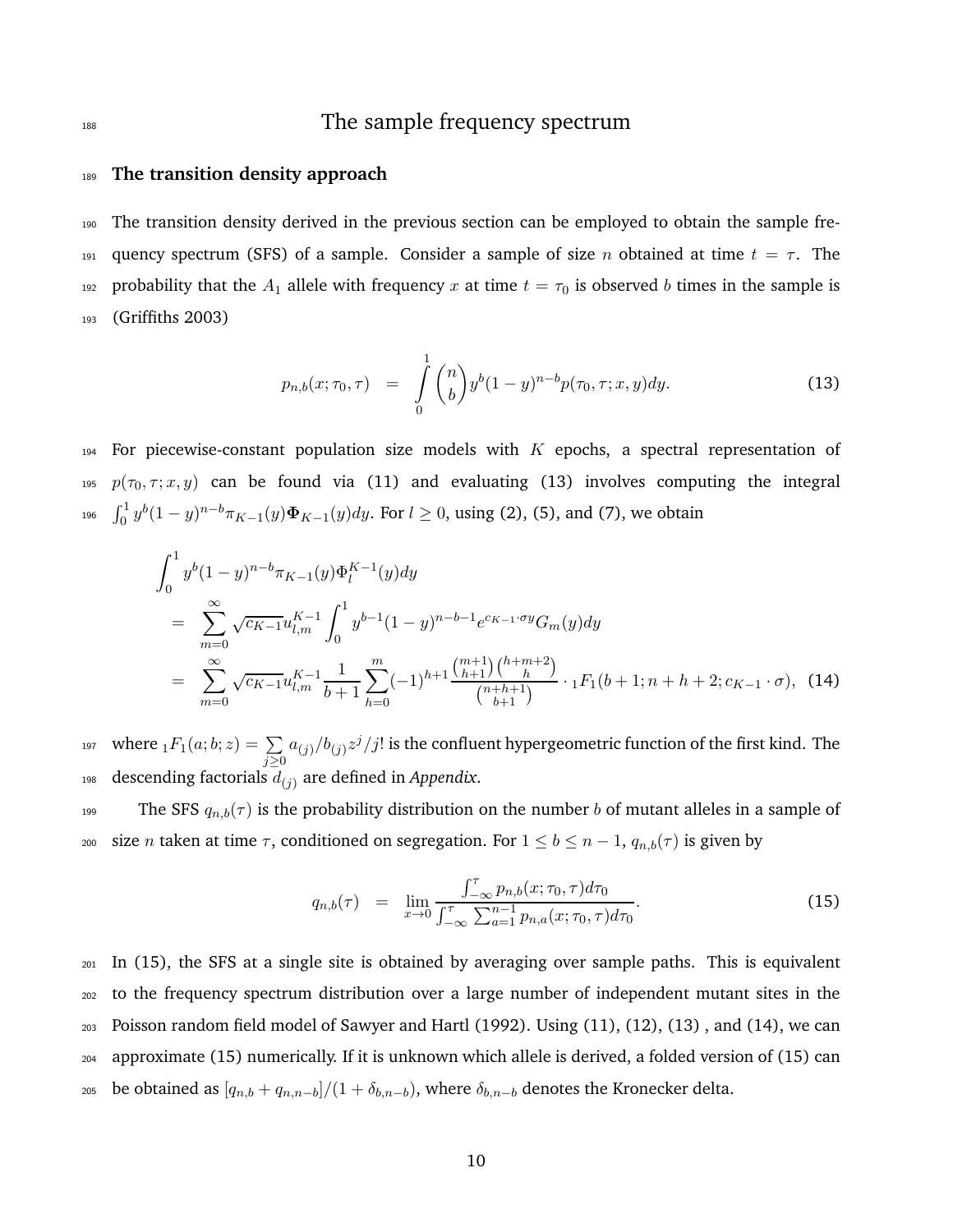#### <sup>206</sup> **A moment-based approach**

 As detailed above, the transition density can be employed to obtain the SFS. However, the specific solution for the transition density is not required to obtain the less complex and thus computation- ally less demanding SFS. Here, we utilize the work of Evans et al. (2007) to develop an efficient algorithm for computing the allele frequency spectrum in the case of genic selection and piecewise-constant population sizes.

212 Suppose mutations arise at rate  $\theta/2$  (per sequence per  $2N_{\text{ref}}$  generations) and according to the <sup>213</sup> infinitely-many-sites model (Kimura 1969). Evans et al. (2007) use the forward diffusion equation <sup>214</sup> to describe population allele frequency changes and introduce mutations by an appropriate bound-215 ary condition. Slightly modifying their notation, we use  $f(y, t) dy$  to denote the expected number of 216 sites where the mutant allele has a frequency in  $(y, y + dy)$ , with  $0 < y < 1$ , at time t. The forward <sup>217</sup> equation is

$$
\frac{\partial}{\partial t} f(y, t) = \frac{1}{2} \frac{\partial^2}{\partial y^2} \{b(y; t) f(y, t)\} - \frac{\partial}{\partial y} \{a(y) f(y, t)\},\tag{16}
$$

218 where the diffusion term  $b(y;t) = y(1-y)/\rho(t)$ , the drift term  $a(y) = \sigma y(1-y)$ , the scaled selection 219 coefficient σ, and the population size function  $\rho(t)$  are defined as before. The influx of mutations <sup>220</sup> is incorporated into this process via the boundary conditions

$$
\lim_{y \downarrow 0} y f(y, t) = \theta \rho(t) \quad \text{and} \quad \lim_{y \uparrow 1} f(y, t) \text{ finite.}
$$
 (17)

 $_{221}$  The resulting polymorphic sites follow the dynamics of (16) thereafter. Note that this differs from <sup>222</sup> the diffusion process studied in the previous section, as the influx of mutations is now explicitly <sup>223</sup> modeled.

<sup>224</sup> Again, it is analytically more practical to consider the corresponding backward equation, which 225 is obtained by setting  $g(y, t) := y(1 - y)f(y, t)$ . This substitution transforms the forward equation <sup>226</sup> for  $f(y, t)$  into a backward equation for  $g(y, t)$ , which is essentially given by (1) up to the sign of the <sup>227</sup> drift term. Evans et al. (2007) derived a coupled system of ordinary differential equations (ODEs) 228 for the moments  $\mu_j(t) = \int_0^\infty y^j g(y, t) dy$ :

$$
\mu_0'(t) = \frac{\theta}{2} - \frac{1}{\rho(t)}\mu_0(t) + \sigma[\mu_0(t) - 2\mu_1(t)],\tag{18}
$$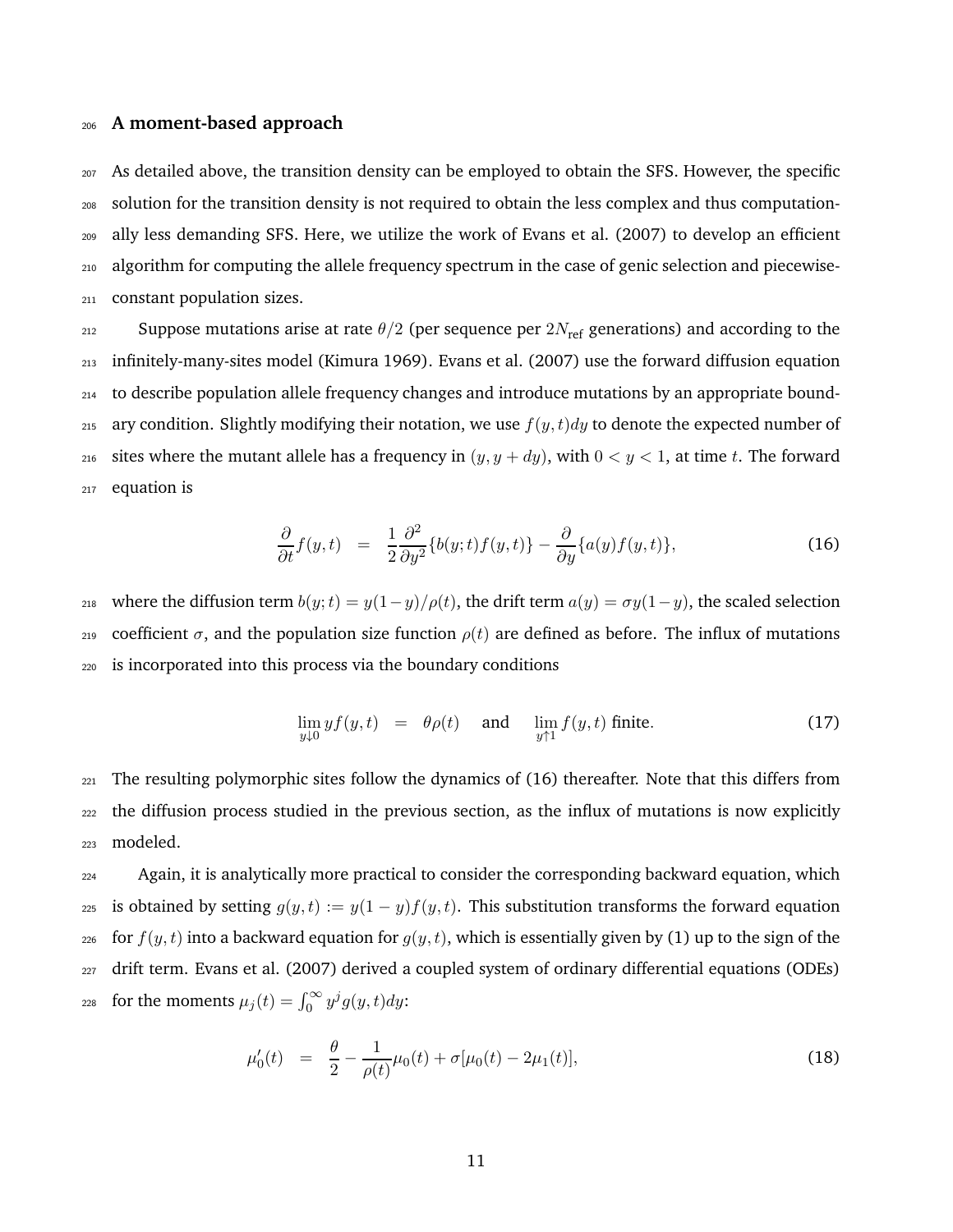$$
\mu'_{j}(t) = \frac{1}{\rho(t)} \left[ \binom{j+1}{2} \mu_{j-1}(t) - \binom{j+2}{2} \mu_{j}(t) \right] + \sigma \left[ (j+1) \mu_{j}(t) - (j+2) \mu_{j+1}(t) \right], \quad j \ge 1,
$$
\n(19)

<sup>229</sup> where  $\mu'_j(t) = d\mu_j(t)/dt$ . A similar system of ODEs was derived and solved by Kimura (1955a) for 230 a neutral scenario with a constant population size and without mutations. For  $\sigma = 0$ , the above  $_{231}$  system is finite and can be solved explicitly (Živković and Stephan 2011). In the case of selection  $232$  ( $\sigma \neq 0$ ), on the other hand, the system is infinite and obtaining an explicit solution for an arbitrary 233 *ρ* is a challenging problem, even if the system is truncated by setting  $\mu_i(t) = 0$  for  $j \ge D$ .

234 From now on, assume  $\mu_i(t) \equiv 0$  for  $j \geq D$  and rewrite the truncated system of ODEs in matrix <sup>235</sup> form as

$$
\boldsymbol{M}'(t) = \left[\frac{1}{\rho(t)}\boldsymbol{B} + \sigma \boldsymbol{A}\right] \boldsymbol{M}(t) + \boldsymbol{\Theta}, \tag{20}
$$

where  $\boldsymbol{M}(t) = \left(\mu_0^{[D]}\right)$  $_{0}^{[D]}(t),\mu_1^{[D]}$  $_{1}^{[D]}(t),\ldots,\mu_{D-}^{[D]}$ 236 where  $\bm{M}(t) = \left(\mu_0^{[D]}(t), \mu_1^{[D]}(t), \ldots, \mu_{D-1}^{[D]}(t)\right)^T$ ,  $\bm{M}'(t) = d\bm{M}(t)/dt$ , ⊖ = (θ/2, 0, . . . , 0)<sup>T</sup> are D-237 dimensional column vectors, and  $\mathbf{B} = (b_{kl})$  and  $\mathbf{A} = (a_{kl})$  are  $D \times D$  matrices with entries

$$
b_{kl} = \begin{cases} -(k+2) \\ k+1 \\ k \end{cases}
$$
 if  $l = k$ ,  
\n
$$
b_{kl} = \begin{cases} k+1, & \text{if } l = k, \\ -(k+2), & \text{if } l = k+1, \\ 0, & \text{otherwise,} \end{cases}
$$
 and 
$$
a_{kl} = \begin{cases} k+1, & \text{if } l = k, \\ -(k+2), & \text{if } l = k+1, \\ 0, & \text{otherwise,} \end{cases}
$$

238 for  $0 \le k, l \le D-1$ . The formal solution of (20) cannot be written in terms of a matrix exponential 239 but only as a Peano-Baker series (Baake and Schlägel 2011) for arbitrary  $\rho$ , which can be numer-240 ically quite demanding. Therefore, we focus on the case of piecewise constant  $\rho$  and develop an <sup>241</sup> efficient method to solve the truncated system of ODEs.

<sup>242</sup> We first consider  $\rho(t) \equiv c_0$  (i.e., a constant population size), for which the solution of (20) takes <sup>243</sup> the form of a matrix exponential given by

$$
\mathbf{M}(t) = \exp\left[\int_{0}^{t} \left(\frac{\mathbf{B}}{c_{0}} + \sigma \mathbf{A}\right) ds\right] \mathbf{M}(0) + \left\{\int_{0}^{t} \exp\left[\int_{s}^{t} \left(\frac{\mathbf{B}}{c_{0}} + \sigma \mathbf{A}\right) du\right] ds\right\} \Theta
$$

$$
= \exp\left[\left(\frac{\mathbf{B}}{c_{0}} + \sigma \mathbf{A}\right) t\right] \mathbf{M}(0) + \left\{\exp\left[\left(\frac{\mathbf{B}}{c_{0}} + \sigma \mathbf{A}\right) t\right] - I\right\} \left(\frac{\mathbf{B}}{c_{0}} + \sigma \mathbf{A}\right)^{-1} \Theta. \quad (21)
$$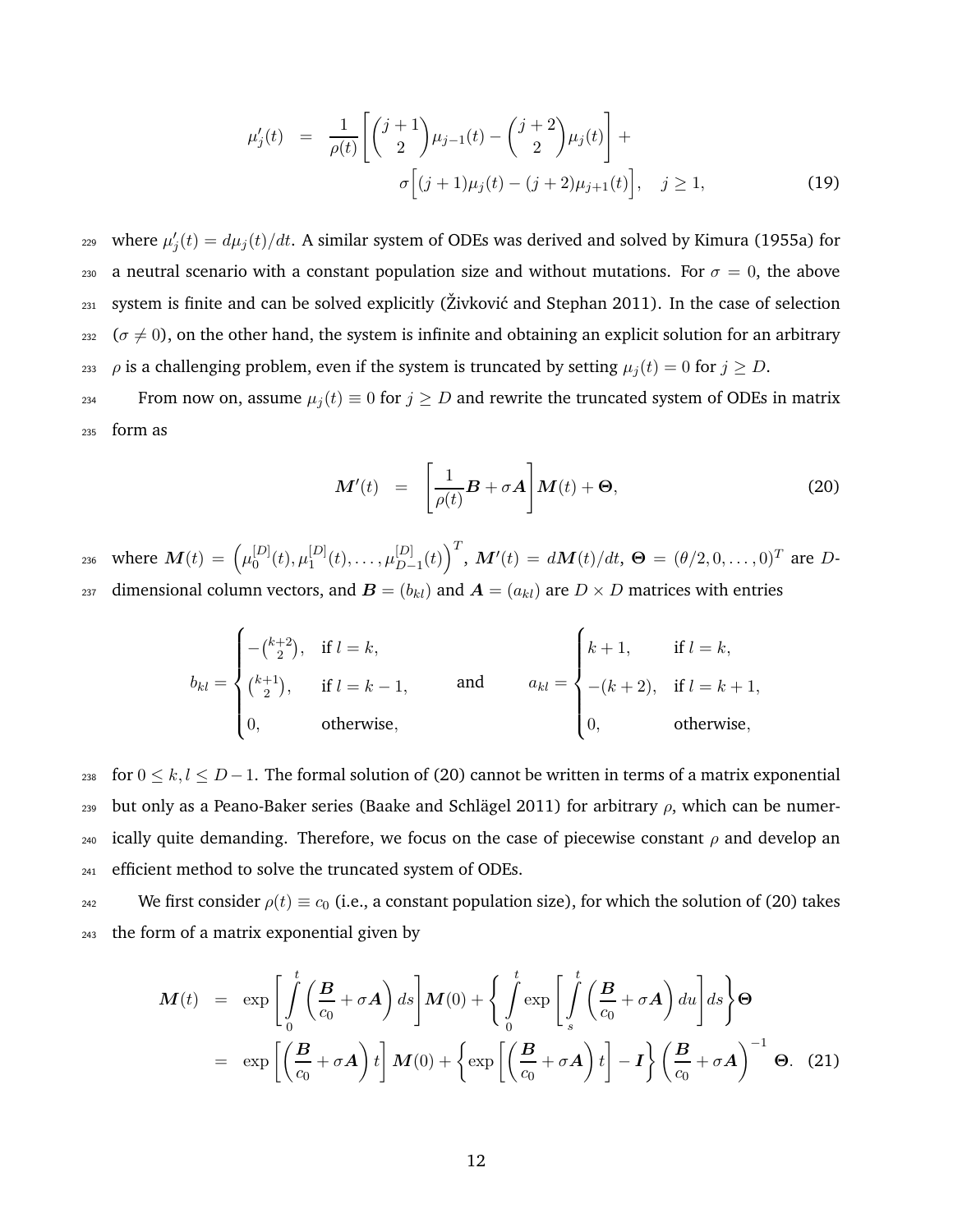244 Let  $-\lambda_k$ ,  $(l_{k,0},...,l_{k,D-1})$ , and  $(r_{0,k},...,r_{D-1,k})$ <sup>T</sup> respectively denote the eigenvalues, row eigen-245 vectors, and column eigenvectors of  $B/c_0 + \sigma A$ . Then, (21) implies

$$
\mu_j^{[D]}(t) = \sum_{i=0}^{D-1} \mu_i^{[D]}(0) \sum_{k=0}^{D-1} r_{jk} l_{ki} e^{-\lambda_k t} + \frac{\theta}{2} \sum_{k=0}^{D-1} r_{jk} l_{k0} \frac{1 - e^{-\lambda_k t}}{\lambda_k}.
$$
 (22)

246 It is intractable to find closed-form expressions of  $-\lambda_k$ ,  $l_{ki}$ , and  $r_{jk}$ , but, for a given truncation level D, they can be computed numerically. Depending on the details of the model under consideration, it might be more efficient to solve (21) numerically rather than applying the more analytic form given in (22).

<sup>250</sup> We now investigate the equilibrium solution of (22), since it can be applied as an initial condi-<sup>251</sup> tion in a model in which the population size remains constant over a longer period of time before <sup>252</sup> instantaneous population size changes occur. Assuming that all alleles are monomorphic at time zero, i.e.  $\mu_i^{[D]}$ <sup>253</sup> zero, i.e.  $\mu_i^{[D]}(0) \equiv 0$ , and letting  $t \to \infty$ , we obtain the moments at equilibrium as

$$
\hat{\mu}_j^{[D]} = \frac{\theta}{2} \sum_{k=0}^{D-1} \frac{r_{jk} l_{k0}}{\lambda_k}.
$$

<sup>254</sup> For D sufficiently large, this result is numerically close to the exact solution  $\hat{\mu}_j$ . The latter can also <sup>255</sup> be obtained as follows. The equilibrium population frequency spectrum is given by (Fisher 1930)

$$
\hat{f}(y) = \frac{\theta c_0 \left[ 1 - e^{-2c_0 \sigma (1-y)} \right]}{y(1-y)(1 - e^{-2c_0 \sigma})}.
$$
\n(23)

<sup>256</sup> The sampled version can be easily found via binomial sampling as in (13):

$$
\hat{f}_{n,b} = \theta c_0 \frac{n}{b(n-b)} \frac{1 - {}_1F_1(b; n; 2c_0\sigma)e^{-2c_0\sigma}}{1 - e^{-2c_0\sigma}}.
$$
\n(24)

<sup>257</sup> For  $\sigma \neq 0$ , the moments  $\hat{\mu}_j$  of  $\hat{g}(y) = y(1-y)\hat{f}(y)$  are given by

$$
\hat{\mu}_j = \theta c_0 \frac{1}{1 - e^{-2c_0 \sigma}} \left\{ \frac{e^{-2c_0 \sigma} [\Gamma(j+1, -2c_0 \sigma) - j!]}{(-2c_0 \sigma)^{j+1}} + \frac{1}{j+1} \right\},\,
$$

<sup>258</sup> where  $\Gamma(a, z) = \int_z^{\infty} t^{a-1} e^{-t} dt$  is the incomplete gamma function.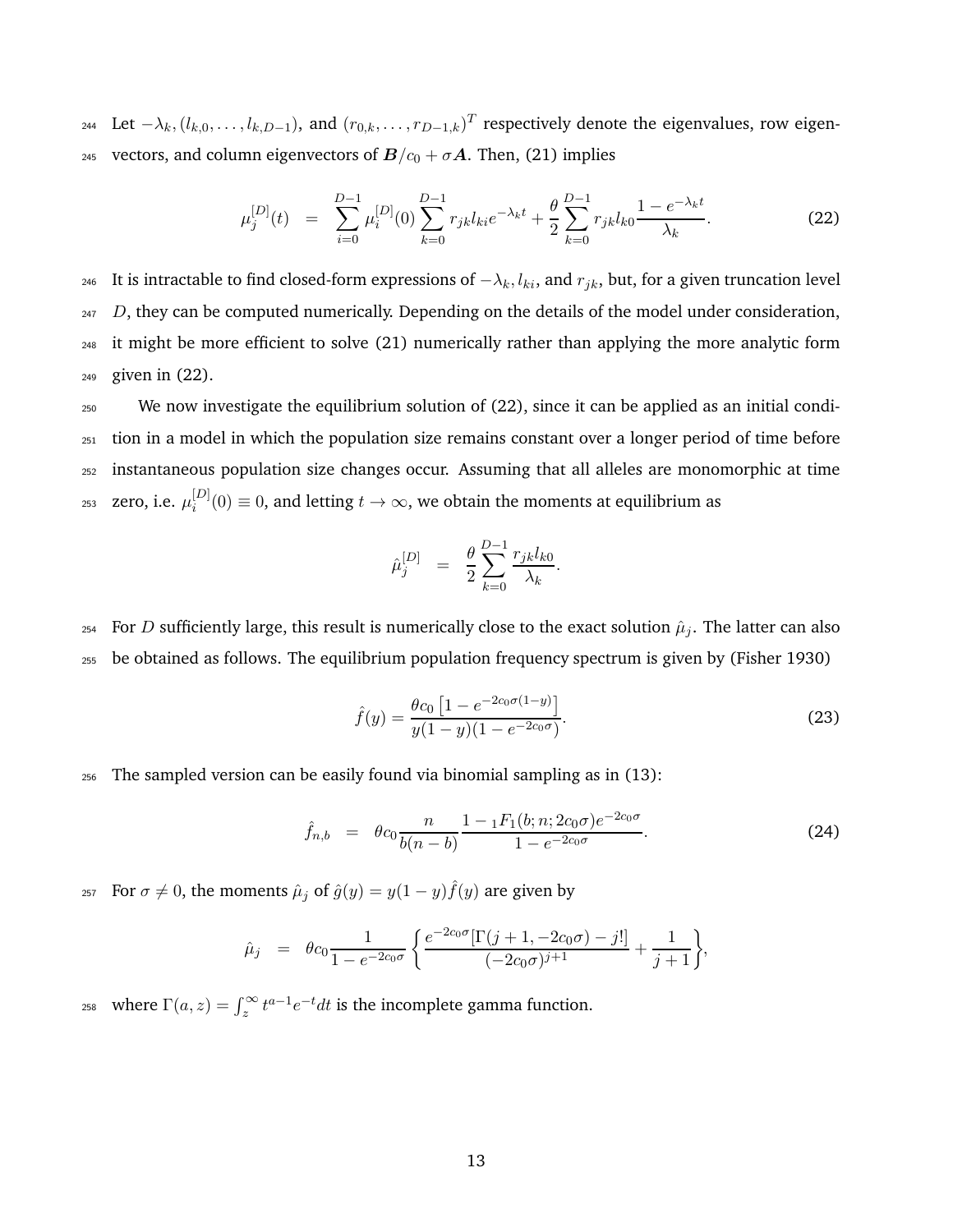259 Now, consider the piecewise-constant model with K epochs in the time interval  $[\tau_0, \tau]$  defined 260 earlier. For  $t_i \leq t < t_{i+1}$ ,

$$
\mathbf{M}'(t) = \left(\frac{\mathbf{B}}{c_i} + \sigma \mathbf{A}\right) \mathbf{M}(t) + \mathbf{\Theta},\tag{25}
$$

<sup>261</sup> which can be solved as in (21). For  $\tau > t_{K-1}$ ,

$$
\mathbf{M}(\tau) = \exp\left[\left(\frac{\mathbf{B}}{c_{K-1}} + \sigma \mathbf{A}\right)(\tau - t_{K-1})\right] \mathbf{M}(t_{K-1}) + \left\{\exp\left[\left(\frac{\mathbf{B}}{c_{K-1}} + \sigma \mathbf{A}\right)(\tau - t_{K-1})\right] - \mathbf{I}\right\} \left(\frac{\mathbf{B}}{c_{K-1}} + \sigma \mathbf{A}\right)^{-1} \mathbf{\Theta},
$$
\n(26)

<sup>262</sup> where  $M(t_i)$ , for  $1 \le i \le K - 1$ , is recursively given by

$$
\mathbf{M}(t_i) = \exp\left[\left(\frac{\mathbf{B}}{c_{i-1}} + \sigma \mathbf{A}\right)(t_i - t_{i-1})\right] \mathbf{M}(t_{i-1}) + \left\{\exp\left[\left(\frac{\mathbf{B}}{c_{i-1}} + \sigma \mathbf{A}\right)(t_i - t_{i-1})\right] - \mathbf{I}\right\} \left(\frac{\mathbf{B}}{c_{i-1}} + \sigma \mathbf{A}\right)^{-1} \mathbf{\Theta}.
$$

263 The initial condition  $M(t_0)$  is either chosen as the equilibrium solution described above or the zero 264 vector, which corresponds to the case of all loci being monomorphic at time  $t_0 = \tau_0$ .

The accuracy of the above framework depends on how fast the truncated moments  $\mu_i^{[D]}$  $_{265}$  The accuracy of the above framework depends on how fast the truncated moments  $\mu_j^{[D]}(\tau)$  con- $266$  verge to zero as D increases. Similar to the transition density approach, the truncated moments  $267$  converge faster for negative than for positive  $\sigma$ , and for instantaneous declines compared to instan- $268$  taneous expansions. For a large positive  $\sigma$ , a higher truncation level D may be required to achieve <sup>269</sup> the desired accuracy. Finally, the allelic spectrum  $f_{n,b}(\tau)$ , for  $1 \le b \le n-1$ , of a sample of size n <sup>270</sup> taken at time  $τ$  can be obtained from the moments  $μ_j(τ)$  by using the relationship

$$
f_{n,b}(\tau) = {n \choose b} \sum_{l=0}^{n-b-1} (-1)^l {n-b-1 \choose l} \mu_{l+b-1}(\tau). \tag{27}
$$

271 The SFS  $q_{n,b}(\tau)$  at time  $\tau$  is then given by

$$
q_{n,b}(\tau) = \frac{f_{n,b}(\tau)}{\sum_{a=1}^{n-1} f_{n,a}(\tau)}.
$$
\n(28)

<sup>272</sup> Substituting the truncated moments obtained from (26) into (27) provides numerical approxima-<sup>273</sup> tions of (27) and (28).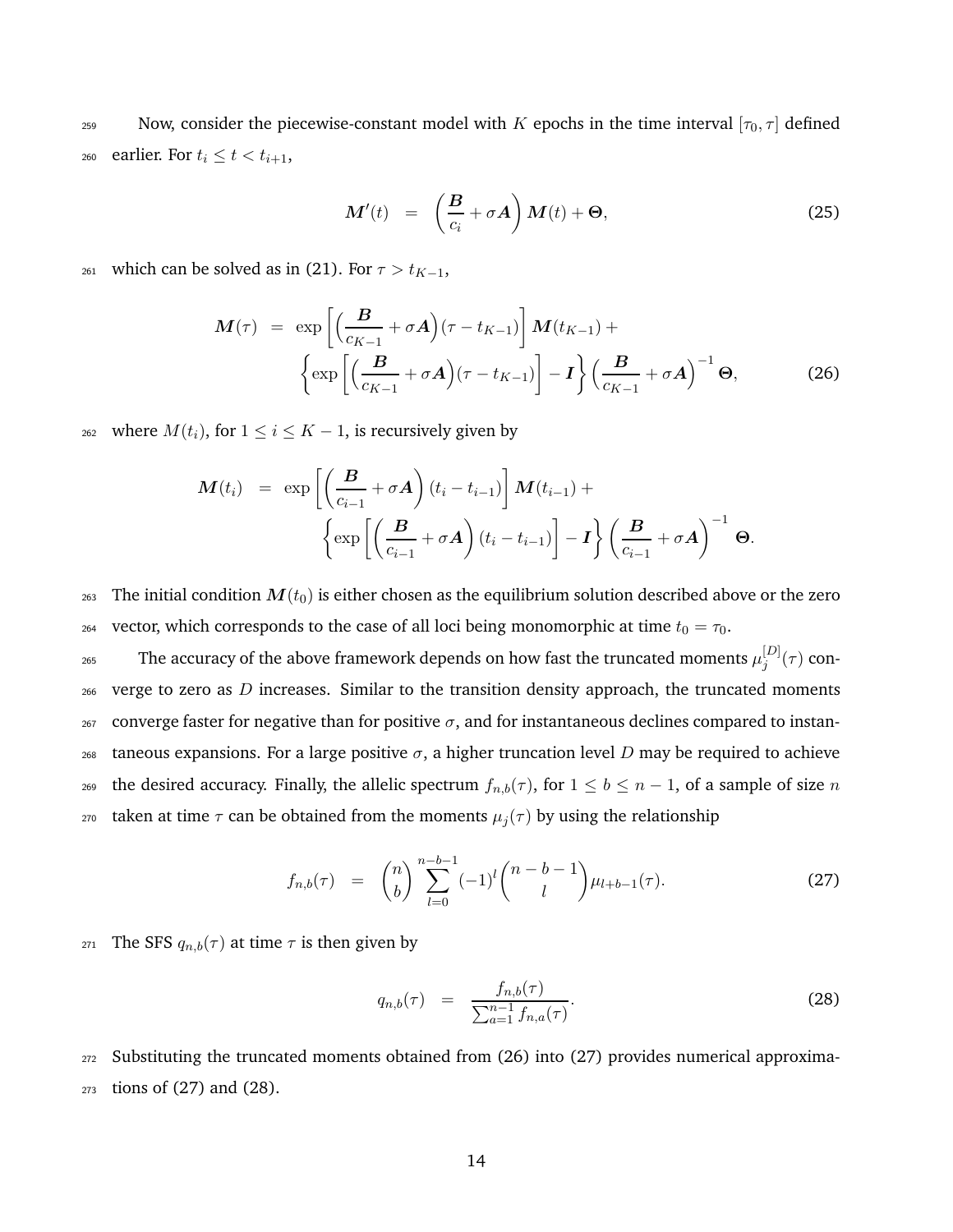The joint impact of a population bottleneck and selection on the SFS is illustrated in Figure 3 for various points in time. As expected, negative and positive selection result in a skew of the SFS towards low- and high-frequency derived variants, respectively, when compared to a model without selection, across all sampling times. Moreover, this skew varies in intensity at different points in time. In the neutral demographic model (cf. Figure 3b), the relative frequency of singletons at time  $\tau_3$  is higher than at time  $\tau_4$ , whereas under the same demographic model with negative selection (cf. Figure 3c) this relation is inverted. This is because the amount of singletons that is caused 281 by demographic forces decreases after the expansion from  $\tau_3$  to  $\tau_4$ , while negative selection is still increasing the low-frequency derived classes in this time interval.

# **Applications**

 Here, we discuss biologically relevant questions that can be addressed using our theoretical frame-work. This section consists of the following parts:

<sub>286</sub> 1. We first consider models with negative selection and bottlenecks of medium strength at differ-<sup>287</sup> ent time points. We examine the SFS under such models and try to estimate the demographic parameters while taking selection into account. We also carry out demographic inference ignoring selection. Whereas the former demonstrates how well the demographic and selec- tive parameters can be estimated jointly, the latter mimics the common practice of assuming genome-wide polymorphic sites as putatively neutral (due to the difficulty of jointly estimat- ing the impact of selection and demography using existing tools). We finally examine the consequences of assuming a too simple underlying demography on parameter estimation.

 2. We then analyze an African sample of *Drosophila melanogaster* to investigate its demographic history and possible selective effects.

 3. Lastly, we examine a model of strong exponential population growth (mimicking human evo-<sup>297</sup> lution) and superimpose negative selection of various strengths to understand if and when selection can be inferred for such a model.

 Throughout, the first population size change will occur after the allele frequencies have reached an equilibrium according to (24).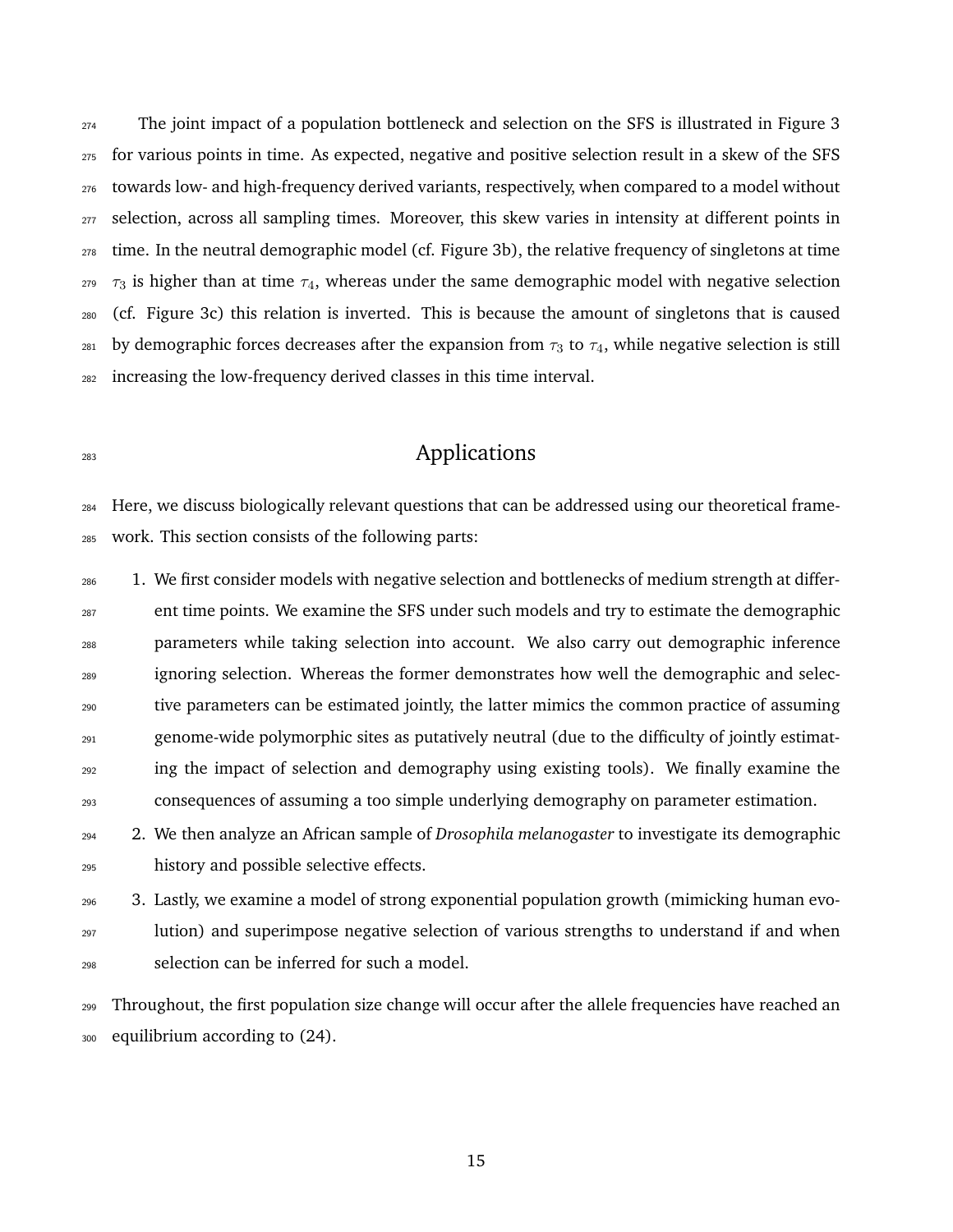### <sup>301</sup> **Joint inference of population bottleneck and purifying selection**

#### <sup>302</sup> *A maximum likelihood approach*

<sup>303</sup> Under the assumption that the considered sites are independent, the log-likelihood of a model 304 M given data D is  $\log[L(\mathcal{D};\mathcal{M})] = \sum_{i=1}^{n-1} d_i \log(q_i) + \text{constant}$ , where  $d_i$  is the observed number  $_{305}$  of sites at which the derived allele occurs  $i$  times in the sample, and  $q_i$  is the probability that the 306 derived allele occurs i times in the sample at a segregating site under model  $M$  (e.g., Wooding and  $307$  Rogers 2002). Recall that  $q_i$  can be either obtained via the transition density or the moment-based <sup>308</sup> approach. The latter is preferable here, since the transition density is not explicitly required.

 Consider the bottleneck model illustrated in Figure 4. Note that the present relative size  $c_S$  is 310 fixed to 1, i.e., here the present population size is used as the reference population size  $N_{\text{ref}}$ . First, we consider the scenario where the ancestral population size  $c_0$  prior to the bottleneck is allowed to vary. In this case, the model has five free parameters:  $c_0$ , the initial population size;  $c_B$ , the 313 population size during the bottleneck;  $t_B$ , the duration of the bottleneck;  $t_S = \tau - t_B$ , the time 314 since recovery from the bottleneck; and  $\sigma$ , the scaled selection coefficient. We then also consider the scenario where the ancestral population size is the same as the present population size, i.e.,  $c_0 = c_S$ , resulting in a model with four free parameters.

317 We adopted a grid search in our estimation procedure, with  $\sigma \in [-10,0]$  and  $c_B, t_B, t_S \in$  $_{318}$  [0.001, 1]. For the 5-parameter model,  $c_0$  was chosen from the range [0.01, 10]. In total, 110,000 319 grid points were chosen in the selected case and 10,000 in the neutral case. Note that the grid <sup>320</sup> search also accounts for models of one or two successive instantaneous population expansions. For <sup>321</sup> the 4-parameter model, 11,000 grid points were chosen in the selected case and 1000 in the neutral <sup>322</sup> case. The grid points are summarized in Table 1.

#### <sup>323</sup> *Estimation of bottleneck and selection parameters*

<sup>324</sup> We first evaluated the SFS for a sample of size  $n = 50$  in the following twelve scenarios, all with 325  $c_S = 1$  and  $\sigma \in \{0, -1/2, -2\}$ :

326 1. Constant population size (i.e.,  $c_0 = c_B = c_S = 1$ ).

327 2. Bottleneck models with  $c_0 = 1/2, c_B = 1/10, t_B = 1/10$ , and  $t_S \in \{1/200, 1/20, 1/2\}.$ 

<sup>328</sup> First, to test how well the demographic and selective parameters can be estimated jointly from 329 sampled data, we focused on the bottleneck demography with  $t_S = 1/20$  and considered two 330 scenarios: The neutral case ( $\sigma = 0$ ) and the selected case with  $\sigma = -2$ . To mimic the limited avail-331 ability of independent polymorphic sites across the genome, we sampled 10,000 sites according to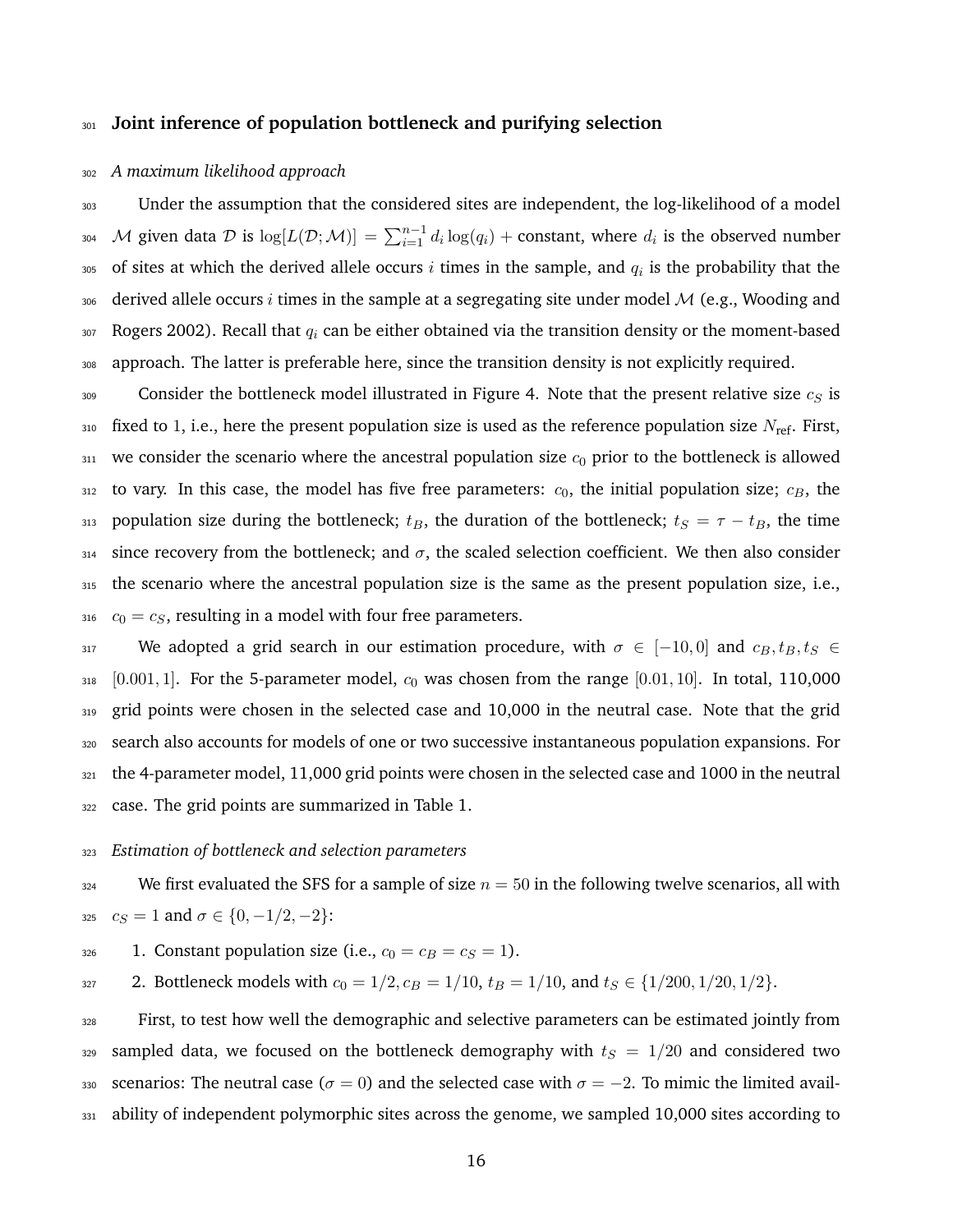the SFS for the two chosen scenarios, and repeated this procedure 200 times. For each of these 200 datasets, we maximized the log-likelihood over the grid of parameter values described earlier, 334 assuming (A1) neutrality when the true model has  $\sigma = 0$ , (A2) neutrality when the true model 335 has  $\sigma = -2$ , (A3) presence of selection when the true model has  $\sigma = -2$ , and (A4) presence of 336 selection when the true model has  $\sigma = 0$ .

337 The estimated parameters are shown in Table 2. For inference under correct model assumptions (A1 and A3), the median estimates are equal to the true parameters. When selection is ignored 339 although present in the dataset (A2), the ancestral population size  $(c_0)$  and the duration of the bot-340 tleneck ( $t_B$ ) are underestimated, whereas the bottleneck size ( $c_B$ ) and the time since the bottleneck ( $t<sub>S</sub>$ ) are accurately estimated. When the true model is neutral but the inference procedure allows for selection (A4), a neutral demographic model is accurately inferred. We calculated likelihood- ratio statistics for each of the 200 datasets to compare the two nested models of selection and neutrality. The null hypothesis of neutrality can be rejected at the 5% significance level with a power of 55%.

 We further analyzed all twelve scenarios using the expected SFS directly, assuming that the 347 amount of data is sufficiently large such that the observed SFS closely approximates the expected value. Our goal in this case is to study the effect of model misspecification on parameter estimation; specifically, assuming selection when the true model is neutral or assuming neutrality when there is selection. In the former case, the maximum likelihood estimates (MLEs) always coincided with the <sup>351</sup> true parameters. Therefore, it is useful to allow for selection in an analysis even when putatively neutral regions are considered. In the latter case, our results are summarized in Table 3. For a constant population size, two rather old instantaneous expansions are estimated. For the bottleneck  $_{^{354}}~\,$  models, ignoring selection leads to the largest errors for the most recent bottleneck and  $\sigma = -1/2$ 355 and the least recent bottleneck and  $\sigma = -2$ , for which an instantaneous expansion is estimated. The time since the bottleneck was robustly estimated in many cases.

 To assess the impact of assuming a slightly simplified model for parameter estimation, we car- ried out an analogous study where the ancestral population size  $c_0$  was incorrectly assumed to 359 equal the current size  $c_S = 1$ , while the true model had  $c_0 = 1/2$  and  $c_S = 1$ . For the resampling 360 analysis, we considered the same bottleneck scenarios as before with  $\sigma = 0$  or  $-2$ , and maximized the log-likelihood values over a grid in the parameter space (as described earlier) for each of the 200 simulated datasets each containing 10,000 polymorphic sites. The parameter estimates are 363 shown in Table 4. The time since the bottleneck  $(t<sub>S</sub>)$  is accurately estimated irrespective of correct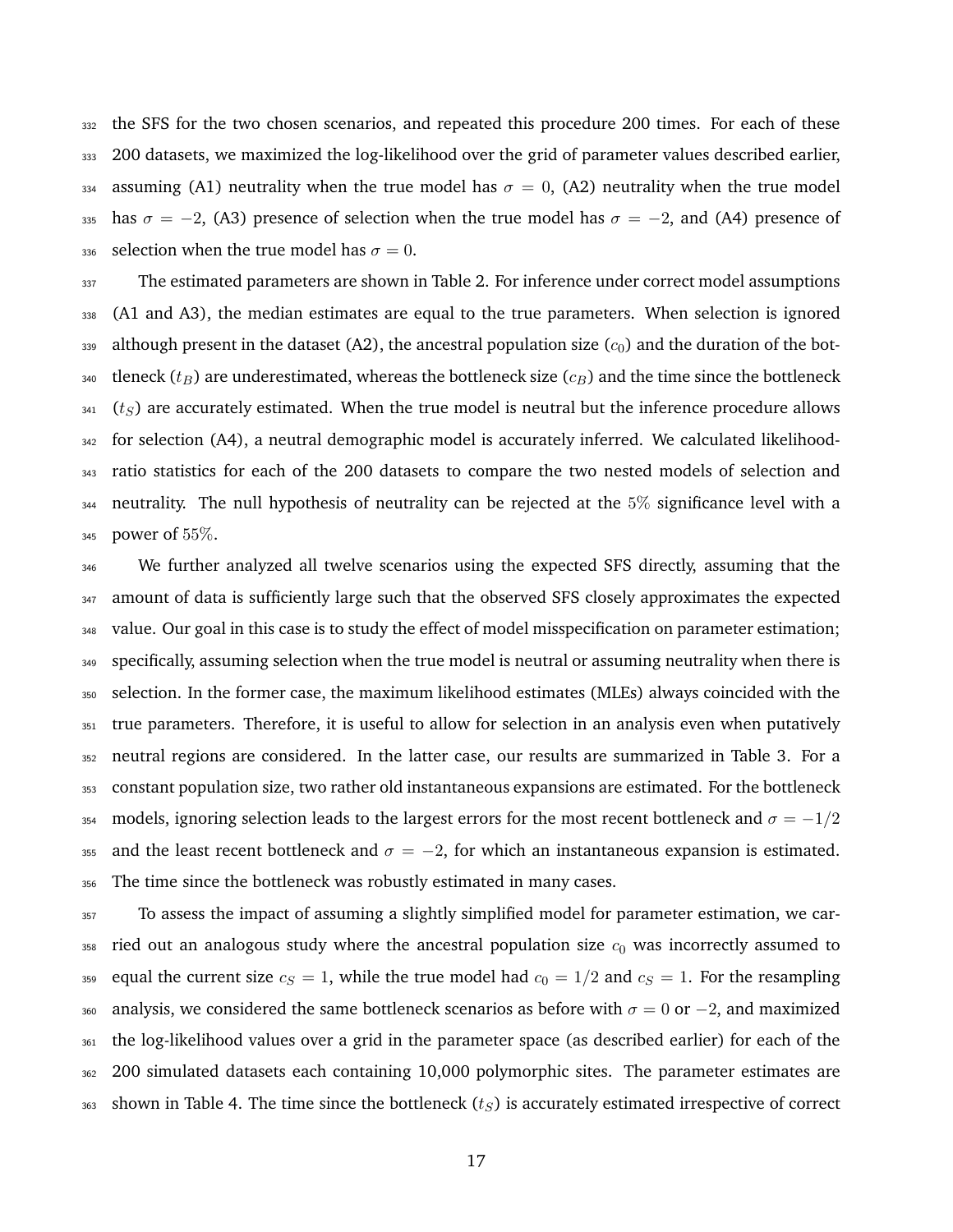364 or wrong assumptions regarding selection. Incorrectly assuming  $c_0 = c_S$  results in either an over-365 estimation of the duration of the bottleneck  $(t_B)$  in most of the cases (A1–A3) or an inference of 366 selection when  $\sigma = 0$  (A4). Selection was poorly estimated even under (A3).

<sup>367</sup> Again, we also analyzed all twelve scenarios under the assumption that the observed SFS is a close approximation to the expected value, to study the effect of model misspecification on parame-369 ter estimation. The results are shown in Table 5. The biases caused by incorrectly assuming  $c_0 = c_S$ 370 are largest for the scenario that captures the youngest bottleneck ( $t_S = 1/200$ ). Here, not only the selection coefficients are strongly misestimated but also the time since the bottleneck ( $t_S$ ) is largely underestimated. In all the other scenarios, at least the time since the bottleneck  $(t<sub>S</sub>)$  is accurately estimated. The estimation accuracy of the other demographic parameters and selection coefficients <sup>374</sup> increases with bottleneck age and the concomitant decreasing impact of the ancestral population size on the SFS. In summary, we note that assuming a too simplistic demographic model can lead 376 to large errors in parameter estimation.

#### *Testing a dataset of Drosophila melanogaster*

<sup>378</sup> Here, we apply our method to analyze a dataset which has been recently used to estimate the joint demographic history of several populations of *Drosophila melanogaster* (Duchen et al. 2013). The dataset consists of 12 sequences from a Zimbabwe population comprising 197 non-coding loci; and within each locus there are between 1 and 41 segregating sites (3234 polymorphic sites in total). We focused on the effects of weak selection and used all segregating sites in our analysis, treating them as independent. We note that whereas the 197 loci are scattered over the genome, at least tens of thousands of bases apart, the sites within each locus are tightly linked and hence not independent. We have tried a bootstrap resampling procedure to study the effect of assuming independence, but the strong stochasticity among the small subsets of presumably independent sites, which were generated by sampling one site from each locus, prevented a reliable inference.

 The empirical SFS of the data shows an uptick of high-frequency derived alleles (cf. Figure 5a). As explained in *Discussion*, this is likely to be caused by ancestral misidentification, not by positive selection. This effect is also unlikely to be caused by linkage, since the uptick is still observed in the previously mentioned subsamples of widely separated sites. To assess the effect of presumably misoriented sites on inference, we compare results for the unfolded SFS with those obtained from a partly folded version, where only singletons and doubletons are folded with their high-frequency counterparts, since these classes appear to be affected the most (cf. Baudry and Depaulis 2003).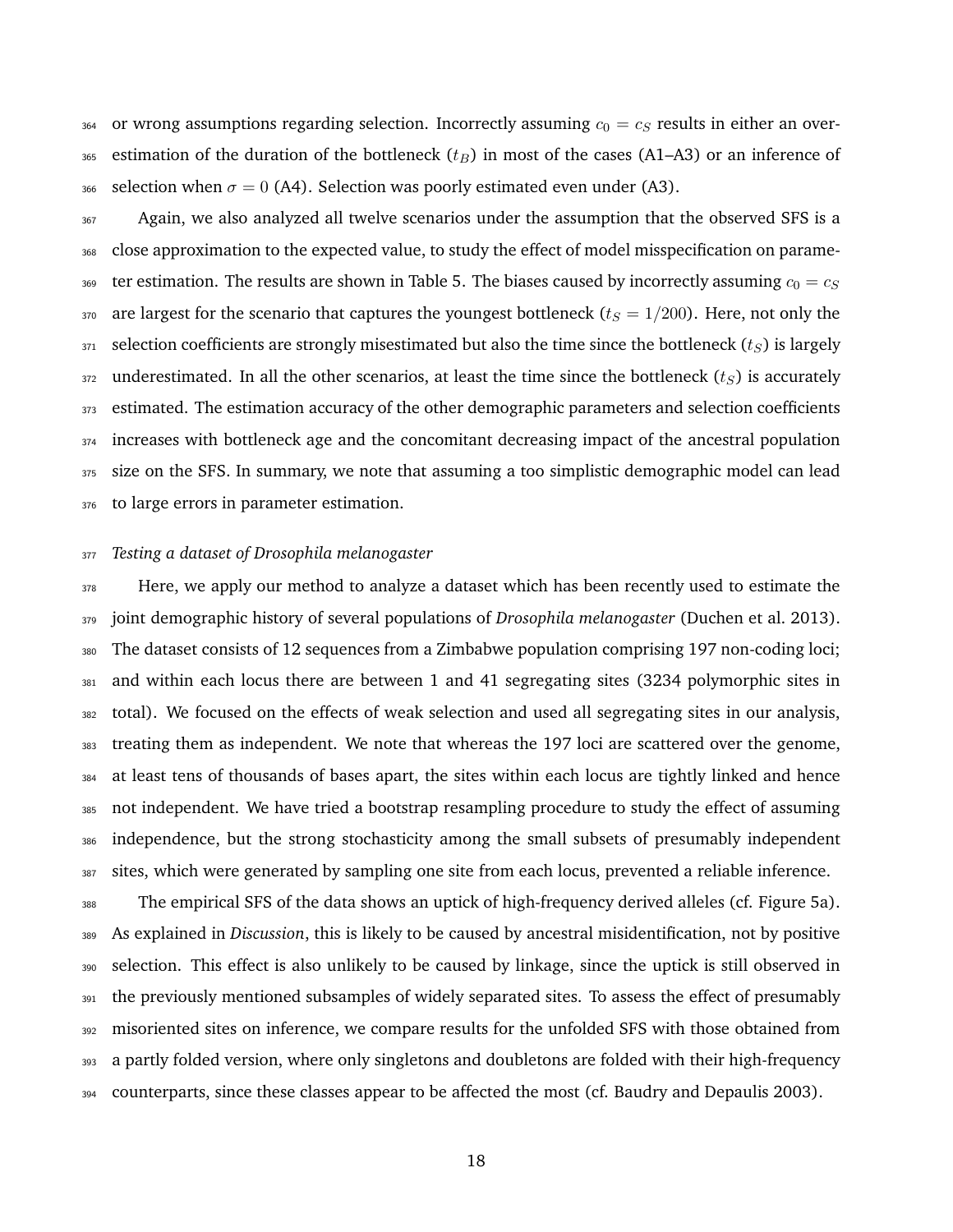We carried out our analysis based on the bottleneck model of the previous section allowing the current and the ancestral population size to differ. To account for varying selection pressures across the genome, sites are usually subdivided into various genomic categories (e.g., exons, introns, UTRs), often assuming a constant selection coefficient for each category. Alternatively, or even combined with such a categorization, selection coefficients are assumed to follow some distribution; a gamma distribution (Kimura 1979) is a popular choice due to its flexibility to fit empirical data. Since neutrality and purifying selection are considered to be prevalent in intronic and intergenic regions of African *Drosophila*, we focused on negative selection coefficients in our analysis. A non- coding dataset can be classified as a single functional category. Therefore, we analyzed the dataset first by either assuming constant selection or neutrality, followed by an analysis where the selection coefficients were allowed to vary according to a given distribution.

 We initially computed an MLE for the unfolded and the partly folded SFS under the constant selection and the neutral bottleneck model on the coarse parameter grid given in Table 1. For each model, we investigated the accuracy of the parameter estimates via parametric bootstrap, using 200 bootstrap samples each consisting of 3234 polymorphic sites. We obtained rather narrow confidence intervals for the selection coefficient and the time since the bottleneck, whereas the 411 other details of the bottleneck were less confidently estimated. To improve the parameter estimates, 412 we further refined the grid as follows: Nine values for  $c_0$  were chosen from the range [0.5, 10], 20 413 values for  $\sigma$  from  $[-2, 0]$ , 10 values for  $c_B$  from  $[0.001, 0.1]$ , 25 values for  $t_B/c_B$  from  $[0.84, 3.31]$ , and 414 25 values for  $t_S$  from [0.05, 0.22]. This gives in total 1,125,000 parameter combinations for selection and 56,250 for neutrality. As before, the ratio of two consecutive values in each parameter range 416 was kept roughly constant. Focusing on rescaled time  $t_B/c_B$  instead of  $t_B$  relies on the observation that  $t_B$  and  $c_B$  correlate strongly and has the advantage that unlikely combinations of  $t_B$  and  $c_B$  can be omitted. More values were chosen for time parameters, since these are more sensitive than the population size parameters.

 The MLEs are given in Table 6 and both versions of the SFS are illustrated in Figure 5. The 421 analysis based on the partly folded SFS shows a better fit than the unfolded version, since negative selection combined with any demographic model is incompatible with the uptick of high-frequency derived variants in the empirical SFS. Interestingly, a neutral model was inferred for the unfolded SFS, while the model with selection fits better for the partly folded version. Since an excess of high- frequency derived variants favors demographic models that capture a strong population decline, a much smaller estimate of the bottleneck population size  $(c_B)$  was obtained for the unfolded SFS.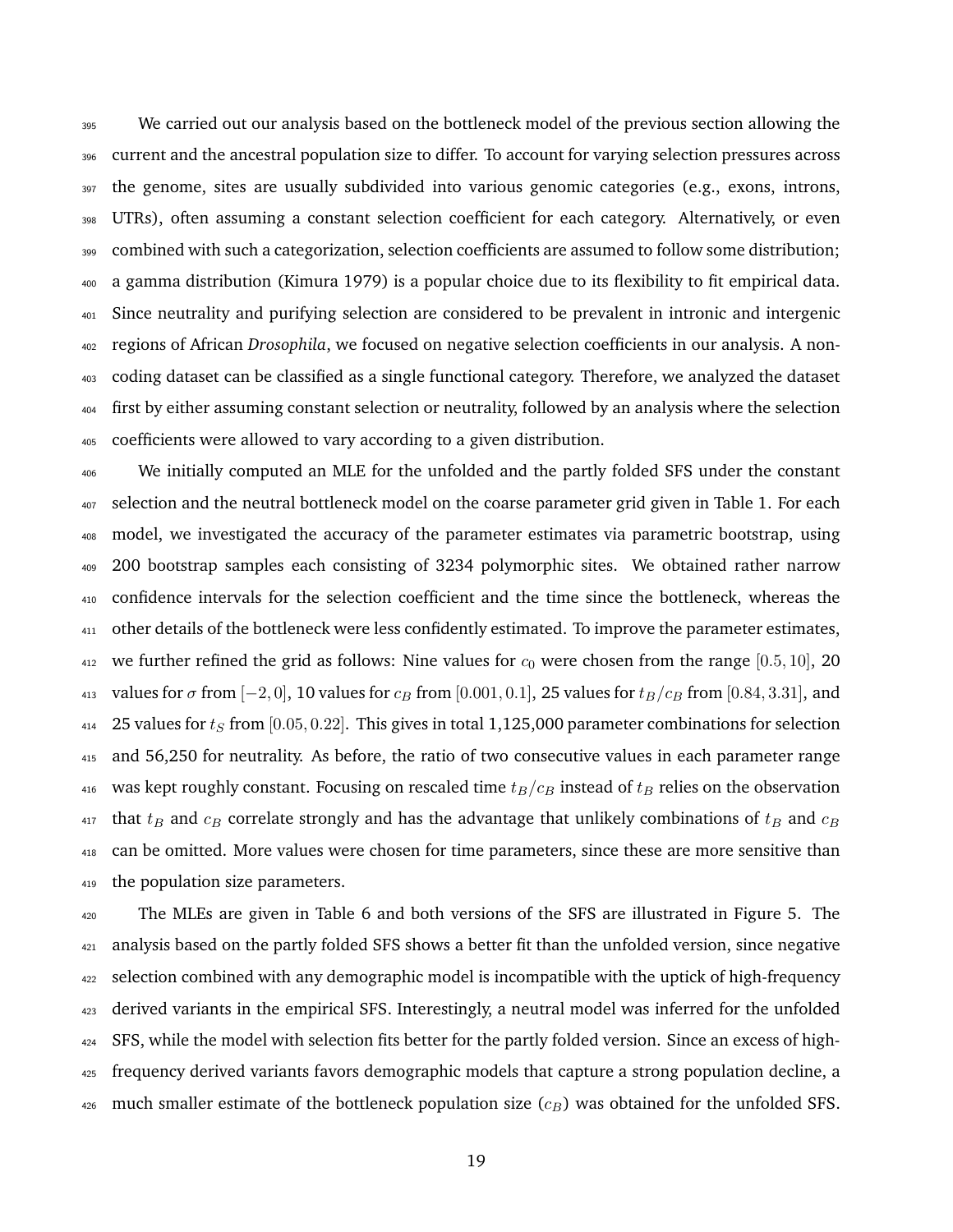$427$  In accordance with the previous section, the time since the bottleneck  $(t<sub>S</sub>)$  was robustly estimated <sup>428</sup> in both cases, as illustrated by the 10 and 100 most likely parameter estimates. However, partially <sup>429</sup> folding the SFS led to a smaller estimate  $\hat{t}_S$ . A further refinement of the grid barely changed the 430 estimates  $\hat{t}_S$  and  $\hat{c}_B$ . The estimates of bottleneck duration ( $t_B$ ) and ancestral population size ( $c_0$ ) 431 appeared to be strongly correlated.

432 We now relax the assumption of a fixed  $\sigma$  for all sites, and allow a distribution of fitness 433 effects by introducing gamma distributed selection coefficients. For  $\sigma > 0$ , the probability 434 density of the gamma distribution with shape and rate parameters  $\alpha$  and  $\beta$  is given by <sup>435</sup>  $\gamma(\sigma) = \beta(\beta\sigma)^{\alpha-1}e^{-\beta\sigma}/\Gamma(\alpha)$ , where  $\Gamma(\cdot)$  denotes the gamma function. The allelic spectrum <sup>436</sup> for gamma distributed selection coefficients is then obtained by integrating the allelic spectrum for <sup>437</sup> constant selection coefficients given by (27) against a gamma distribution, i.e.,

$$
\tilde{f}_{n,b}(\tau) = \int_{-\infty}^{0} f_{n,b}(\tau,\sigma) \gamma(-\sigma) d\sigma.
$$
\n(29)

The SFS for gamma distributed selection coefficients is then given by  $\tilde{q}_{n,b}(\tau) = \frac{\tilde{f}_{n,b}(\tau)}{\sum_{n=1}^{n-1} \tilde{f}_{n,b}(\tau)}$ 438 The SFS for gamma distributed selection coefficients is then given by  $\tilde{q}_{n,b}(\tau) = \frac{J_{n,b}(\tau)}{\sum_{a=1}^{n-1} \tilde{f}_{n,a}(\tau)}$ .

<sup>439</sup> Even when the allelic spectrum is in equilibrium and the population size is constant, the integral <sup>440</sup> in (29) cannot be solved explicitly, so we needed to employ numerical integration. Previous studies <sup>441</sup> (e.g., Boyko et al. 2008, Racimo and Schraiber 2014) on the distribution of fitness effects in the <sup>442</sup> presence of population size changes first inferred a demographic history using putatively neutral 443 sites, and then estimated the parameters  $\alpha$  and  $\beta$  based on that fixed demography. Since we do 444 not have a separately inferred demographic model here, we considered several  $\sigma$  values along <sup>445</sup> a variety of demographic parameter combinations. We used a coarser grid for the demographic 446 parameters due to the larger number of  $\sigma$  values needed for the numerical integration step, which 447 adds additional computational burden. While the evaluation of the allelic spectrum takes less than 448 half a second for a given  $\sigma$  value with high numerical precision, the numerical integration over the 449 range of  $\sigma$  values according to (29) takes a few seconds. Thus, to further reduce computational 450 cost, we restricted the analysis to exponentially distributed selection coefficients by setting  $\alpha = 1$ 451 and compared the MLEs for various values of  $\beta$ . See Table 7 for results. The MLE was found 452 for  $\beta = 1$ , so the average  $\sigma$  equals  $-\alpha/\beta = -1$ . This finding and the associated demographic <sup>453</sup> estimates are consistent with the result found for a fixed selection coefficient. However, this result <sup>454</sup> may change if one allows for more general shape and rate parameters.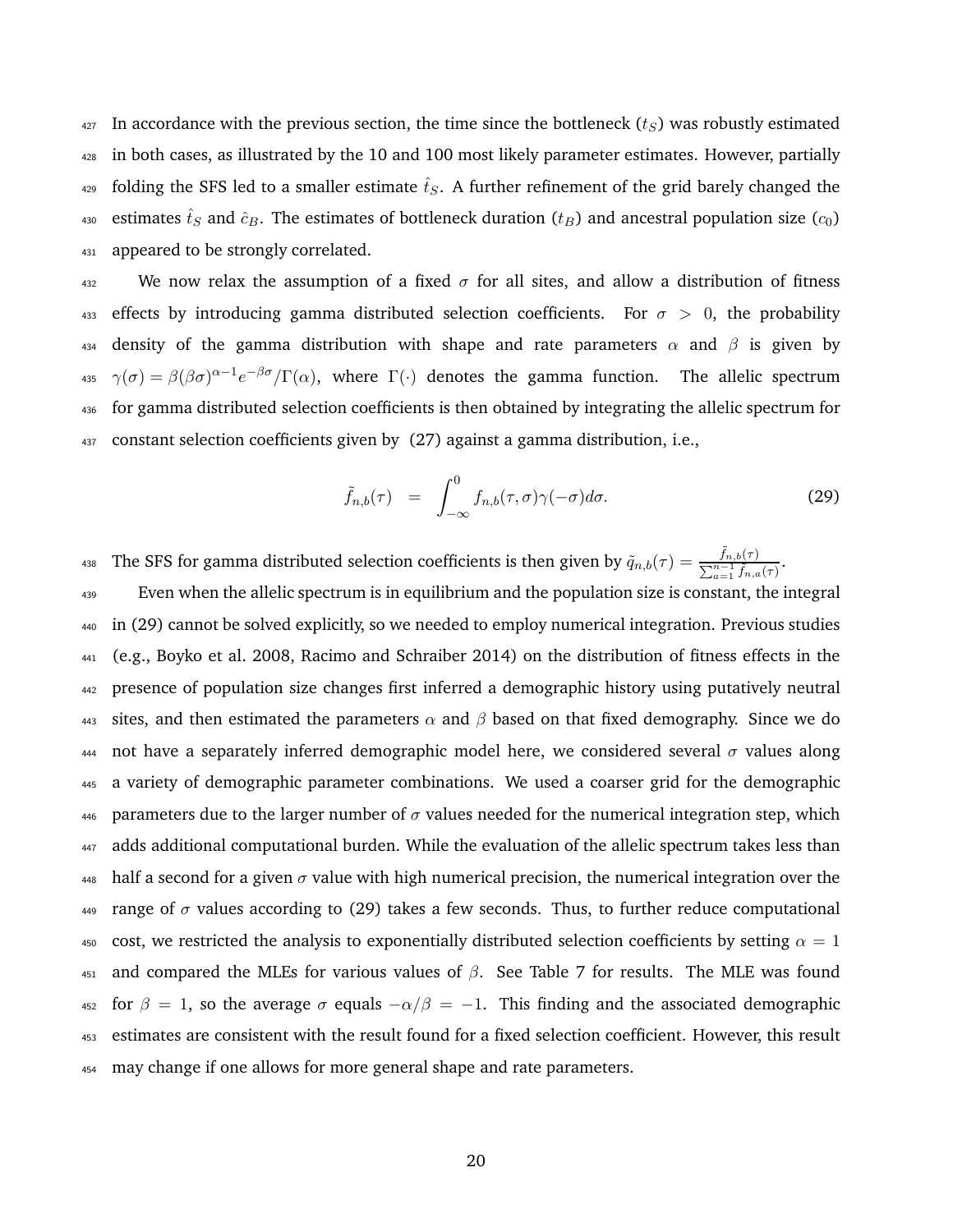### <sup>455</sup> **A model of human exponential population growth**

 We now demonstrate the utility of our method to investigate population size histories containing epochs of exponential growth in combination with selection. To this end, we adopted the following demographic history of a sample of African human exomes that had been estimated by Tennessen et al. (2012) as a modification of a model by Gravel et al. (2011). The population had an ancestral size of 7310 individuals until 5920 generations ago (assuming a generation time of 25 years), when it increased instantaneously in size to 14,474 individuals. After this increase, the population remained constant in size until 205 generations ago, when it started to grow exponentially until reaching 424,000 individuals at present. The relative population size function for this model can be described by

$$
\rho(t) = \begin{cases}\n1, & t < 0, \\
c, & 0 \le t < t_e, \\
c \exp[R(t - t_e)], & t_e \le t \le \tau,\n\end{cases}
$$
\n(30)

 $465$  where c is the ratio of population sizes after and before the instantaneous expansion, which can 466 be dated arbitrarily, so we set the time of this expansion to zero. R is the scaled exponential 467 growth rate,  $t_e$  is the time at which the expansion started, and  $\tau$  is the time of sampling (the 468 present). Times are given in units of  $2N_{\text{ref}}$ , where the reference population size  $N_{\text{ref}}$  is the initial <sup>469</sup> size before time zero (the ancestral size). Since the theoretical framework presented above assumes <sup>470</sup> a history of piecewise constant population sizes, the phase of exponential growth in this model 471 had to be adequately discretized to obtain a suitable piecewise approximation. The following <sup>472</sup> piecewise function can be chosen to approximate the exponential growth phase via a geometric <sup>473</sup> growth function:

$$
q(t) = \begin{cases} 1, & t < 0, \\ c, & 0 \le t < t_1, \\ c(1+\delta)^i, & t_i \le t < t_{i+1}, \end{cases}
$$
 (31)

<sup>474</sup> with times  $t_i = t_e + \log [(1+\delta)^{i-1}(2+\delta)/2] / R$ ,  $i = 1, \ldots, i_\tau$ . Here, the number of population size <sup>475</sup> changes during the phase of exponential growth is given by

$$
i_{\tau} \quad := \quad \left\lfloor \frac{R(\tau - t_e) - \log{(\delta/2 + 1)}}{\log(\delta + 1)} \right\rfloor + 1.
$$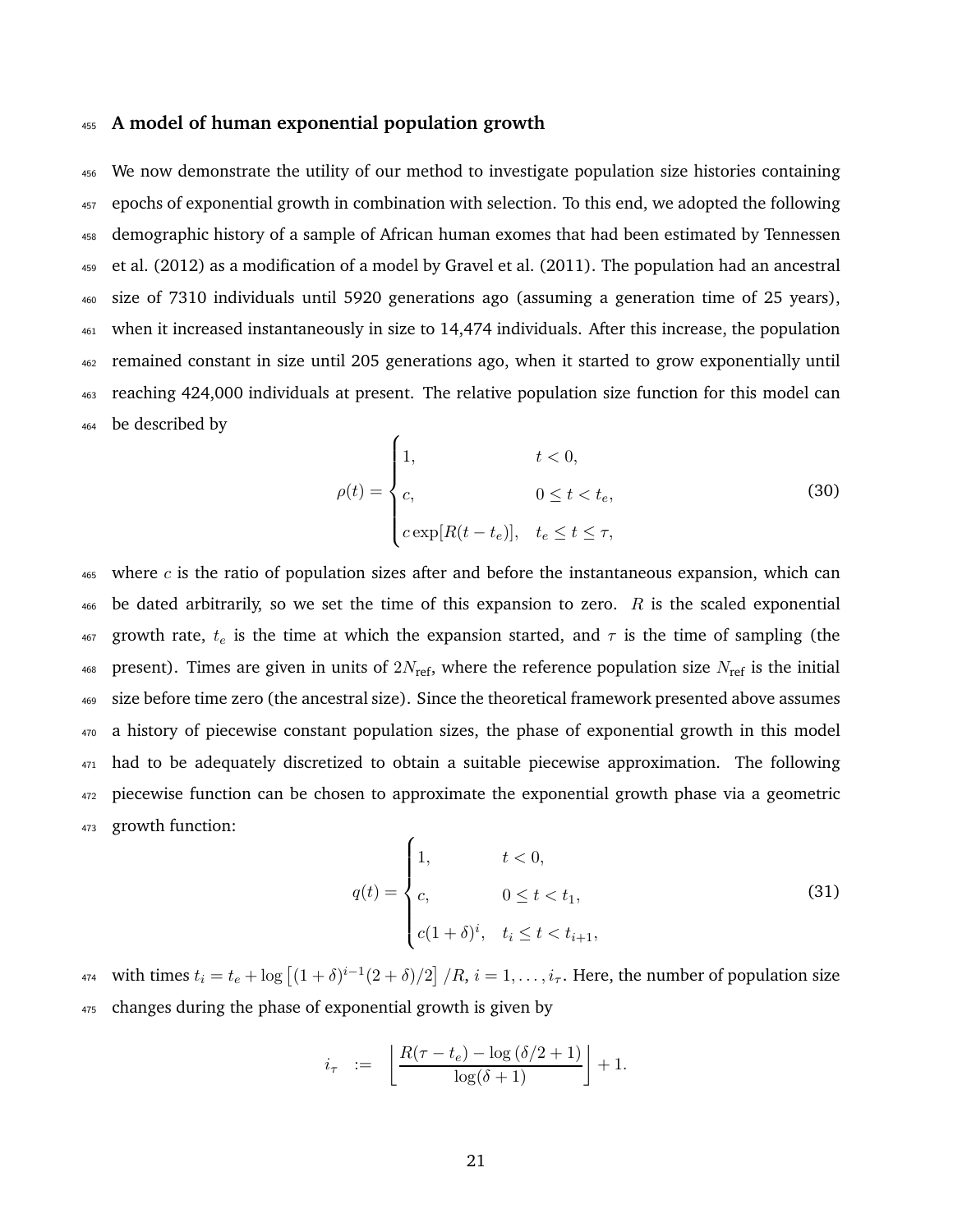476 Varying the growth rate  $\delta$  determines the number of discretization intervals used.

 The SFS (28) of the discretized version is obtained straightforwardly from (26) and (27). For the demographic parameters given above, we computed the SFS for various sample sizes up to 200 and we used  $\delta = 1/4$ , which was chosen large enough to provide reasonably fast computation times but sufficiently small to provide a good approximation of the exponential growth model. In the neutral case, the goodness of the approximation can be verified via the explicit solution of the SFS (Živković and Stephan 2011), which can be applied to the continuous and the discretized 483 model. As shown in Figure 6a, where a sample size of  $n = 200$  is chosen, the spectra of both continuous and piecewise-constant models agree very well with each other; the percentage error is <sup>485</sup> 0.57% based on the  $l^2$ -norm, while the Kullback-Leibler divergence is about  $1.76 \times 10^{-7}$ .

 Using our method, selection can then be incorporated into the piecewise-constant population 487 size model. The effect of various negative selection coefficients (scaled with respect to the ancestral 488 population size) is illustrated again for sample size  $n = 200$  in Figure 6b, and the same trend can be observed for smaller sample sizes as well. It is probably not surprising that the resolution in 490 distinguishing the selective and the neutral model rises with  $\sigma$ . More interestingly, differences between the neutral and the selective models are apparently more pronounced among derived alleles in intermediate to high frequency. Therefore, for large datasets where intermediate- to high- frequency derived alleles are present in sufficient numbers, one may focus more strongly on these allelic classes than on low-frequency derived ones for the statistical analysis of purifying selection.

# Discussion

496 In this article, we extended the approach of Song and Steinrücken (2012) to develop a method for finding the transition density of a WF diffusion under genic selection and piecewise-constant effective population sizes. It can be used to obtain the SFS, but explicit knowledge of the transition density is actually not required for the computation of the SFS. To that end, we revisited and simplified the moment-based method by Evans et al. (2007) in the case of a constant population size, and utilized the result to obtain an efficient method for computing the SFS for a model with piecewise-constant population sizes.

 The transition density for a variable population size can be incorporated into a hidden Markov model framework to analyze time series genetic data, as done by Steinrücken et al. (2014) in the case of a constant population size. However, in this article we focused on biological questions that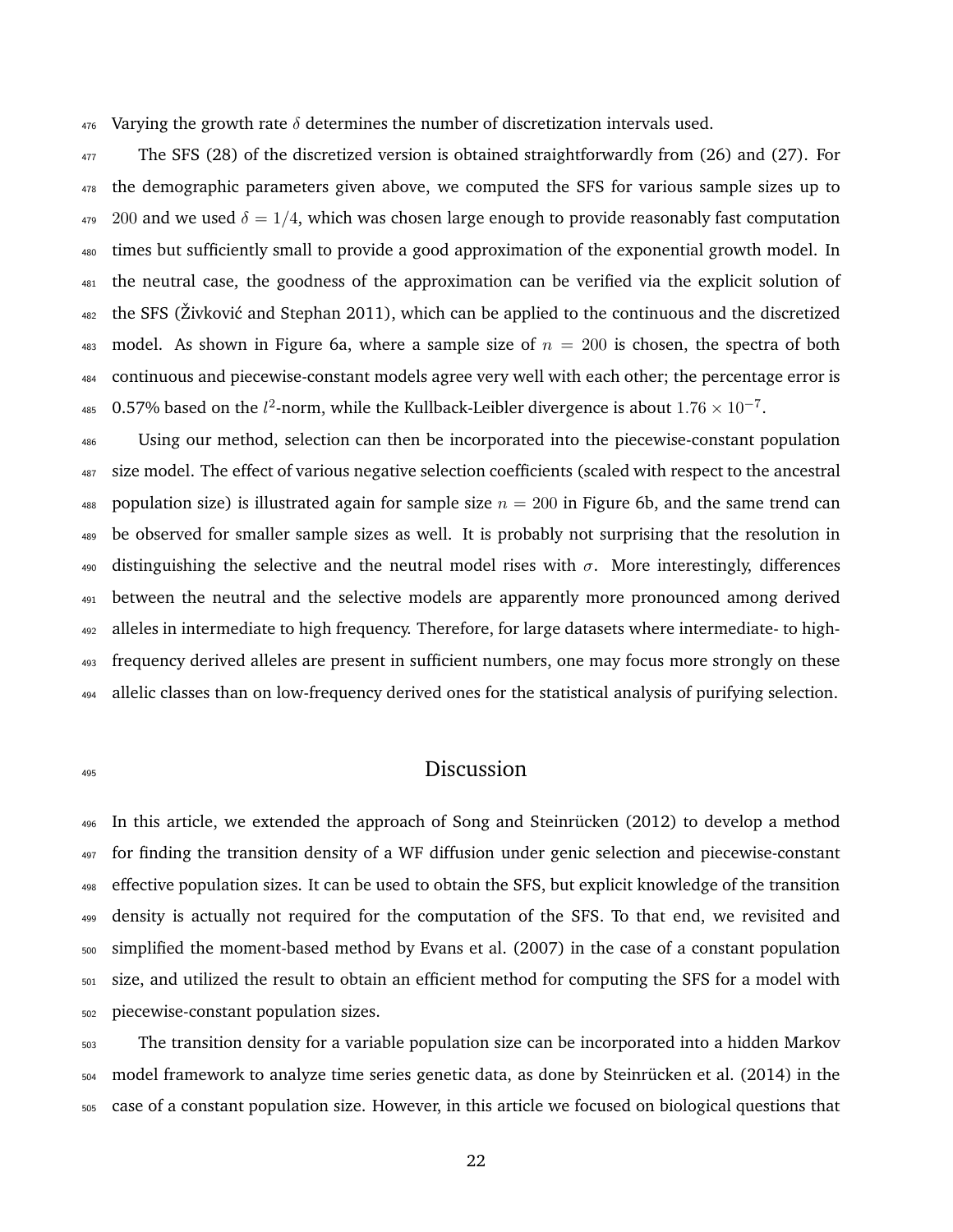can be investigated using the SFS and sampling at a single time point. The SFS has been employed into a maximum likelihood framework that can be applied to *simultaneously* infer selection coeffi- cients and the parameters of a multi-epoch demographic model. The importance of methods that enable the joint estimation of selective and demographic parameters becomes particularly apparent in large populations, for which the scaled selection coefficient can take considerable values across large regions of the genome, so that demography and selection cannot be estimated independently. We tested our inference method on simulated data, generated by sampling a large number of sites from the SFS of a bottleneck model for a range of selection strengths. In our parameter estimation procedure, we assumed the same model as the one used in simulations, as well as a slightly less complex model. We demonstrated that our method can accurately estimate the parameters in the majority of the bottleneck scenarios, but less so when the simpler model is assumed. The time since the bottleneck was retrieved in most of the cases even when assuming the simpler model or when the datasets simulated with selection were analyzed under neutrality. <sub>519</sub> This result is encouraging for the many published demographic estimates that have been obtained assuming neutrality, but further investigation is warranted to consider more realistic models, e.g., including phases of exponential growth. Our results encourage the application of not too simple demographic models anyway.

 In the African *Drosophila* sample, no or barely any negative selection was inferred when the possible impact of misoriented sites was ignored. To account for ancestral misidentification while maintaining sufficient information for inference, we applied a partly folded spectrum, where only the first two classes were folded with the corresponding last two classes. Using this partly folded spectrum, a negative selection coefficient of about  $\sigma = -1$  was estimated, irrespective of assuming constant or exponentially distributed selection coefficients.

 Our analyses were performed based on the bottleneck model illustrated in Figure 4. The maxi- mum number of piecewise changes that can be incorporated into a demographic model is a function of sample size (cf. Bhaskar and Song 2014 for the neutral case), so more elaborate demographic <sub>532</sub> models would have been barely accessible for this dataset, especially given the limited amount of segregating sites. It indeed turned out to be difficult to pinpoint the ancestral population size and the duration of the bottleneck, whereas the time since the bottleneck was again robustly estimated. <sub>535</sub> Comparing both versions of the SFS obtained using our parameter estimates and the ones given in Duchen et al. (2013), we obtained an improved goodness-of-fit to the observed SFS from the data, and date the bottleneck as about half as old (in rescaled, but also in calendar time) based on the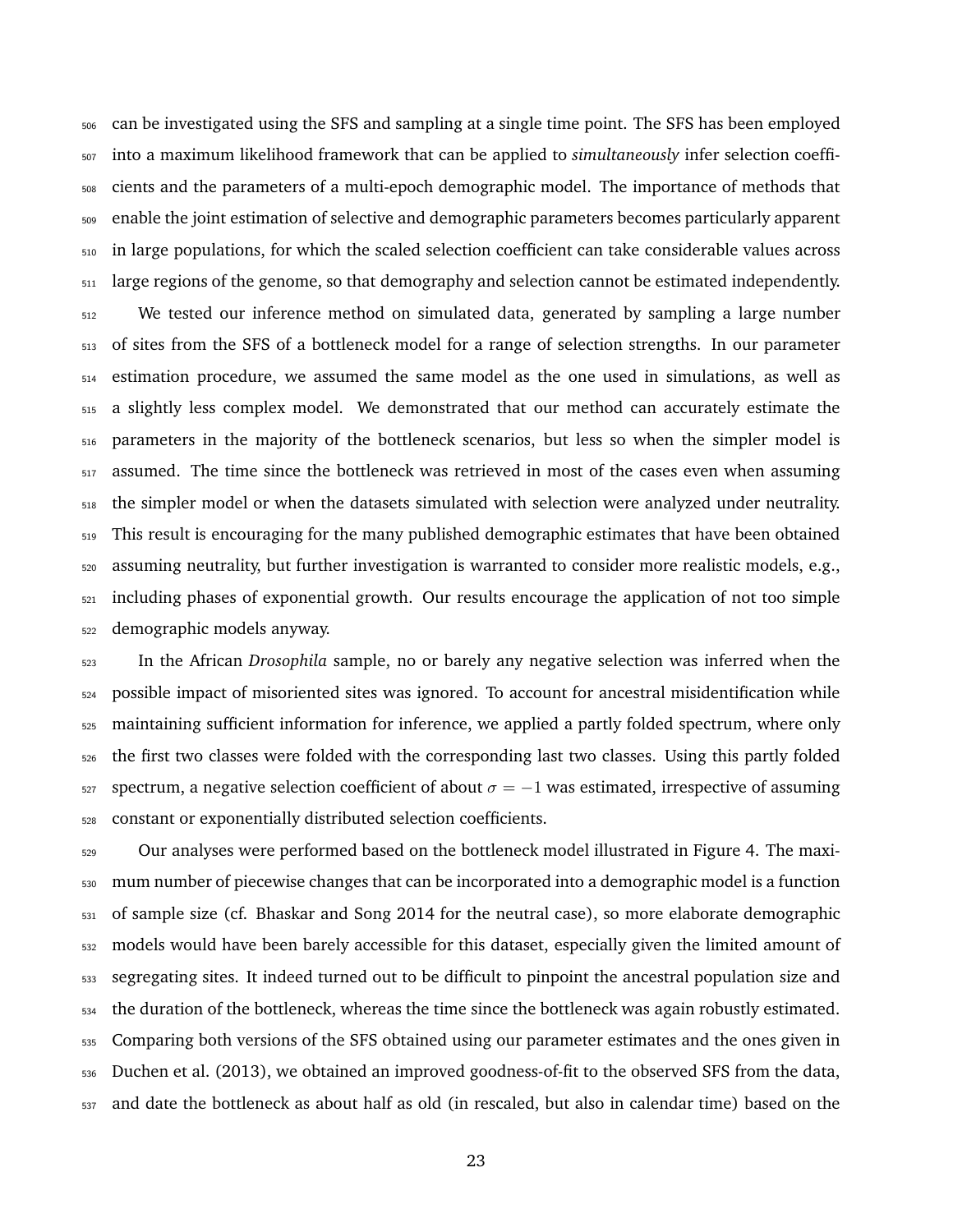partly folded SFS. This discrepancy is not surprising, since primarily summary statistics of the SFS were used in their study while accounting for linkage to some extent.

 We also applied a grid search to test if weak positive selection could explain the uptick of high- frequency derived variants in the unfolded empirical SFS. However, we did not obtain estimates being plausible from a biological point of view. When, as in this example, an excess of low- and high-frequency derived variants is simultaneously observed in comparison to a standard neutral  $_{544}$  model, unrealistically large estimates for  $\sigma$  are needed to explain the data. Positive selection on its own (and of some appreciable strength) causes a decline of low-frequency derived variants and an excess of high-frequency derived alleles, whereas an expansion (as embedded in the bottleneck 547 model) acts in the opposite way. Therefore, both forces have to severely counteract each other so that the requirements of both ends of the SFS can be met.

 We analyzed an example of exponential human population growth (Tennessen et al. 2012) to see the effect of purifying selection in the context of this model. As illustrated in Figure 6b for a sample of size 200 and various selection coefficients, intermediate- and high-frequency derived variants are more affected by exponential growth and negative selection than the low-frequency de- rived ones. A plausible explanation is that both exponential growth and negative selection enforce an increase of low-frequency derived variants until these classes are saturated and their impact can be observed in the complimentary high-frequency allelic classes. In general, this example illus- trates nicely that even more elaborated models that include various phases of exponential growth and population declines can be computationally efficiently treated via an appropriate discretization of phases of continuous population size change, using the methods presented in this paper.

# Acknowledgments

 We thank the generous support of the Simons Institute for the Theory of Computing, where much of this work was carried out while we were participating in the 2014 program on "Evolutionary Biology and the Theory of Computing." We thank valuable comments and suggestions from two reviewers. DZ thanks Anand Bhaskar, Steven N. Evans and Andreas Wollstein for helpful discus- sions. YSS thanks the Miller Institute for providing a Research Professorship while this paper was completed. This research is supported in part by DFG grant STE 325/14 from the Priority Program 1590 (DZ, WS), the Volkswagen Foundation grant I/84232 (DZ), an NIH grant R01-GM094402 (MS, YSS), and a Packard Fellowship for Science and Engineering (YSS).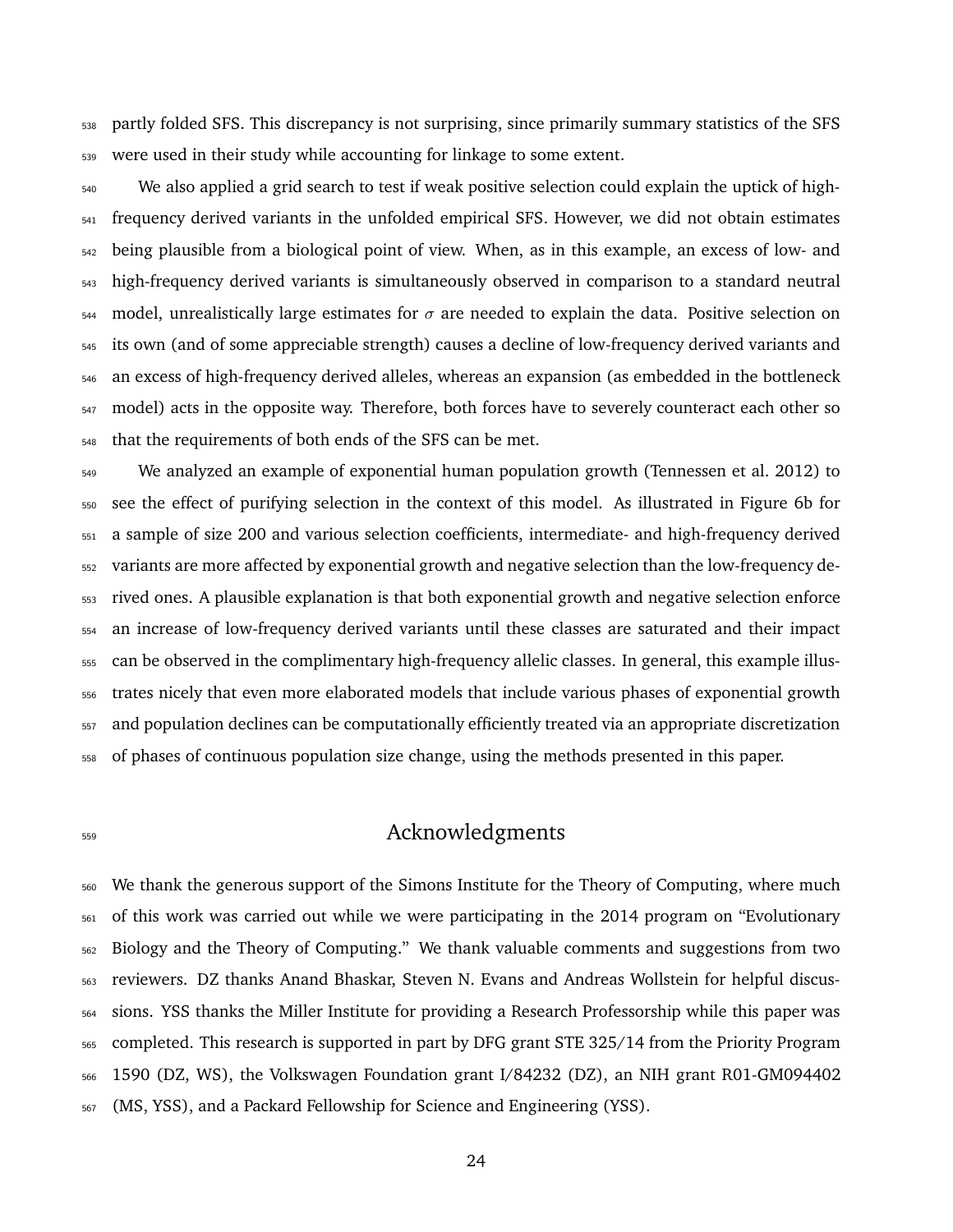# References

- Baake, M., Schl¨agel, U., 2011. The Peano-Baker series. Proceedings of the Steklov Institute of Mathematics 275, 155–159.
- Barbour, A., Ethier, S., Griffiths, R., 2000. A transition function expansion for a diffusion model with selection. Annals of Applied Probability 10, 123–162.
- Baudry, E., Depaulis, F., 2003. Effect of misoriented sites on neutrality tests with outgroup. Genetics 165, 1619–1622.
- Bhaskar, A., Song, Y. S., 2014. Descartes' rule of signs and the identifiability of population demo-graphic models from genomic variation data. Annals of Statistics 42, 2469–2493.
- Boyko, A. R., Williamson, S. H., Indap, A. R., Degenhardt, J. D., Hernandez, R. D., et al., 2008. Assessing the evolutionary impact of amino acid mutations in the human genome. PLoS Genetics 4, e1000083.
- 580 Duchen, P., Živković, D., Hutter, S., Stephan, W., Laurent, S., 2013. Demographic inference reveals African and European admixture in the North American *Drosophila melanogaster* population. Genetics 191, 291–301.
- Evans, S. N., Shvets, Y., Slatkin, M., 2007. Non-equilibrium theory of the allele frequency spectrum. Theoretical Population Biology 71, 109–119.
- Fisher, R. A., 1930. The Genetical Theory of Natural Selection. Clarendon Press, Oxford.
- Fu, Y.-X., 1995. Statistical properties of segregating sites. Theoretical Population Biology 48, 172– 197.
- Glinka, S., Ometto, L., Mousset, S., Stephan, W., De Lorenzo, D., 2003. Demography and natu- ral selection have shaped genetic variation in *Drosophila melanogaster*: a multi-locus approach. Genetics 165, 1269–1278.
- Gravel, S., Henn, B. M., Gutenkunst, R. N., Indap, A. R., Marth, G. T., Clark, A. G., Yu, F., Gibbs, R. A., The 1000 Genomes Project, Bustamante, C. D., 2011. Demographic history and rare allele sharing among human populations. Proceedings of the National Academy of Sciences of the United States of America 108, 11983–11988.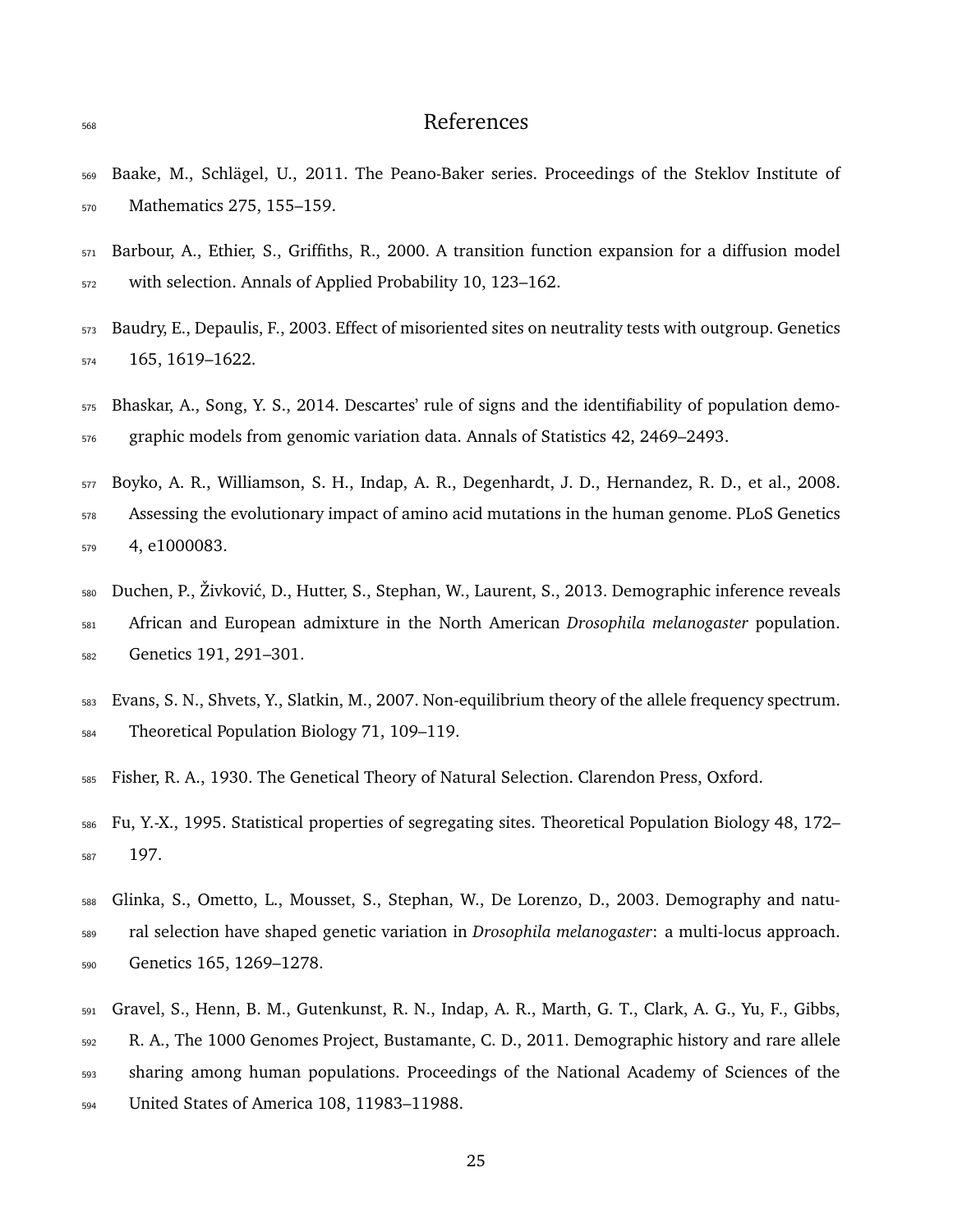- Griffiths, R. C., 2003. The frequency spectrum of a mutation, and its age, in a general diffusion model. Theoretical Population Biology 64, 241–251.
- Griffiths, R. C., Tavaré, S., 1994. Sampling theory for neutral alleles in a varying environment. Philosophical Transactions of the Royal Society B: Biological Sciences 344, 403–410.
- <sub>599</sub> Griffiths, R. C., Tavaré, S., 1998. The age of a mutation in a general coalescent tree. Stochastic Models 14, 273–295.
- Gutenkunst, R. N., Hernandez, R. D., Williamson, S. H., Bustamante, C. D., 2009. Inferring the joint demographic history of multiple populations from multidimensional SNP frequency data. PLoS Genetics 5, e1000695.
- Kaj, I., Krone, S. M., 2003. The coalescent process in a population of stochastically varying size. Journal of Applied Probability 40, 33–48.
- Karlin, S., Taylor, H., 1981. A Second Course in Stochastic Processes. Academic Press.
- Kimura, M., 1955a. Solution of a process of random genetic drift with a continuous model. Pro-ceedings of the National Academy of Sciences of the United States of America 41, 144–150.
- Kimura, M., 1955b. Random genetic drift in multi-allelic locus. Evolution 9, 419–435.
- Kimura, M., 1955c. Stochastic processes and distribution of gene frequencies under natural se-
- lection. In: Cold Spring Harbor Symposia on Quantitative Biology. Vol. 20. Cold Spring Harbor Laboratory Press, pp. 33–53.
- Kimura, M., 1969. The number of heterozygous nucleotide sites maintained in a finite population due to steady flux of mutations. Genetics 61, 893–903.
- Kimura, M., 1979. Model of effectively neutral mutations in which selective constraint is incor- porated. Proceedings of the National Academy of Sciences of the United States of America 76, 3440–3444.
- Krone, S. M., Neuhauser, C., 1997. Ancestral processes with selection. Theoretical Population Biol-ogy 51, 210–237.
- Lenski, R. E., 2011. Evolution in action: a 50,000-generation salute to Charles Darwin. Microbe 6, 30–33.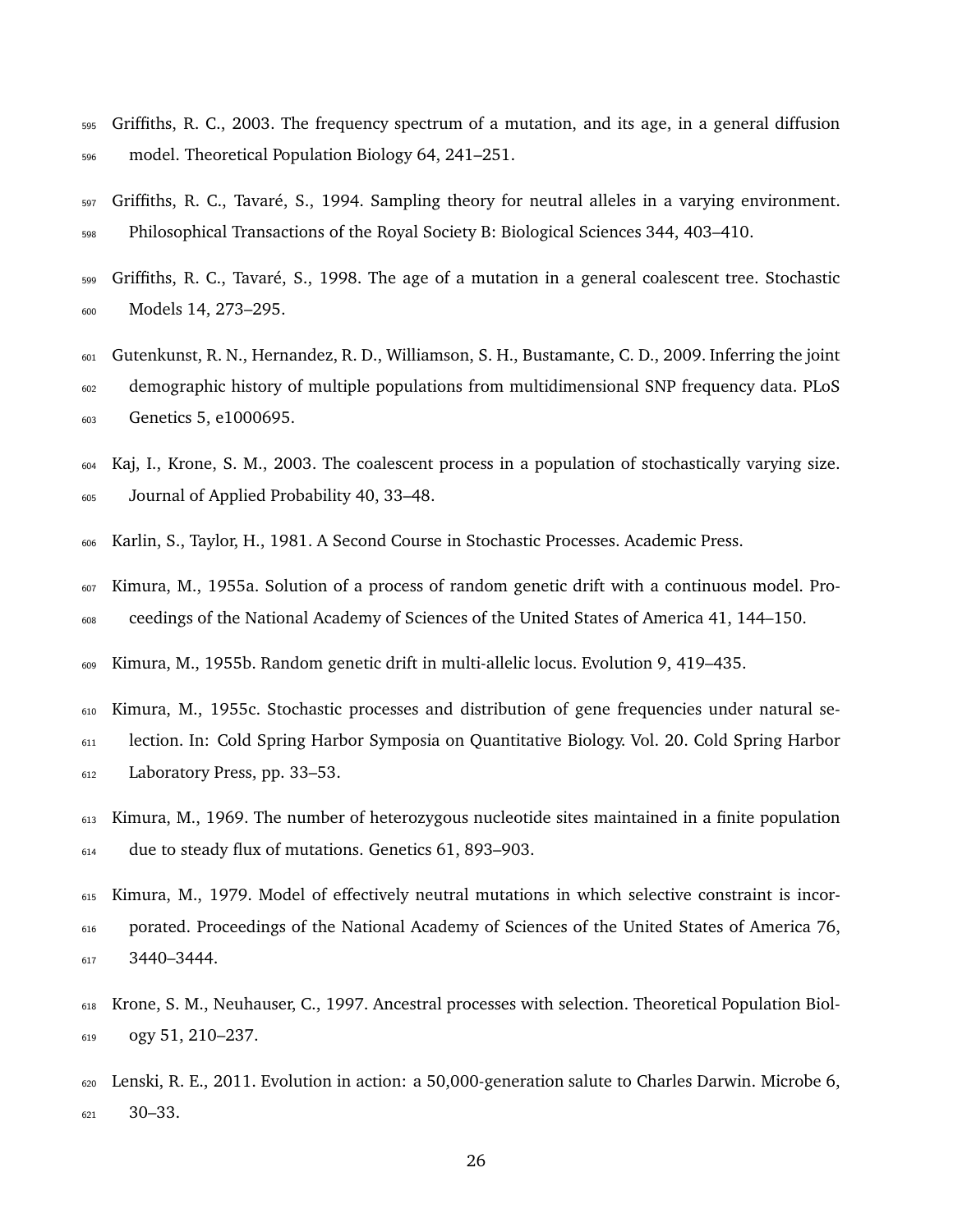- <sup>622</sup> Lukić, S., Hey, J., 2012. Demographic inference using spectral methods on SNP data, with an analysis of the human out-of-Africa expansion. Genetics 192, 619–639.
- Nei, M., Maruyama, T., Chakraborty, R., 1975. The bottleneck effect and genetic variabiliy in pop-ulations. Evolution 29, 1–10.
- Racimo, F., Schraiber, J. G., 2014. Approximation to the distribution of fitness effects across func-tional categories in human segregating polymorphisms. PLoS Genetics 10, e1004697.
- Sawyer, S. A., Hartl, D. L., 1992. Population genetics of polymorphism and divergence. Genetics 132, 1161–1176.
- Slatkin, M., Hudson, R. R., 1991. Pairwise comparisons of mitochondrial DNA sequences in stable <sup>631</sup> and exponentially growing populations. Genetics 129, 555–562.
- Song, Y. S., Steinrücken, M., 2012. A simple method for finding explicit analytic transition densities of diffusion processes with general diploid selection. Genetics 190, 1117–1129.
- 634 Steinrücken, M., Bhaskar, A., Song, Y. S., 2014. A novel spectral method for inferring general diploid selection from time series genetic data. Annals of Applied Statistics 8, 2203–2222.
- Steinrücken, M., Wang, Y., Song, Y. S., 2013. An explicit transition density expansion for a multi- allelic Wright–Fisher diffusion with general diploid selection. Theoretical Population Biology 83, 1–14.
- Stephan, W., Li, H., 2007. The recent demographic and adaptive history of *Drosophila melanogaster*. Heredity 98, 65–68.
- Tennessen, J. A., Bigham, A. W., O'Connor, T. D., Fu, W., Eimear, E., *et al.*, 2012. Evolution and functional impact of rare coding variation from deep sequencing of human exomes. Science 337, 64–69.
- Watterson, G. A., 1984. Allele frequencies after a bottleneck. Theoretical Population Biology 26, 387–407.
- Williamson, S. H., Hernandez, R., Fledel-Alon, A., Zhu, L., Nielsen, R., Bustamante, C. D., 2005. <sup>647</sup> Simultaneous inference of selection and population growth from patterns of variation in the human genome. Proceedings of the National Academy of Sciences of the United States of America 102, 7882–7887.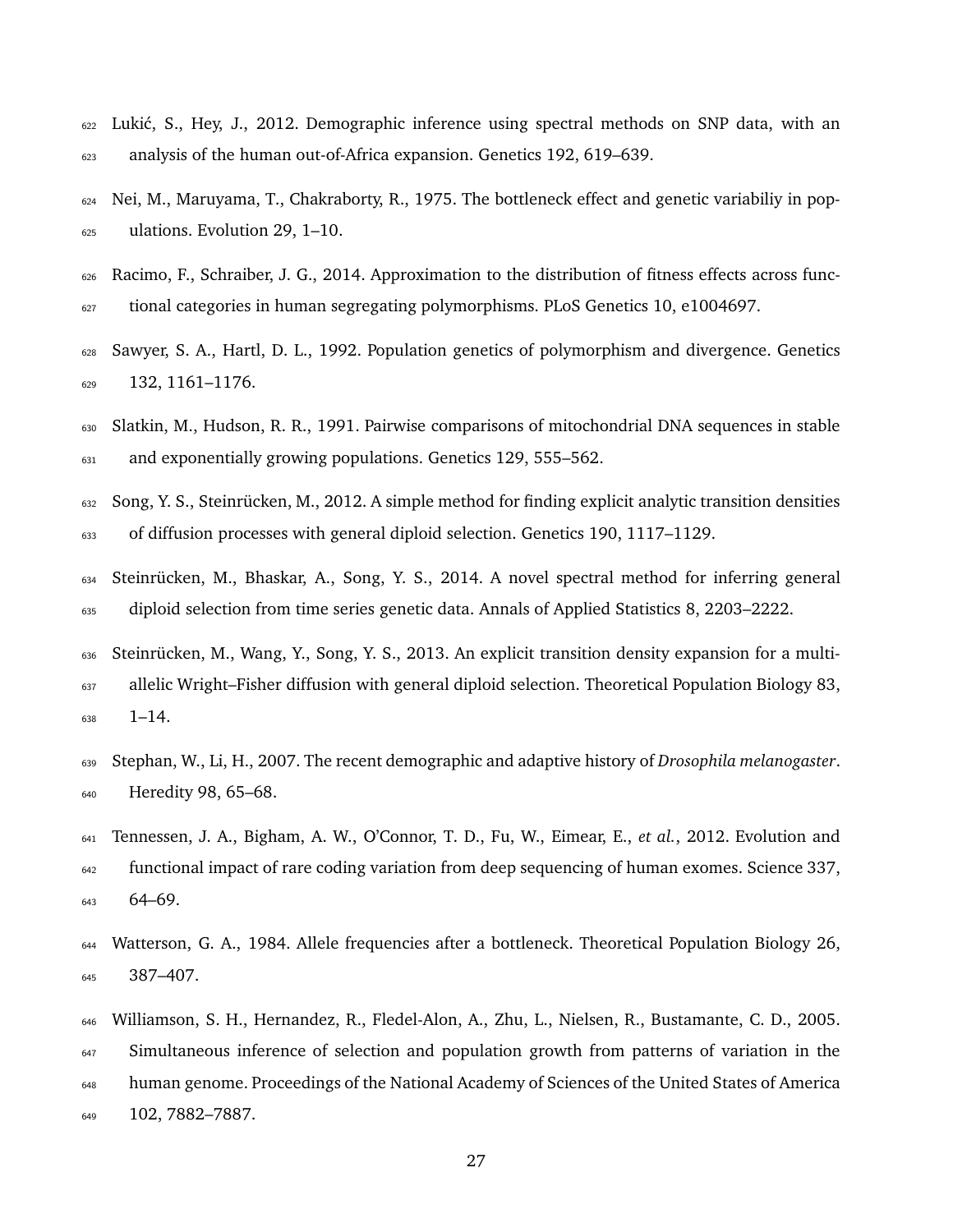- Wooding, S., Rogers, A., 2002. The matrix coalescent and an application to human single-nucleotide polymorphisms. Genetics 161, 1641–1650.
- Zhao, L., Yue, X., Waxman, D., 2013. Complete numerical solution of the diffusion equation of random genetic drift. Genetics 194, 973–985.
- 654 Živković, D., Stephan, W., 2011. Analytical results on the neutral non-equilibrium allele frequency
- spectrum based on diffusion theory. Theoretical Population Biology 79, 184–191.
- <sup>656</sup> Živković, D., Wiehe, T., 2008. Second-order moments of segregating sites under variable population size. Genetics 180, 341–357.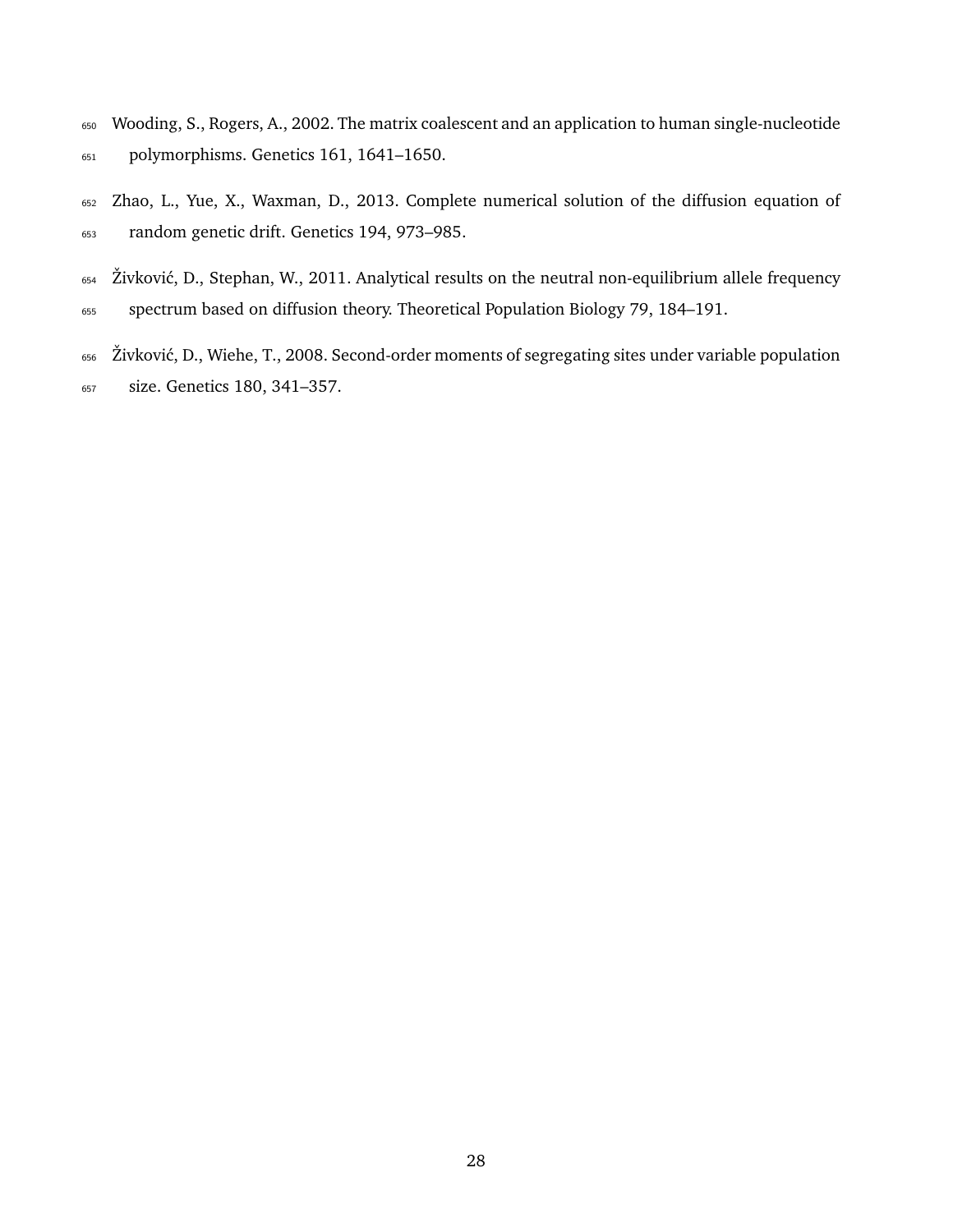# <sup>658</sup> Appendix. Derivation of (12)

<sup>659</sup> Here, we derive the expression shown in (12). Using (2), (5), and (7), note that

$$
\int_{0}^{1} \pi_{i}(z)\Phi_{m}^{i}(z)\Phi_{m}^{i+1}(z)dz = \int_{0}^{1} \frac{c_{i}e^{2c_{i}\sigma z}}{z(1-z)} \sum_{k=0}^{\infty} u_{n,k}^{i}H_{k}^{i}(z) \sum_{l=0}^{\infty} u_{m,l}^{i+1}H_{l}^{i+1}(z)dz
$$
\n
$$
= \sqrt{\frac{c_{i}}{c_{i+1}}} \sum_{k=0}^{\infty} \sum_{l=0}^{\infty} u_{n,k}^{i}u_{m,l}^{i+1} \int_{0}^{1} \frac{e^{\sigma z(c_{i}-c_{i+1})}}{z(1-z)} G_{k}(z)G_{l}(z)dz.
$$
 (A.1)

660 Without loss of generality, assume  $c_i \neq c_{i+1}$ . (If  $c_i = c_{i+1}$ , the integral in (A.1) is trivial to evaluate 661 using orthogonality.) Since  $z^{-1}(1-z)^{-1}G_k(z)G_l(z)$  is a polynomial of order  $k+l+2$ , its jth 662 derivative vanishes for  $j \geq k + l + 3$ . Using integration by parts recursively  $k + l + 2$  times, we <sup>663</sup> obtain

$$
\int_{0}^{1} \frac{e^{\sigma z (c_i - c_{i+1})}}{z(1-z)} G_k(z) G_l(z) dz = \sum_{j=0}^{k+l+2} (-1)^j \left[ \frac{e^{\sigma z (c_i - c_{i+1})}}{[\sigma (c_i - c_{i+1})]^{j+1}} \frac{\partial^j}{\partial z^j} \left\{ \frac{G_k(z) G_l(z)}{z(1-z)} \right\} \right]_0^1.
$$

664 Note that the summand for  $j = 0$  in the previous equation is equal to zero and will be omitted in 665 the remainder. Since  $G_k(1-z) = (-1)^k G_k(z)$ , we have

$$
\frac{\partial^j}{\partial z^j} \left\{ \frac{G_k(z)G_l(z)}{z(1-z)} \right\} \bigg|_{z=0} = (-1)^{k+l+j} \frac{\partial^j}{\partial z^j} \left\{ \frac{G_k(z)G_l(z)}{z(1-z)} \right\} \bigg|_{z=1},
$$

<sup>666</sup> so that

$$
\int_{0}^{1} e^{\sigma z (c_i - c_{i+1})} \frac{G_k(z) G_l(z)}{z (1 - z)} dz = \sum_{j=1}^{k+l+2} (-1)^j \frac{e^{\sigma (c_i - c_{i+1})} - (-1)^{k+l+j}}{\{\sigma (c_i - c_{i+1})\}^{j+1}} \frac{\partial^j}{\partial z^j} \left\{ \frac{G_k(z) G_l(z)}{z (1 - z)} \right\} \Big|_{z=1}.
$$
 (A.2)

<sup>667</sup> The modified Gegenbauer polynomials are defined as

$$
G_n(x) = -x(1-x)(n+1) \cdot {}_2F_1(-n, n+3; 2; 1-x),
$$

where  $_2F_1(a,b;c;z)$  =  $\sum$ 668 where  ${}_2F_1(a,b;c;z)$  =  $\sum_{j\geq 0}a_{(j)}b_{(j)}/c_{(j)}z^j/j!$  is the Gauss hypergeometric function, 669  $d_{(0)} = 1$ , and  $d_{(j)} = d(d+1)\cdots(d+j-1)$ ,  $j \ge 1$ . Applying this definition, we obtain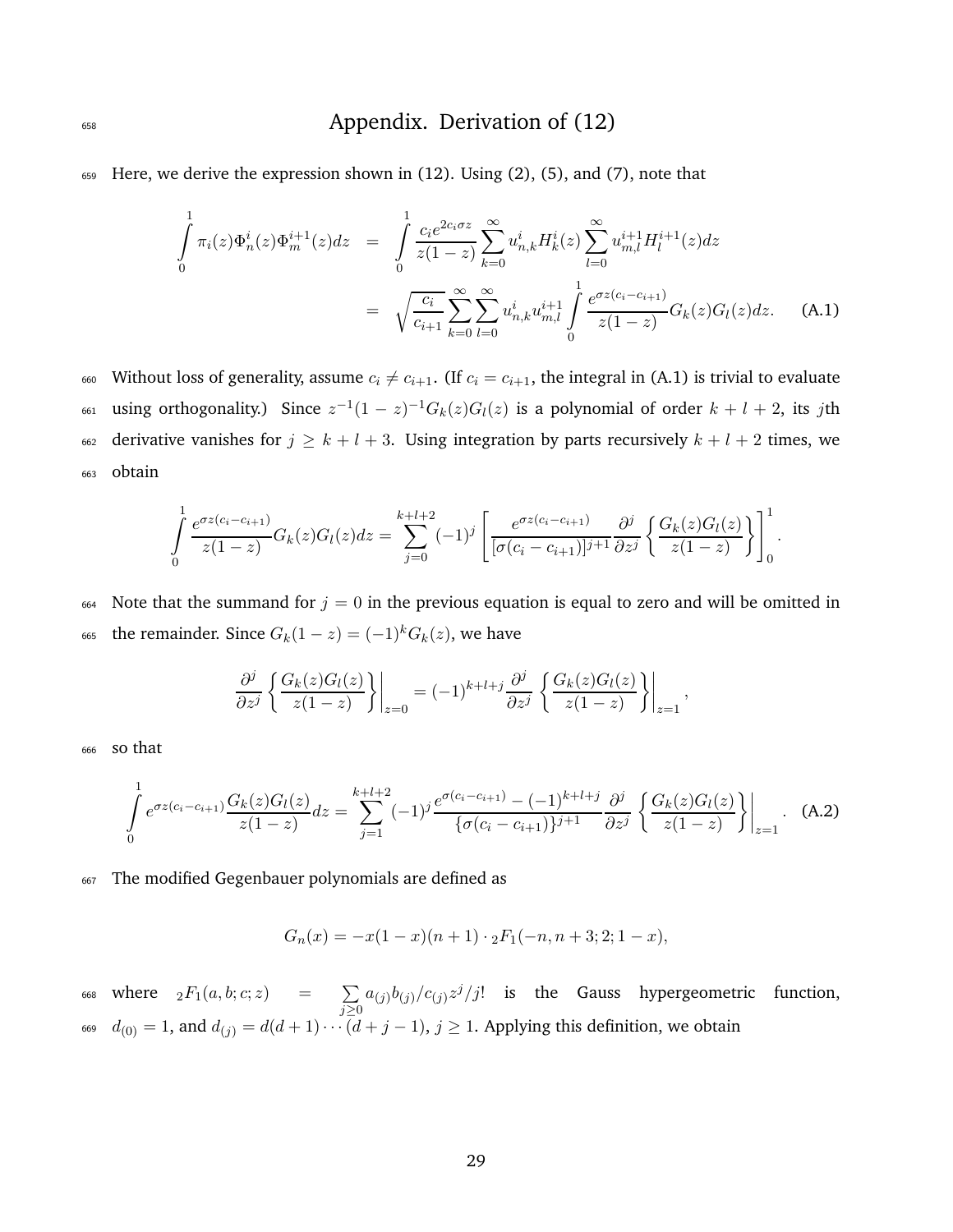$$
\frac{\partial^j}{\partial z^j} \left\{ \frac{G_k(z)G_l(z)}{z(1-z)} \right\} \Big|_{z=1} = (k+1)(l+1) \sum_{u=0}^k \sum_{v=0}^l \frac{(-k)_{(u)}(k+3)_{(u)}}{2_{(u)}u!} \frac{(-l)_{(v)}(l+3)_{(v)}}{2_{(v)}v!} \times \frac{\partial^j}{\partial z^j} \left\{ z(1-z)^{u+v+1} \right\} \Big|_{z=1}.
$$

670 Note that the sums are finite, since  $(-a)_{(b)} = 0$  for integers  $a < b$ . It is simple to show that

$$
\frac{\partial^j}{\partial z^j} \left\{ z(1-z)^{u+v+1} \right\} \Big|_{z=1} = \begin{cases} (-1)^j j!, & j = u+v+1, \\ (-1)^{j-1} j!, & j = u+v+2, \\ 0, & \text{otherwise.} \end{cases}
$$

<sup>671</sup> By applying this result we obtain, after some algebra,

$$
\frac{\partial^j}{\partial z^j} \left\{ \frac{G_k(z)G_l(z)}{z(1-z)} \right\} \Big|_{z=1} = (k+1)(k+1)(k+2)(l+1)
$$
  

$$
\times (-1)^{j+1} \sum_{r=0}^{j-1} {j \choose r} \frac{(-k)_{(j-r-2)}(k+3)_{(j-r-2)} (-l)_{(r)}(l+3)_{(r)}}{2_{(r)}}
$$
  

$$
= -\frac{k+1}{l+2} \sum_{r=0}^{j-1} \frac{j!(l+r+2)!(k+j-r)!}{r!(r+1)!(j-r)!(j-r-1)!(l-r)!(k-(j-r-2))!}
$$
  

$$
= -\frac{(k+1)(l+1)j!}{(k+2)(l+2)} \sum_{r=0}^{j-1} {k+2 \choose j-r} {k+j-r \choose j-r-1} {l+r+2 \choose r+1} {l \choose r}.
$$
 (A.3)

<sup>672</sup> Finally, combining (A.3), (A.2), and (A.1) yields the desired result.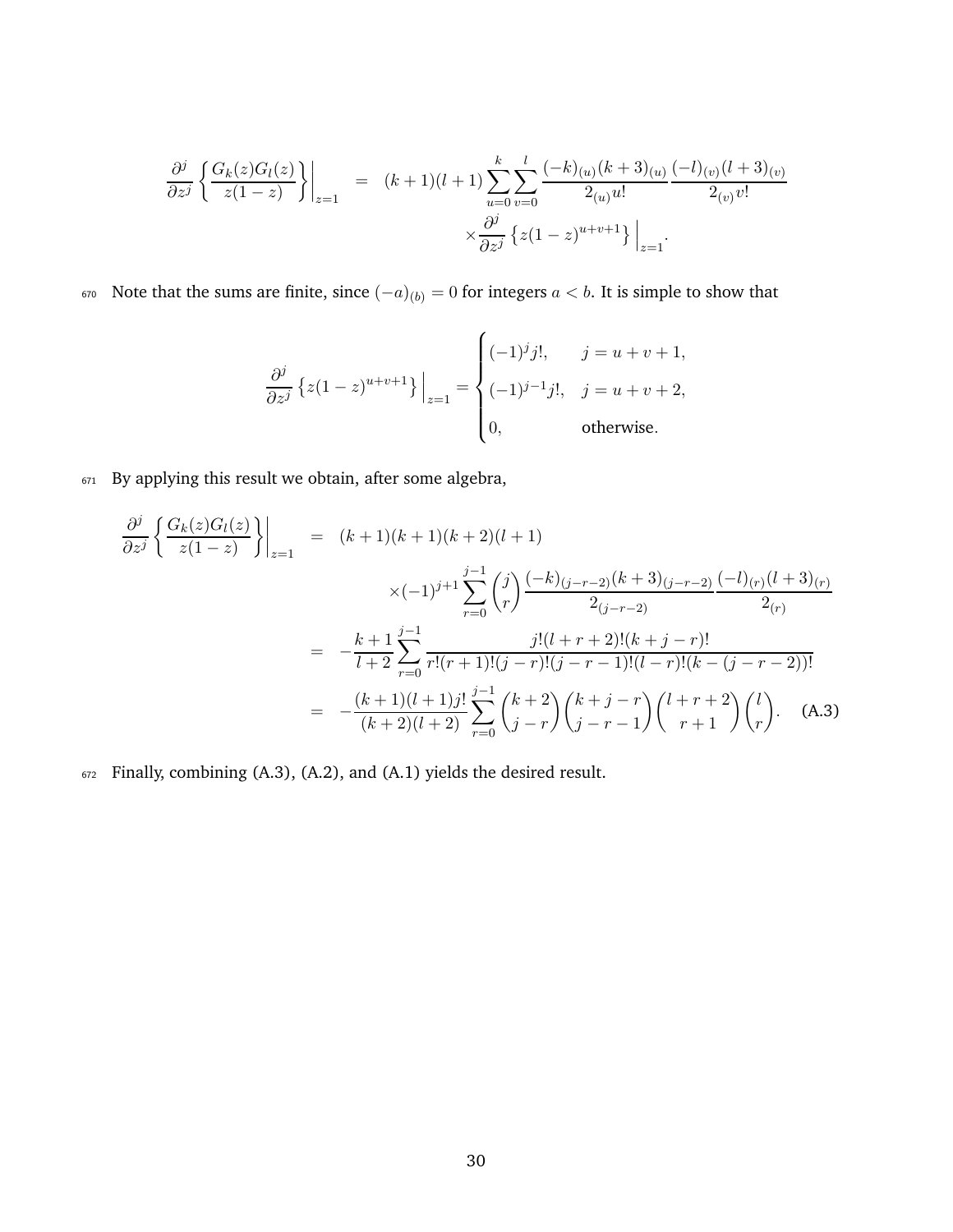

Figure 1 Transition densities for various transition times  $\tau$  and a fixed selection coefficient  $\sigma = -1$ . In all cases, we set  $x = 1/2$  and  $D = 100$ . (a) A single-epoch model ( $K = 1$ ), a constant population size with  $c_0 = 1$  (b) A two-epoch model ( $K = 2$ ), with an instantaneous expansion ( $c_0 = 1, c_1 = 10, t_1 = \tau/2$ ). (c) A three-epoch model ( $K = 3$ ), with a population bottleneck followed by an expansion ( $c_0 = 1, c_1 = 1/10$ ,  $c_2 = 10, t_1 = \tau/4, t_2 = \tau/2$ .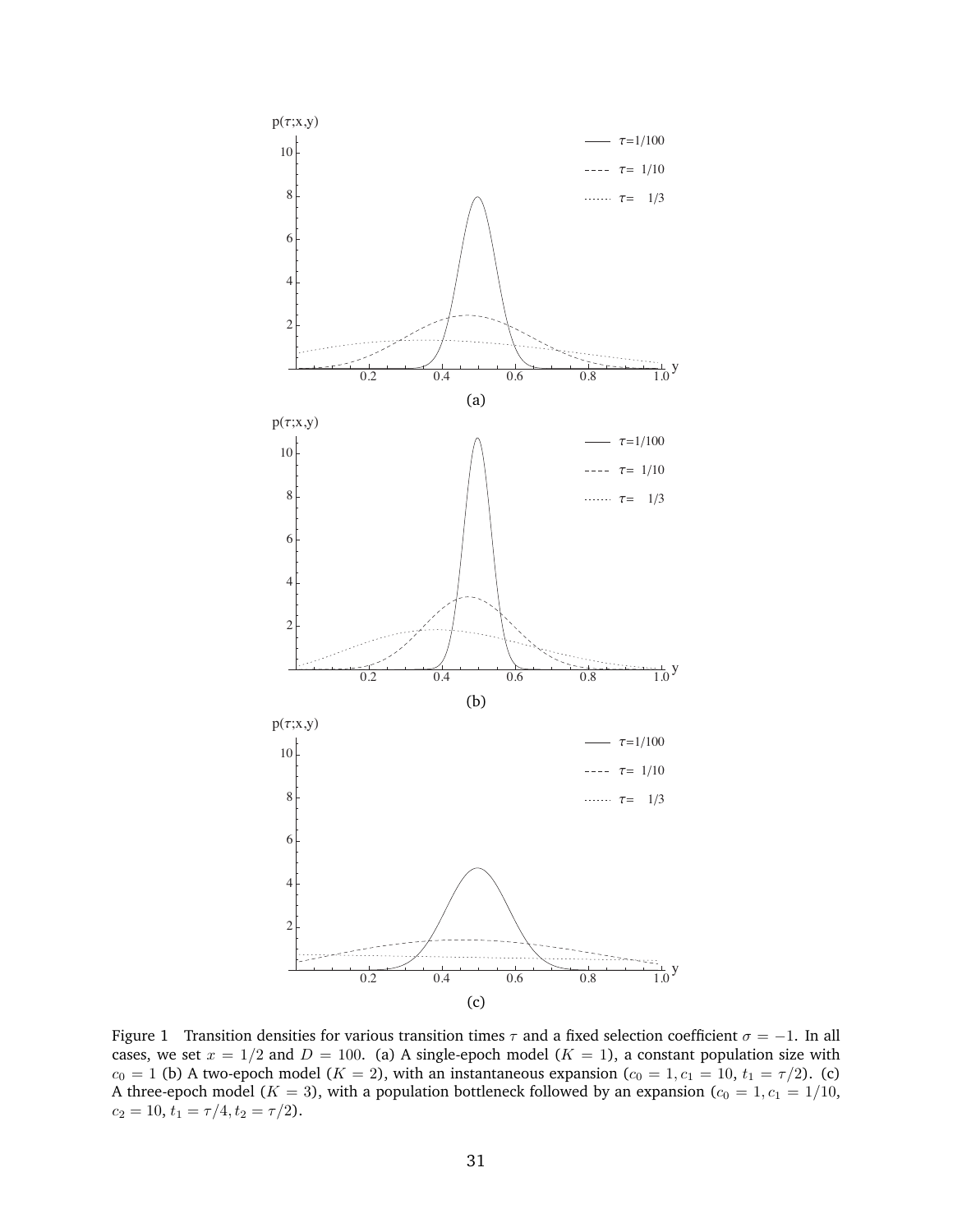

Figure 2 Transition densities for various selection coefficients  $\sigma$  and a fixed transition time  $\tau = 1/2$ . In all cases, we set  $x = 1/3$  and  $D = 100$ . (a) A single-epoch model ( $K = 1$ ), a constant population size with  $c_0 = 1$ . (b) A two-epoch model ( $K = 2$ ), with an instantaneous expansion ( $c_0 = 1, c_1 = 10, t_1 = \tau/2$ ). (c) A three-epoch model ( $K = 3$ ), with a population bottleneck followed by an expansion ( $c_0 = 1, c_1 = 1/10$ ,  $c_2 = 10, t_1 = \tau/4, t_2 = \tau/2$ .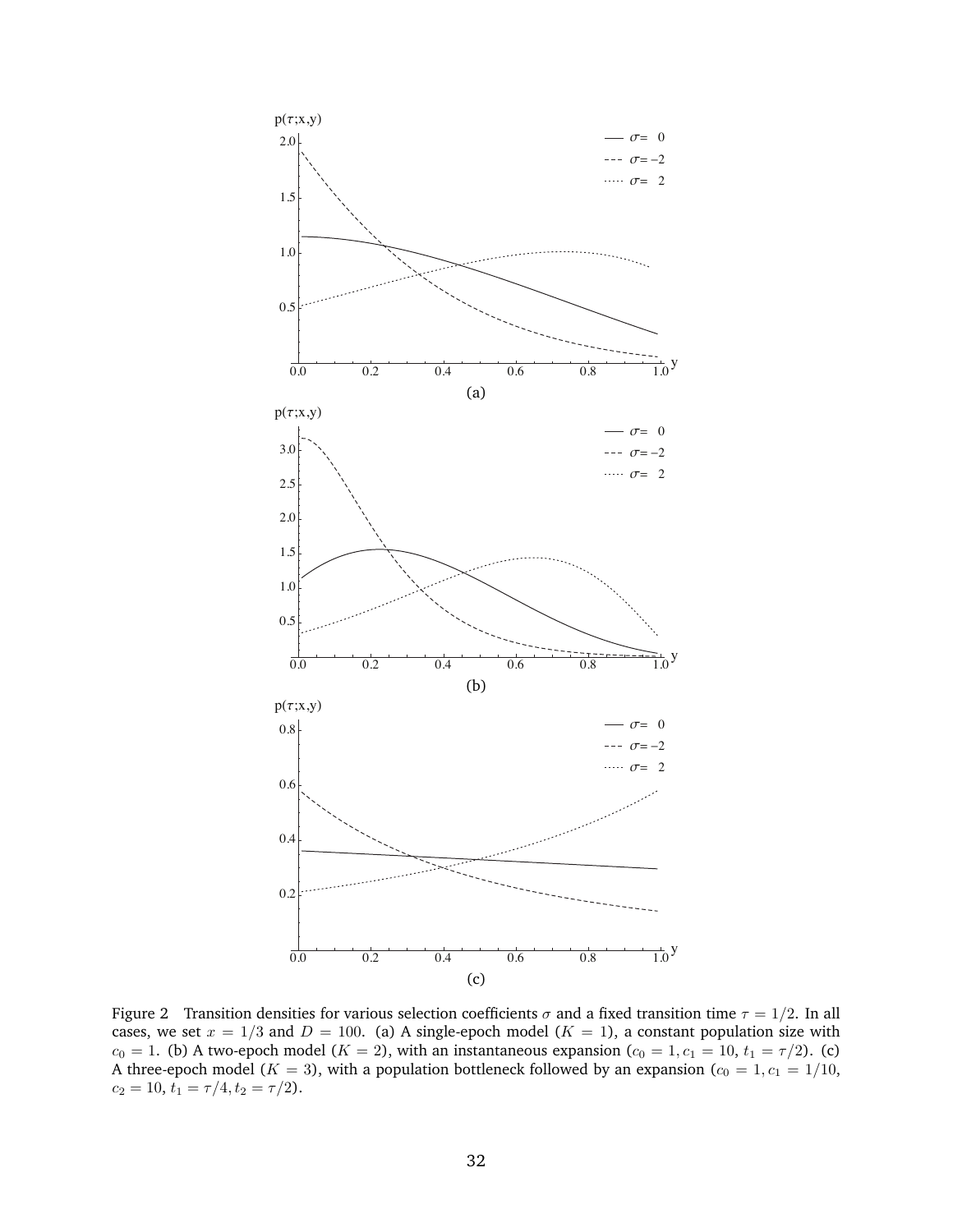

Figure 3 (a) The relative population size,  $\rho(t)$ , is initially 1 and changes instantaneously to 1/10 and 5 at times 6/10 and 9/10, respectively. The SFS of a sample of size 20 are plotted for this demography (b) without selection, (c) negative selection of  $\sigma = -2$  and (d) positive selection of  $\sigma = 10$ . The times of sampling are illustrated in (a) and the bars are accordingly displayed from the left to the right. Truncation levels  $D=100$ and D=500 were respectively applied for (c) negative and (d) positive selection, while the SFS was explicitly calculated for (b) neutrality.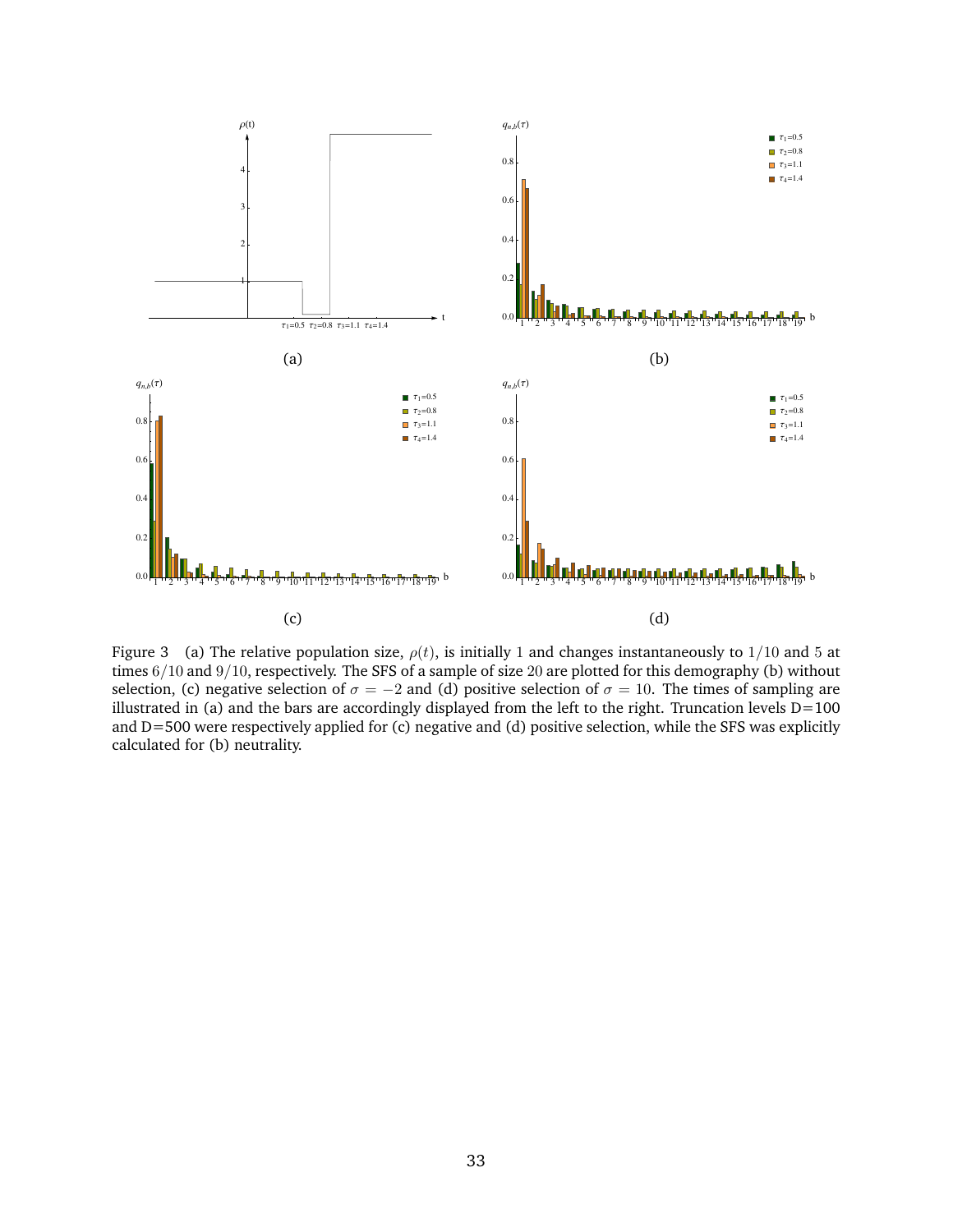

Figure 4  $\;$  The population is constant in size before being instantaneously changed to relative size  $c_B$  at time zero. Then, another jump to relative population size  $c_S$  follows at time  $t_B$ , before a sample is taken at time  $\tau = t_B + t_S.$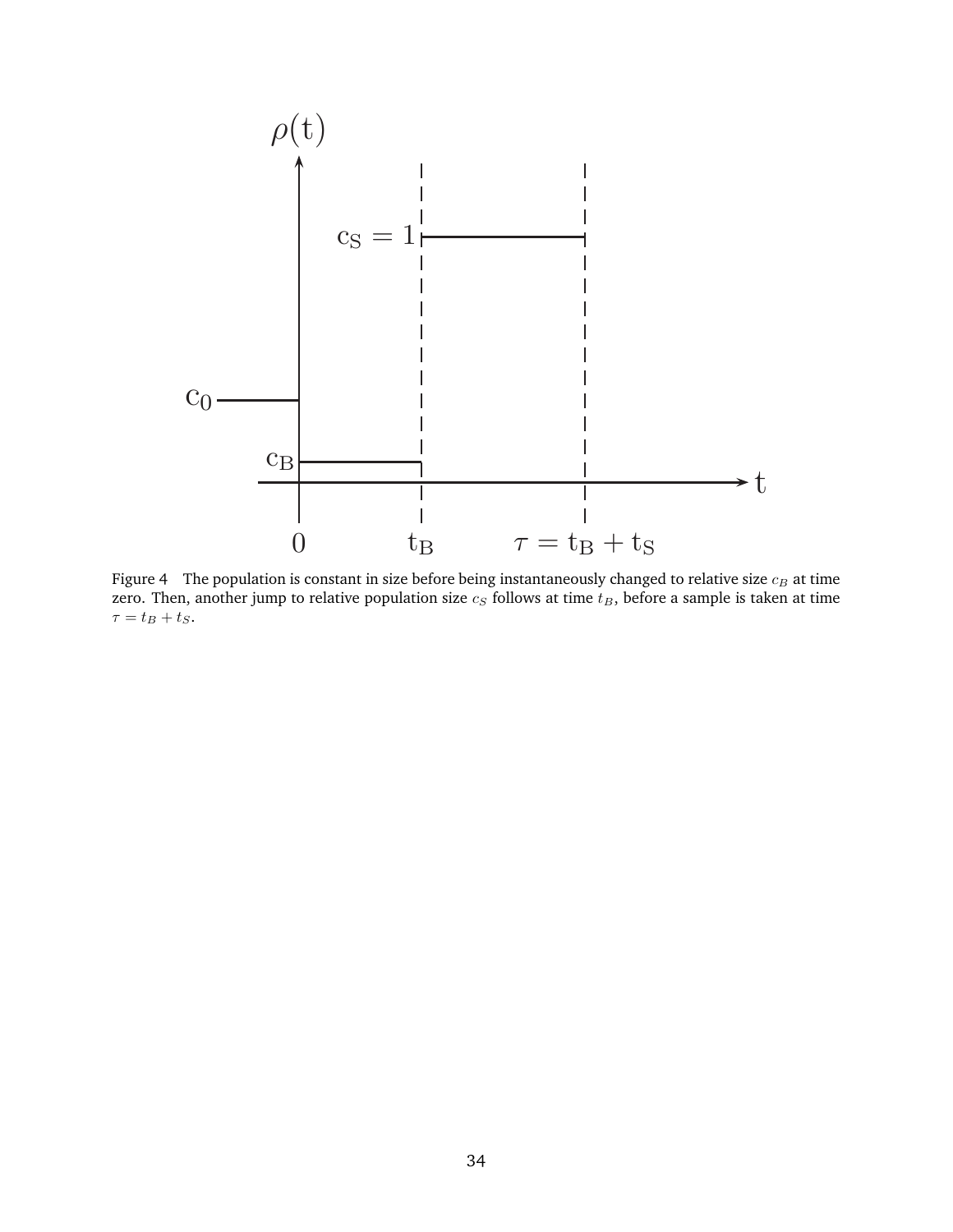

Figure 5 (a) SFS for the observed data and the most likely selective and neutral parameter estimates from left to right. (b) The same as (a) except that the allelic classes 1 and 2 were respectively folded with 11 and 10.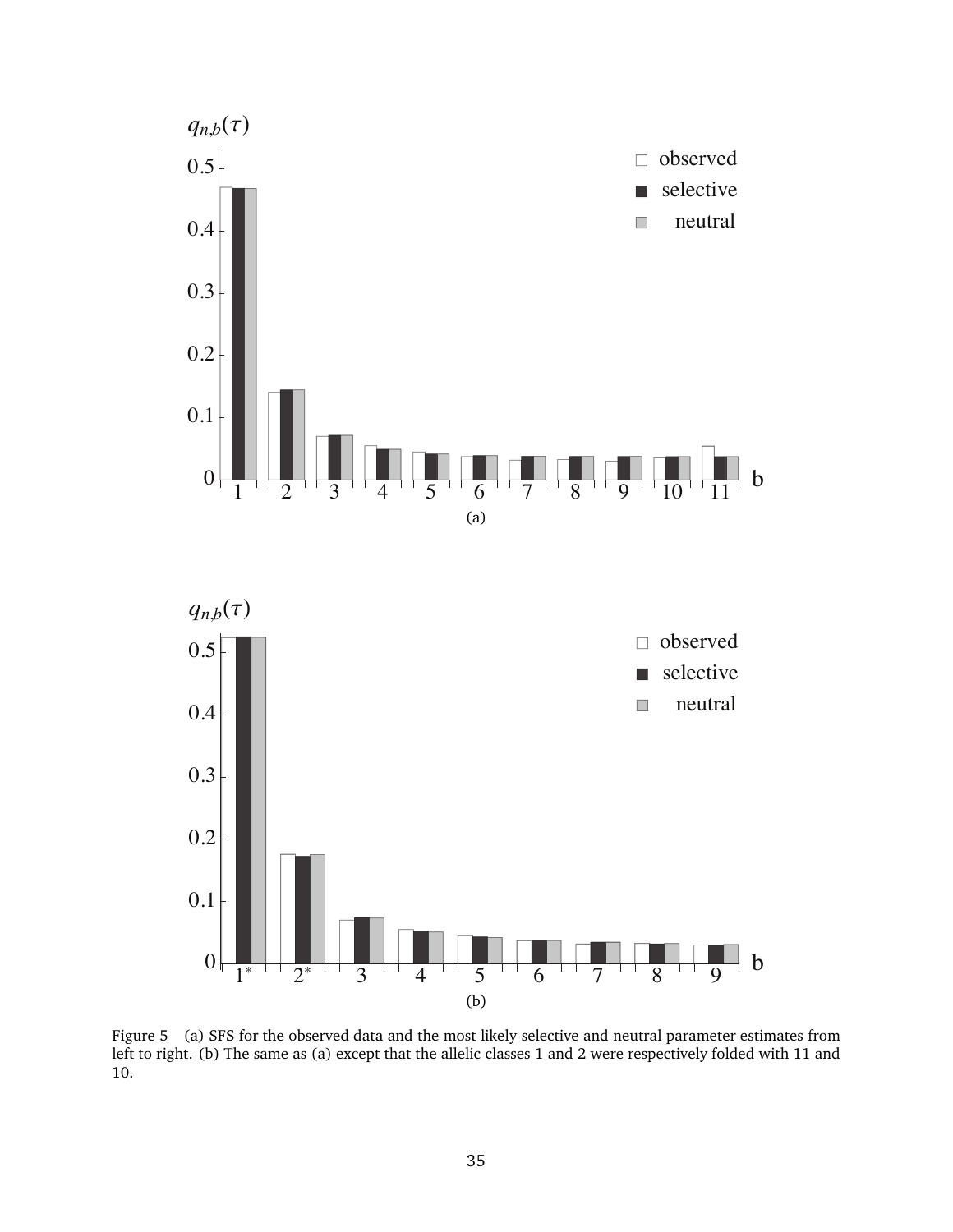

Figure 6 (a) Log-log plots for the SFS of the continuous and the discretized version of the estimated human African demography and neutral evolution. (b) Log-log plots for the SFS of the discretized version under various selection coefficients. The selection coefficients in the legend are ordered from top to bottom according to the function values of the high-frequency derived alleles. The sample size is given by  $n = 200$  in both subfigures and a truncation level D=300 was applied in (b).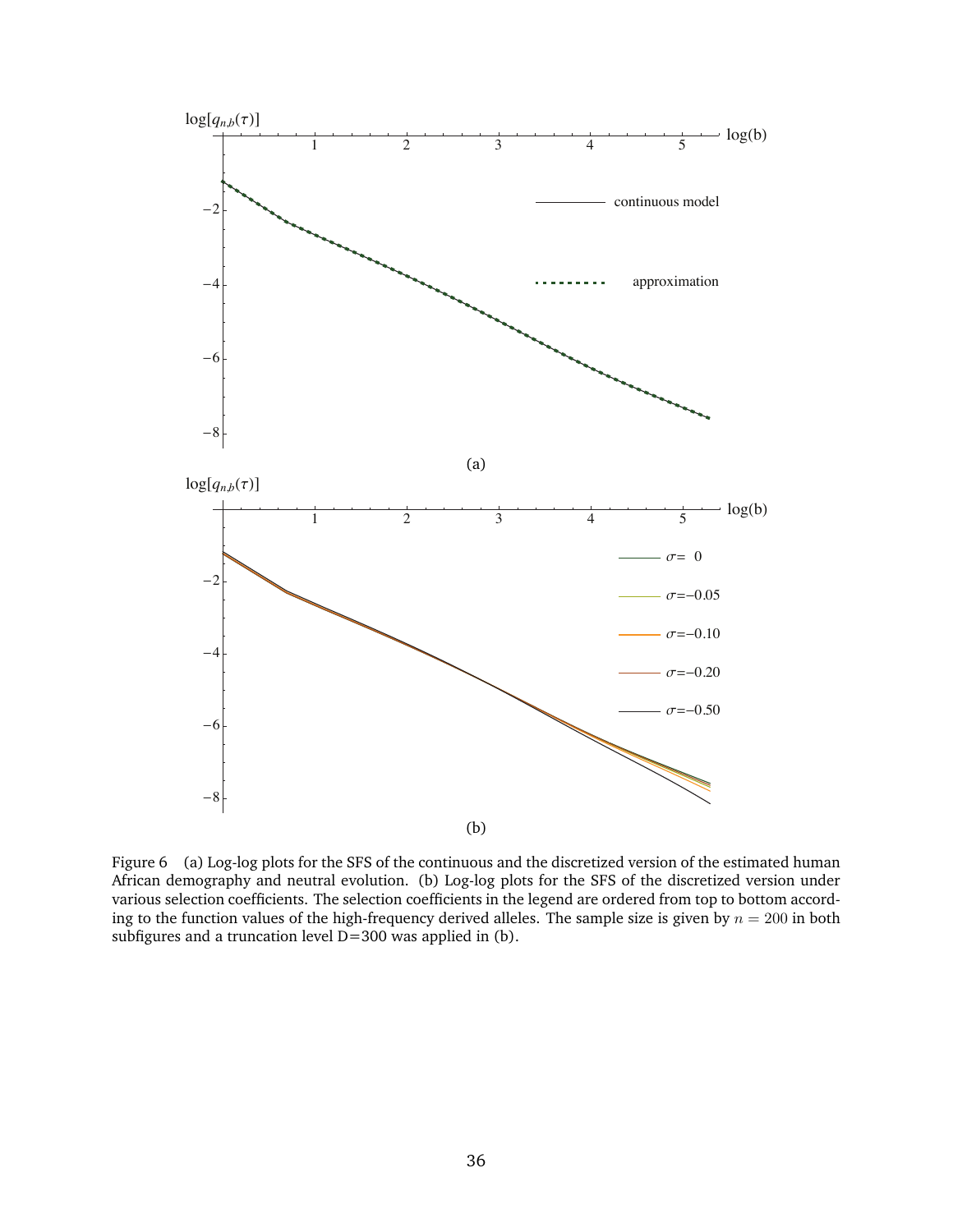|          |                                                                    |  |  |  | $c_0$ 0.011 0.023 0.05 0.1 0.224 0.5 1 2.154 4.642 10                           |    |  |
|----------|--------------------------------------------------------------------|--|--|--|---------------------------------------------------------------------------------|----|--|
| $\sigma$ |                                                                    |  |  |  | $-10$ $-5.848$ $-3.420$ $-2$ $-1.260$ $-0.79$ $-0.5$ $-0.292$ $-0.171$ $-0.1$ 0 |    |  |
|          |                                                                    |  |  |  | $c_B$ 0.001 0.0022 0.005 0.011 0.023 0.05 0.1 0.224 0.5                         | -1 |  |
|          |                                                                    |  |  |  | $t_B$ 0.001 0.0022 0.005 0.011 0.023 0.05 0.1 0.224 0.5                         | -1 |  |
| $t_S$    | <b>0.001</b> 0.0022 <b>0.005</b> 0.011 0.023 <b>0.05</b> 0.1 0.224 |  |  |  | 0.5                                                                             | 1  |  |
|          |                                                                    |  |  |  |                                                                                 |    |  |

Table 1 Grid values chosen for each parameter in our optimization procedure

The underlying bottleneck model is illustrated in Figure 4. Grid values  $c_0$  were considered for the 5parameter model, whereas  $c_0 = c_S$  in the 4-parameter model. The grid values for the remaining parameters were applied in both scenarios. The ratio of two consecutive values remains constant between (and including the) two subsequent bold entries.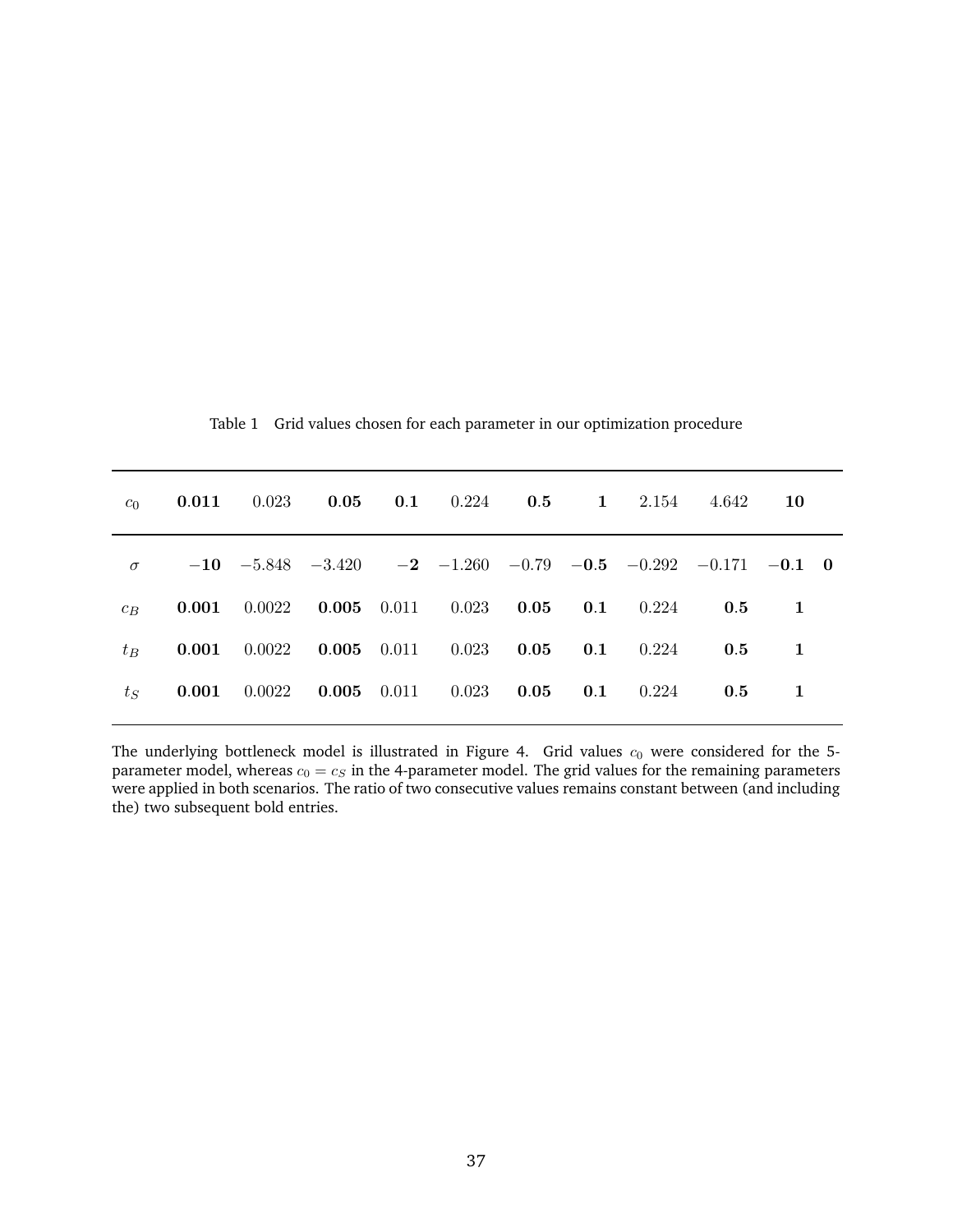|      |                 | $\hat{c}_0$ | $\hat{\sigma}$     | $\hat{c}_B$ | $\hat{t}_B$ | $\hat{t}_S$ |
|------|-----------------|-------------|--------------------|-------------|-------------|-------------|
|      |                 |             |                    |             |             |             |
|      | True parameters |             | $0 \text{ or } -2$ | 0.1         | 0.1         | 0.05        |
|      |                 |             |                    |             |             |             |
|      | 5%              | 0.5         |                    | 0.1         | 0.1         | 0.05        |
| (A1) | Median          | 0.5         |                    | 0.1         | 0.1         | 0.05        |
|      | 95%             | 0.5         |                    | 0.1         | 0.1         | 0.05        |
|      |                 |             |                    |             |             |             |
|      | 5%              | 0.22        |                    | 0.02        | 0.005       | 0.05        |
| (A2) | Median          | 0.22        |                    | 0.1         | 0.05        | 0.05        |
|      | 95%             | 0.22        |                    | 0.1         | 0.05        | 0.05        |
|      |                 |             |                    |             |             |             |
|      |                 |             |                    |             |             |             |
|      | 5%              | 0.22        | $-2$               | 0.05        | 0.01        | 0.05        |
| (A3) | Median          | 0.5         | $-2$               | 0.1         | 0.1         | 0.05        |
|      | 95%             | 0.5         | $\Omega$           | 0.1         | 0.1         | 0.05        |
|      |                 |             |                    |             |             |             |
|      | 5%              | 0.5         | $-0.5$             | 0.1         | 0.001       | 0.05        |
| (A4) | Median          | 0.5         | 0                  | 0.1         | 0.1         | 0.05        |
|      | 95%             | 2.15        | $\theta$           | 0.1         | 0.1         | 0.05        |
|      |                 |             |                    |             |             |             |

Table 2 Parameter estimation results based on 10,000 sampled sites

SFS were computed for the true parameters and the demography illustrated in Figure 4 ( $c_0 = 1/2$ ,  $c_S = 1$ ). Then, 10,000 sites were sampled according to the SFS of the neutral and the selective scenario, and this procedure was repeated 200 times each. The log-likelihood values were maximized over the parameter spaces as specified in the main text, and the table reports the median, the 0.05 and the 0.95 quantiles. The four cases correspond to assuming (A1) neutrality when  $\sigma = 0$ , (A2) neutrality when  $\sigma = -2$ , (A3) presence of selection when  $\sigma = -2$ , and (A4) presence of selection when  $\sigma = 0$ .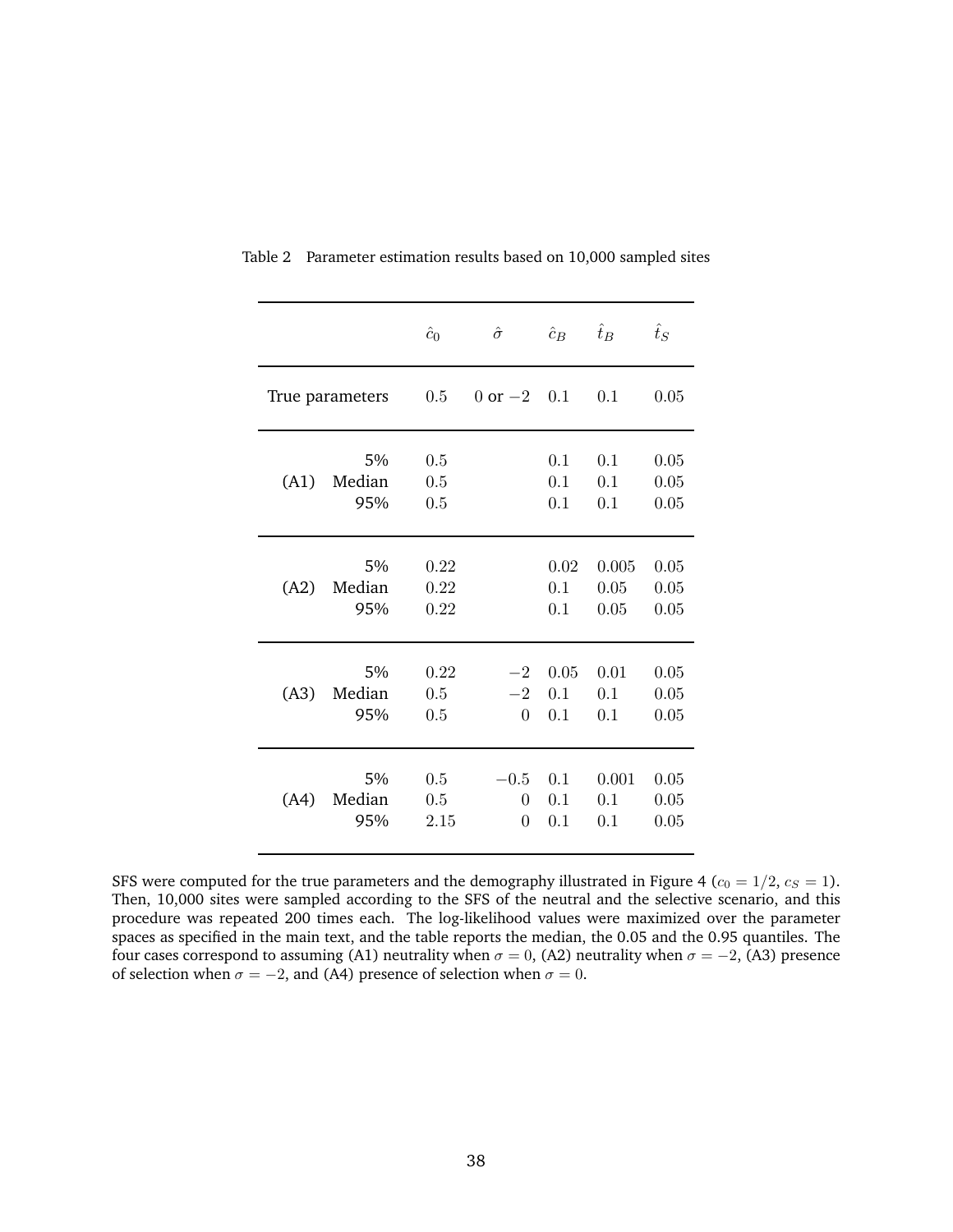Table 3 Parameter estimation results based on the expected SFS assuming neutrality when the true model is under selection

| Selection coefficient<br>Demographic model | $\sigma = -1/2$<br>$(\hat{c}_0, \hat{c}_B, \hat{t}_B, \hat{t}_S)$ | $\sigma = -2$<br>$(\hat{c}_0, \hat{c}_B, \hat{t}_B, \hat{t}_S)$ |  |  |
|--------------------------------------------|-------------------------------------------------------------------|-----------------------------------------------------------------|--|--|
| Constant population size                   | $(0.500, 1.00, 1.10 - \hat{t}_S, \quad \hat{t}_S)$                | $(0.100, 1.000, 0.523 - \hat{t}_S, \ \hat{t}_S)$                |  |  |
| Bottleneck with $t_s = 1/200$              | (0.224, 0.05, 0.05)<br>, 0.002)                                   | (0.224, 0.100, 0.050)<br>, 0.005)                               |  |  |
| Bottleneck with $t_s = 1/20$               | (0.500, 0.10, 0.10)<br>, 0.050)                                   | (0.224, 0.100, 0.050)<br>, 0.050)                               |  |  |
| Bottleneck with $t_S = 1/2$                | (1.000, 0.05, 0.10)<br>, 0.500)                                   | $(0.100, 1.000, 0.324 - \hat{t}_S, \ \hat{t}_S)$                |  |  |

SFS were computed for the following demographic scenarios and selection coefficients. In terms of the demography, either a constant population size was assumed, or a bottleneck model according to Figure 4 with parameters  $c_0 = 1/2$ ,  $c_B = 1/10$ ,  $c_S = 1$ ,  $t_B = 1/10$  and  $t_S = 1/200$ ,  $1/20$  or  $1/2$ . The selection coefficients are  $\sigma = -1/2$  and  $-2$ . The parameter estimates were obtained according to the procedure and the parameter spaces described in the main text and by assuming neutrality in each case. In the first row, and in the forth row, second column, we obtained  $\hat{c}_B = 1$ , i.e. an instantaneous expansion occurs as the only size change  $\hat{t}_B + \hat{t}_S$  before sampling.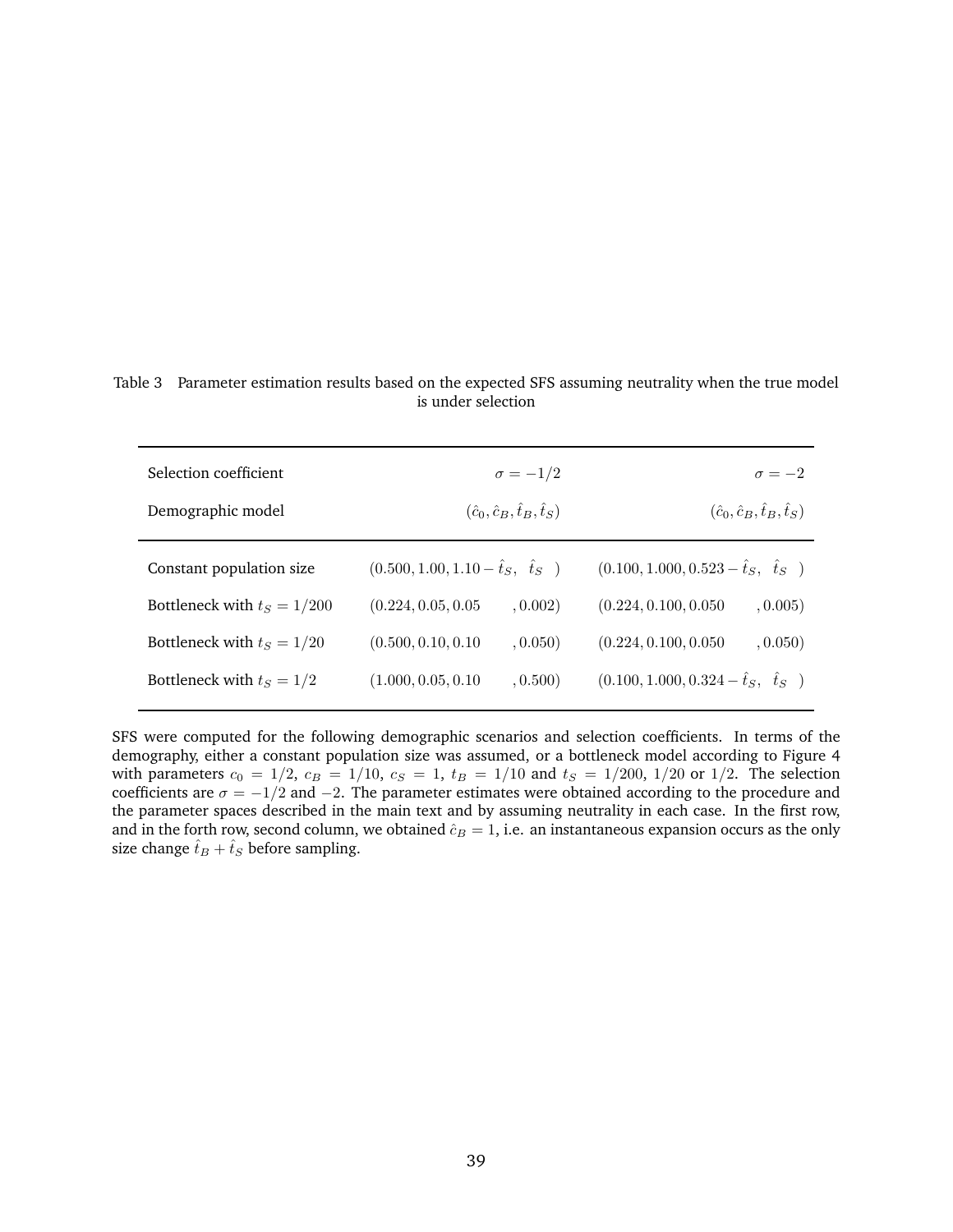|      |                     | c <sub>0</sub> | $\hat{\sigma}$                | $\hat{c}_B$         | $\hat{t}_B$          | $\hat{t}_S$          |
|------|---------------------|----------------|-------------------------------|---------------------|----------------------|----------------------|
|      | True parameters     | 0.5            | 0 or $-2$ 0.1                 |                     | 0.1                  | 0.05                 |
| (A1) | 5%<br>Median<br>95% |                |                               | 0.1<br>0.1<br>0.22  | 0.22<br>0.22<br>0.5  | 0.02<br>0.05<br>0.05 |
| (A2) | 5%<br>Median<br>95% |                |                               | 0.1<br>0.1<br>0.22  | 0.22<br>0.22<br>1    | 0.05<br>0.05<br>0.05 |
| (A3) | 5%<br>Median<br>95% |                | $-0.79$<br>$-0.79$<br>$-0.5$  | 0.1<br>0.1<br>0.1   | 0.22<br>0.22<br>0.22 | 0.05<br>0.05<br>0.05 |
| (A4) | 5%<br>Median<br>95% |                | $-1.26$<br>$-1.26$<br>$-0.79$ | 0.01<br>0.05<br>0.1 | 0.01<br>0.05<br>0.1  | 0.05<br>0.05<br>0.1  |

Table 4 Parameter estimation results based on 10,000 sampled sites when the ancestral population size  $c_0$ is incorrectly assumed to equal the current size  $c_S$ , while the true model has  $c_0 = 1/2$  and  $c_S = 1$ .

SFS were computed for the true parameters and the demography illustrated in Figure 4 ( $c_0 = 1/2$ ,  $c_S = 1$ ). Then, 10,000 sites were sampled according to the SFS of the neutral and the selective scenario, and this procedure was repeated 200 times each. The log-likelihood values were maximized over the 4-parameter space (where  $c_0 = c_S$  is assumed), and the table reports the median, the 0.05 and the 0.95 quantiles. The four cases correspond to assuming (A1) neutrality when  $\sigma = 0$ , (A2) neutrality when  $\sigma = -2$ , (A3) presence of selection when  $\sigma = -2$ , and (A4) presence of selection when  $\sigma = 0$ .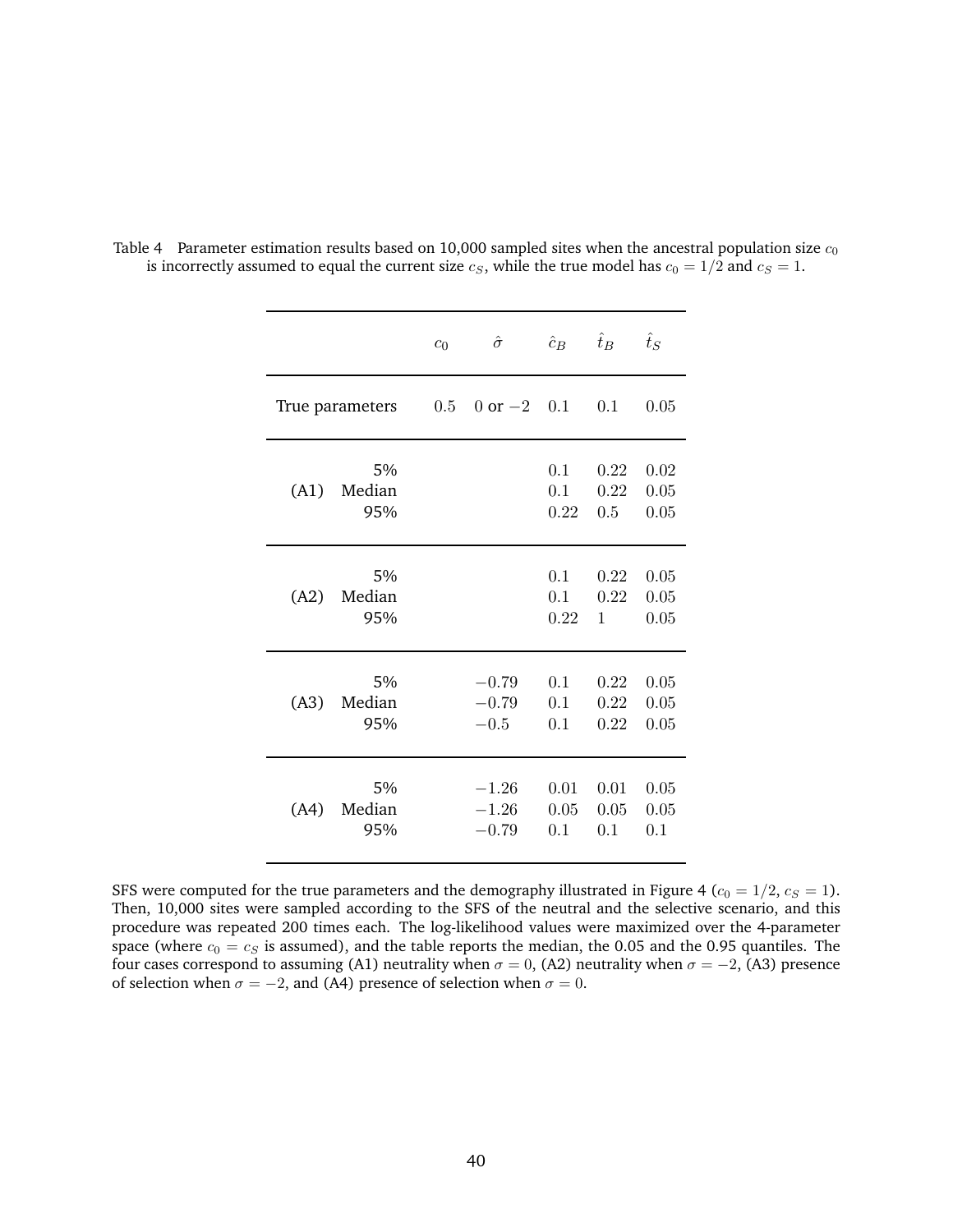| $\colon$           |
|--------------------|
|                    |
| ì                  |
|                    |
|                    |
|                    |
|                    |
| $\mid$             |
| $\epsilon$         |
|                    |
|                    |
|                    |
|                    |
|                    |
|                    |
| the true model has |
|                    |
| while              |
|                    |
| size $cc$ .<br>ì   |
|                    |
|                    |

| $\sigma = -2$         | $(\hat{\sigma}, \hat{c}_B, \hat{t}_B, \hat{t}_S)$ $(\hat{c}_B, \hat{t}_B, \hat{t}_S)$    | (0.023, 0.100, 0.001)<br>$(-5.848, 0.023, 0.050, 0.001)$ | $(-0.794, 0.100, 0.224, 0.050)$<br>(0.100, 0.224, 0.050) | $(-2., 0.224, 0.500, 0.500)$<br>(0.050, 0.224, 0.500)    |
|-----------------------|------------------------------------------------------------------------------------------|----------------------------------------------------------|----------------------------------------------------------|----------------------------------------------------------|
| $\sigma = -1/2$       | $(\hat{\sigma}, \hat{c}_B, \hat{t}_B, \hat{t}_S)$ $(\hat{c}_B, \hat{t}_B, \hat{t}_S)$    | $(-0.171, 0.224, 0.224, 0.011)$<br>(0.224, 0.224, 0.011) | $(-2., 0.050, 0.050, 0.050)$<br>(0.100, 0.224, 0.050)    | (0.050, 0.100, 0.500)<br>(0, 0.050, 0.100, 0.500)        |
| $\sigma = 0$          | $(\hat{c}_B, \hat{t}_B, \hat{t}_S)$<br>$(\hat{\sigma}, \hat{c}_B, \hat{t}_B, \hat{t}_S)$ | $(-3.420, 0.023, 0.050, 0.001)$<br>(0.224, 0.224, 0.011) | $(-1.260, 0.050, 0.050, 0.050)$<br>(0.100, 0.224, 0.050) | $(-0.292, 0.224, 0.500, 0.500)$<br>(0.224, 0.500, 0.500) |
| Selection coefficient | Demographic model                                                                        | Bottleneck with $t_S = 1/200$                            | Bottleneck with $t_S = 1/20$                             | Bottleneck with $t_S = 1/2$                              |

SFS were computed for the following demographic scenarios and selection coefficients. In terms of the demography, a bottleneck model was assumed according to Figure 4 with parameters  $c_0 = 1/2$ ,  $c_B = 1/10$ ,  $t_B$ B $B = 1/10$  and  $t_S = 1/200$ ,  $1/20$  or  $1/2$ . The selection coefficients were chosen as  $\sigma = 0,$  $-1/2$  and −2. The parameter estimates were obtained according to the model assuming  $c_0 = c_S$  (the grid for the 4-parameter space being a subset of  $\Delta z$  =  $\Delta z$  =  $\Delta z$  =  $\Delta z$  =  $\Delta z$  =  $\Delta z$  =  $\Delta z$  =  $\Delta z$  =  $\Delta z$  =  $\Delta z$  =  $\Delta$ the grid for the 5-parameter space) and by assuming either selection or neutrality in each case.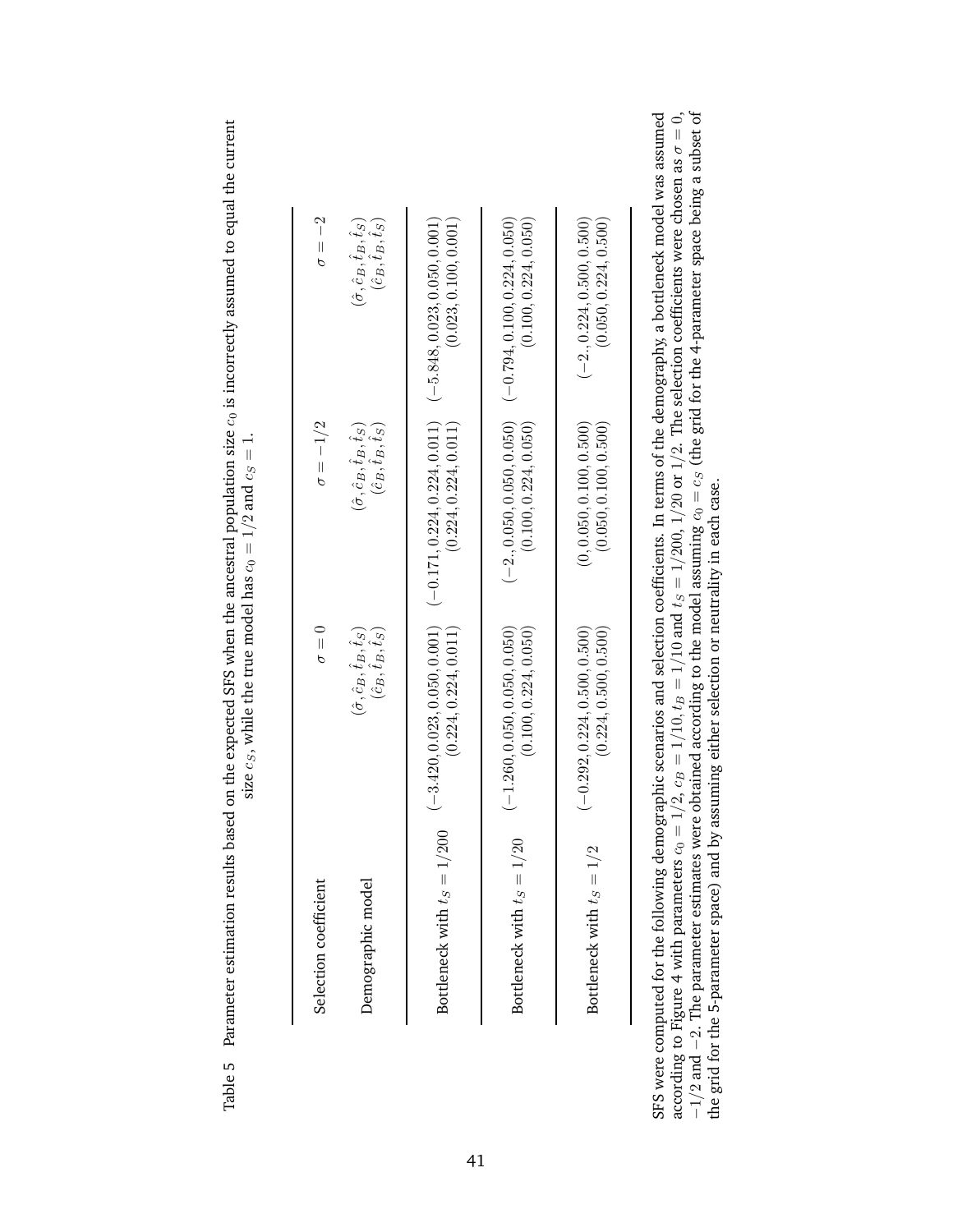|            | $\hat{\sigma}$          | $\hat{c}$           | $\hat{c_B}$       | $\hat{t}_B/\hat{c}_B$ | $\hat{f}_{\mathcal{Y}}$ | L                      |
|------------|-------------------------|---------------------|-------------------|-----------------------|-------------------------|------------------------|
|            |                         |                     | Unfolded SFS      |                       |                         |                        |
| <b>MLE</b> | 0                       | 3.162               | $0.001\,$         | 2.633                 | 0.164                   | $-5962.96$             |
| Top $10$   | $[-0.008, 0]$           | 3.162               | [0.001, 0.003]    | 2.633                 | 0.164                   | $[-5963.01, -5962.96]$ |
| Top 100    | $\left[-0.063,0\right]$ | [1.468, 6.813]      | [0.001, 0.013]    | [1.867, 3.310]        | [0.154, 0.174]          | $[-5963.37, -5962.96]$ |
|            |                         |                     | Partly folded SFS |                       |                         |                        |
| <b>MLE</b> | $-0.906$                | 0.5<br>$\ddot{0}$ . | 0.1<br>0.1        | 1.402<br>1.181        | 0.106<br>0.113          | 5098.29<br>5098.51     |
| Top 10     | $[-1.32, -0.67]$        | [0.5, 4.642]        | 0.1               | [1.181, 1.763]        | [0.106, 0.113]          | $[-5098.31, -5098.29]$ |
| Top 100    | $[-1.74, -0.50]$        | [0.5, 10.00]        | [0.013, 0.1]      | [0.837, 2.348]        | [0.099, 0.136]          | $[-5098.39, -5098.29]$ |

taset of 3234 polymorphic sites. The estimates and their likelihood values are based on a refined grid described in the main text and shown for the unfolded<br>and a partly folded SFS. In addition to the MLEs, the sets of the 10 an The demographic histories were estimated with and without constant selection for the demographic model illustrated in Figure 4 for the entire dataset of 3234 polymorphic sites. The estimates and their likelihood values are based on a refined grid described in the main text and shown for the unfolded and a partly folded SFS. In addition to the MLEs, the sets of the 10 and the 100 likeliest parameter combinations were also estimated. From these  $L$  to obtain the outlined parameter ranges. sets, the two outermost estimates were chosen for each single parameter and for the likelihood value The demogra